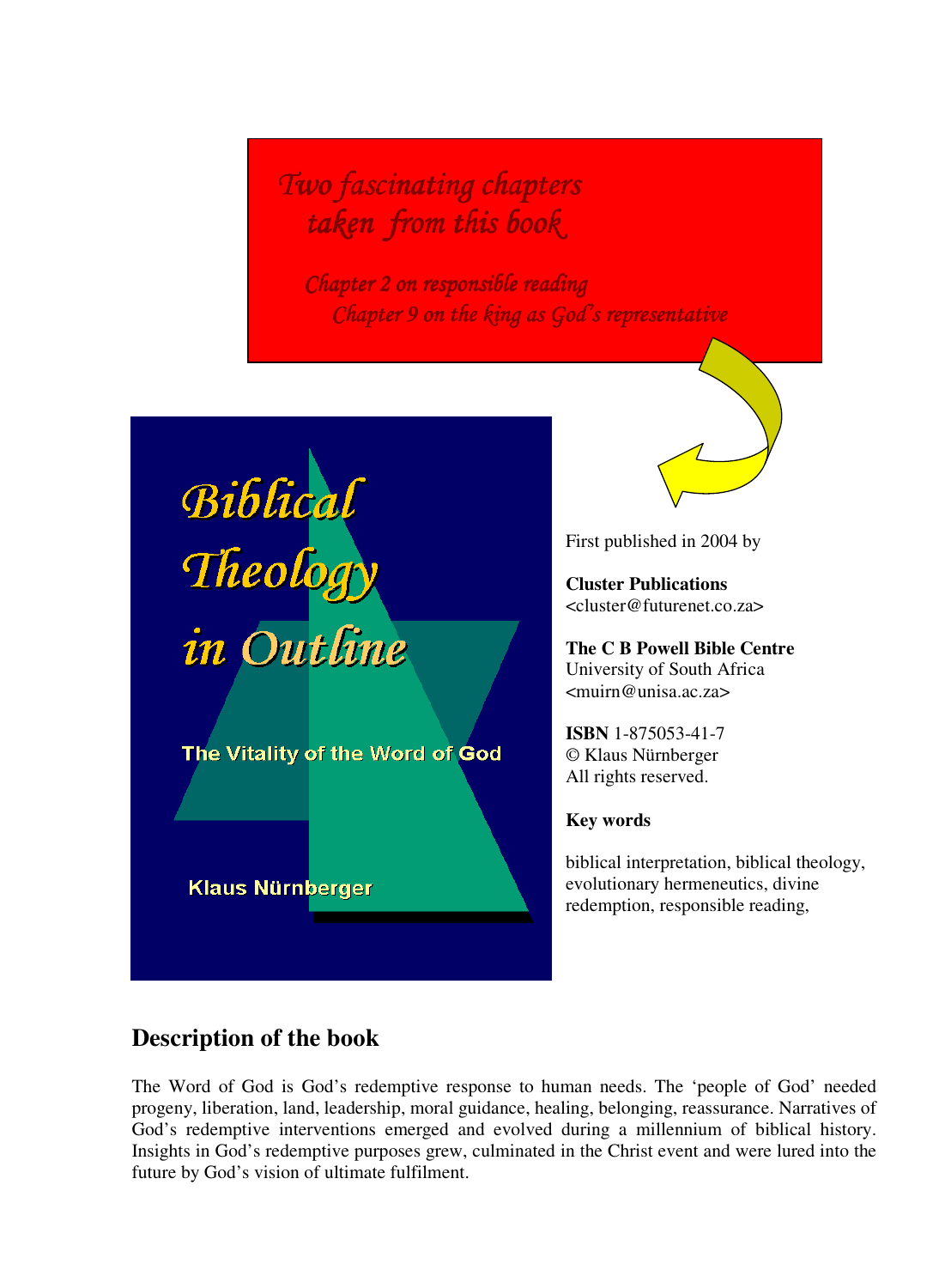# **Description of chapter 2 on responsible reading**

Is the Bible perfect and without errors because it is the inspired Word of God? Or is it a collection of ancient documents without significance for us today? According to the biblical witness God entered imperfect and sinful human reality to transform it from within. It is imperative that Christians subject all human authority to divine scrutiny – including the biblical witness.

\_\_\_\_\_\_\_\_\_\_\_\_\_\_\_\_\_\_\_\_\_\_\_\_\_\_\_\_\_\_\_\_\_\_\_\_\_\_\_\_\_\_\_\_\_\_\_\_\_\_\_\_\_\_\_\_\_\_\_\_\_\_\_\_\_\_\_\_\_\_\_

# **Key words**

Biblical interpretation, biblical authority, biblical critique, divine inspiration, biblical inerrancy, Christian freedom, responsible reading, transformation, sola Scriptura.

\_\_\_\_\_\_\_\_\_\_\_\_\_\_\_\_\_\_\_\_\_\_\_\_\_\_\_\_\_\_\_\_\_\_\_\_\_\_\_\_\_\_\_\_\_\_\_\_\_\_\_\_\_\_\_\_\_\_\_\_\_\_\_\_\_\_\_\_\_\_\_

# **Description of chapter 9 on the king as God's representative**

Biblical insights in God's redemptive purposes evolved in history in response to human needs. According to Psalm 2, the king is God's adopted son, that is, the representative of God on earth. Isrealite prophets have challenged idolatrous and unjust kings with the vision of a messianic king. When applied to Jesus, the image of the son of God changed from oppressor to Servant, paving the way for democratic assumptions.

# **Key words**

Son of God, Davidic king, Christ the king, Christ the servant, oppressive rule, democratic rule, evolution of the Word of God.

\_\_\_\_\_\_\_\_\_\_\_\_\_\_\_\_\_\_\_\_\_\_\_\_\_\_\_\_\_\_\_\_\_\_\_\_\_\_\_\_\_\_\_\_\_\_\_\_\_\_\_\_\_\_\_\_\_\_\_\_\_\_\_\_\_\_\_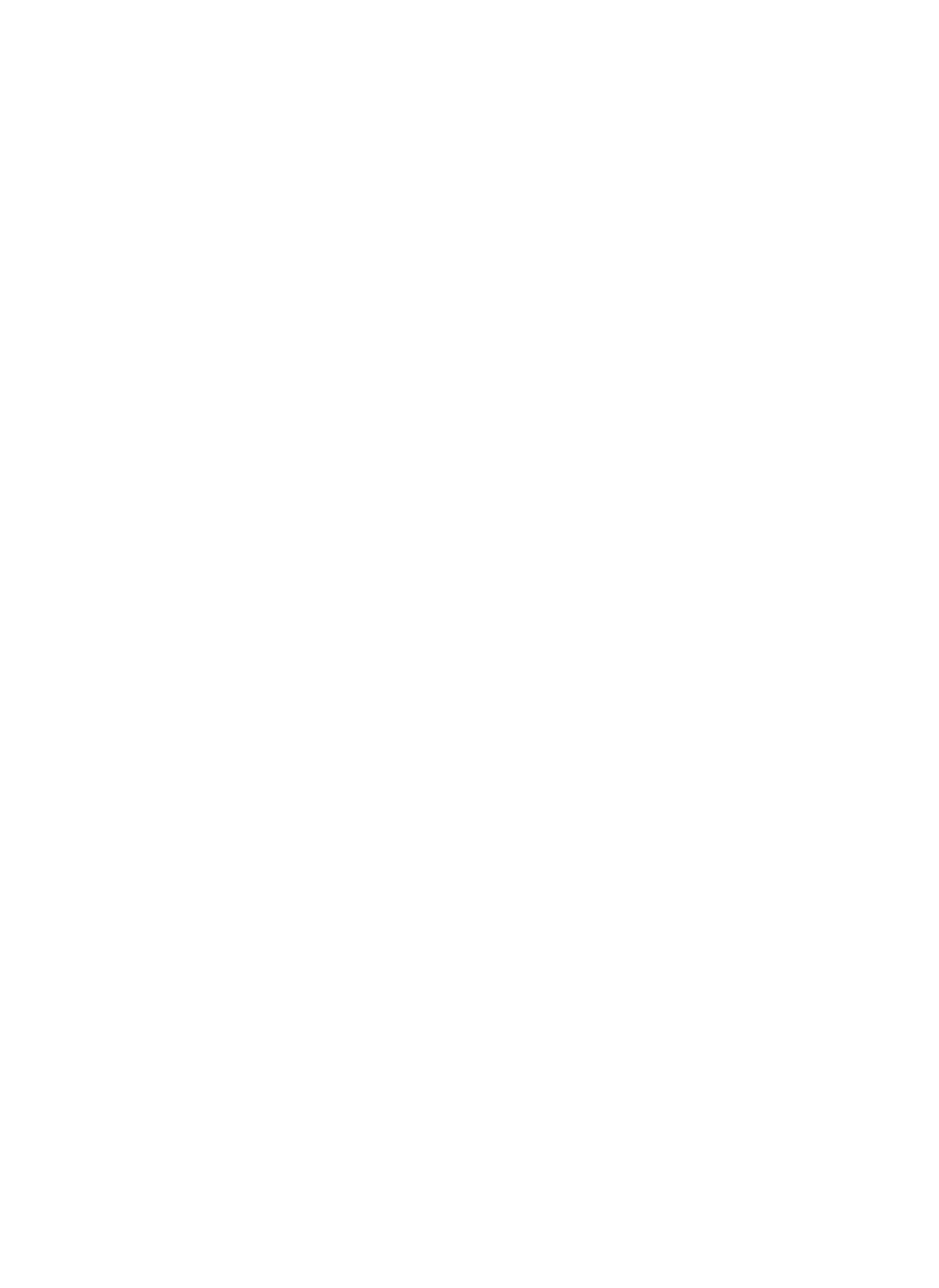### **Chapter 2**

# **Critique**

**Dealing responsibly with authoritative documents** 

### **Prompts**

- *1. According to 1 Sam 15, Saul was rejected by God because he did not wipe out the Amalekites - men, women, children and livestock. The reason was that their forebears had obstructed the journey of the Israelites to Canaan many centuries earlier. Can Christians accept this story as a reflection of the will of God?*
- *2. According to Gen 1, heaven and earth came into being when God created a dome which separated the ocean above the dome from the ocean below the dome. The sun, moon and stars were fixed to this dome to separate the day from the night. Are these statements acceptable as scientific descriptions of reality?*

### **The problem**

The Christian faith depends on the biblical witness. But the form and the contents of the biblical documents are not unproblematic. Some believers take them as the *inspired Word of God* which we must believe regardless of their contents and obey regardless of the consequences. If we do not, it is argued, we have opted against God and lost our faith.

Others dismiss them as *a collection of religious texts* taken from some ancient and obsolete cultures, which cannot be taken too seriously in modern times. In this chapter I argue that both these approaches are inappropriate. God expects us to be mature believers who are able to deal with the Scriptures in a responsible, that is, in a discerning and critical way.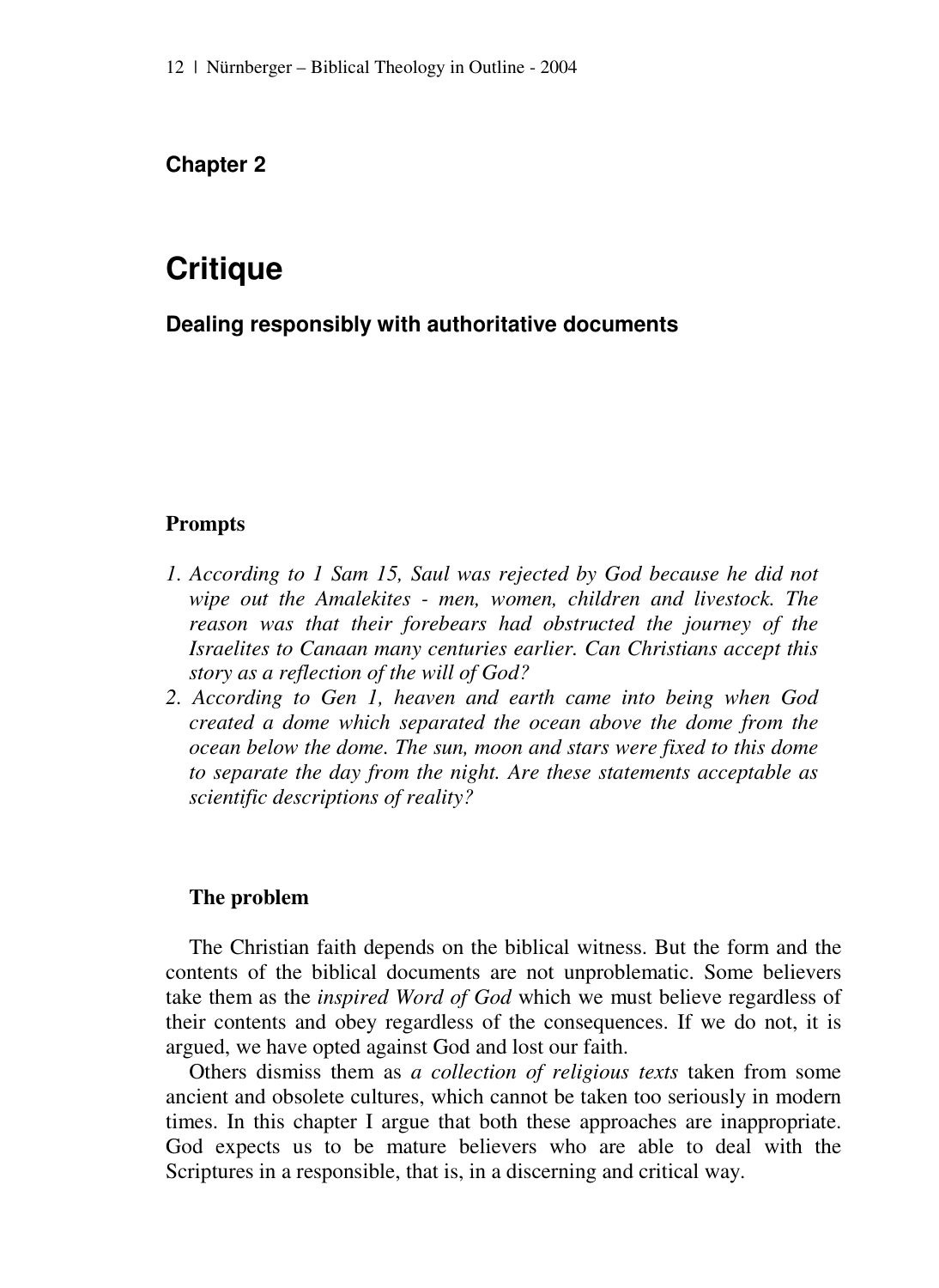### **First impressions**

Before we look at the two options stated above, let us look at the Bible itself. We know only partially, Paul confessed, as if we were looking into a mirror (1 Cor 13:12f). A mirror in Paul's time yielded a very dim reflection. Newcomers to the biblical faith will probably agree with him. Anybody who is handed a Bible and begins to read for the first time, without guidance from seasoned believers, is likely to be lost in a maze. The Bible is certainly not the most accessible book on the market.

It is not just the profundity of the message which perplexes us, but also its complex and disorganized form. There are seemingly alternative versions of the same story, seemingly conflicting world views, seemingly contradictory theological statements, seemingly untenable scientific assumptions, seemingly unethical commandments, seemingly variable terminologies.

The material is arranged neither in historical, nor in systematic sequence. Often one finds different layers of meaning in the same text, or various versions of the same message in different texts. Looking more closely, we discover narratives, laws, prophesies, songs, exhortations, genealogies, aphorisms and parables which stem from various times, historical situations and cultural backgrounds in the Ancient Near East.

That is a cluster of situations very far away and very long ago! Our contemporaries no longer speak the kind of language which was prevalent in the Ancient Near East. If we believers were not so used to the actual form of the Bible, we would also be put off by it, as hundreds of thousands of people indeed are, provided they still bother to read the Bible at all. The claim that the Bible has no imperfections does not seem to tally with the facts.

Believers could argue that the truth of God is so deep and so complex that it surpasses our capacity to understand. But that would defeat the purpose of revelation. Why speak at all if what is spoken does not communicate? Nonbelievers could argue that, if God had really wanted to speak to us through a written document, he should have provided us with a straight forward, organized and lucid statement. Revelation is, after all, supposed to enlighten, not to puzzle. But that is not the impression we get when reading the Bible.

It is also hard to argue that the Bible is sufficient as a source of truth. The Bible provides no answers to a host of contemporary problems, such as economic globalization, nuclear weapons, ecological deterioration, the manipulation of genes, digital information systems, human rights, psychological traumata, and so on. All these things were beyond the horizons of ancient authors. But for us today, answers to these questions are essential for our physical, social and spiritual well-being - some of them even for our survival!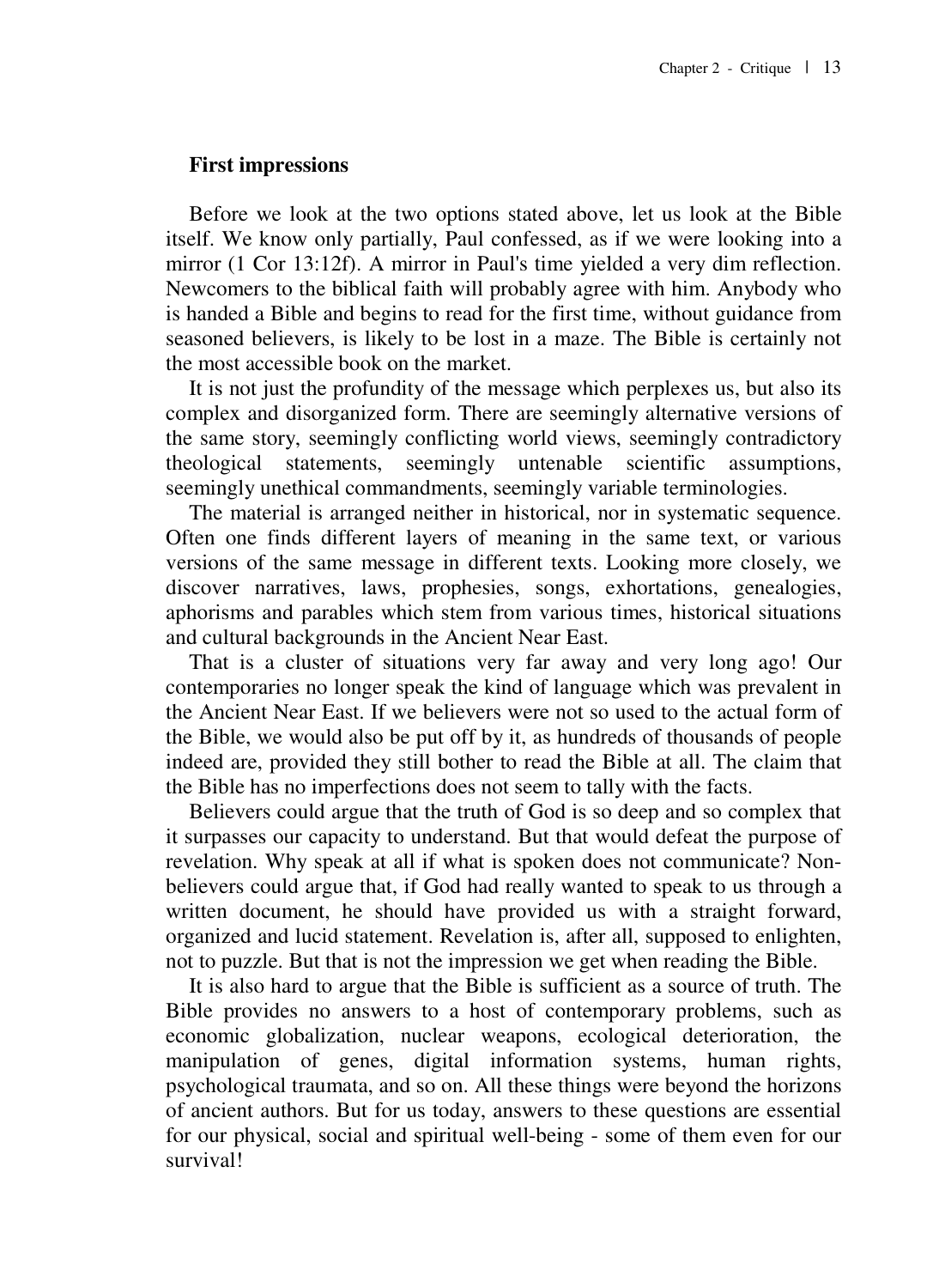The longer, the deeper and the more honest one investigates, the stronger the impression becomes that, in the Bible, many generations of ancient believers have piled up a baroque collection of faith statements stemming from many different situations over long periods of time. In short, for any unbiased observer, there can be no doubt that the Bible is the product of a long and messy human history. What do we make of that as believers?

### **Believers do not accept the Bible as it stands**

The first thing to note is that Christians do not, in fact, take the Bible literally as it stands, and have never done so. The Bible is such a complex body of literature that it is virtually impossible to base one's faith and life on every verse found in the Bible. Believers have always selected or prioritized certain texts and interpreted them according to their own faith assumptions.

The result is that *the most diverse doctrines and patterns of behavior* have been deduced from biblical texts - from Hellenistic Gnosticism to Jewish-Christian legalism, from Roman Catholicism to Jehovah's Witnesses. All those who have been branded heretics by those who considered themselves orthodox have based their stances on the Scriptures. The appeal to the Bible as such does not seem to have safeguarded the truth.

Having burnt its fingers over and over again, the church did not, in fact, consider the Bible to be a sufficient and reliable guide to the Christian faith. To safeguard the truth, it appointed teachers, preachers and overseers; it defined the essence of the Christian faith in creeds; it developed elaborate dogmatic systems; it wrote denominational confessions. Even the most ardent Evangelicals find it necessary to provide devotional literature which they expect to be read over and above the Bible.

There is an *implicit critique* of the biblical text in such precautions. They are all designed to clarify the biblical witness and cut out misunderstandings. The Bible, it seems, cannot be trusted to fend for itself. But that would be a wrong impression. In fact, critique is found in the biblical scriptures themselves. Prophets critiqued kings, priests and other prophets. Jesus critiqued Jewish Sabbath regulations. Paul critiqued the primacy of the law. As this book intends to show, inner-biblical critique is one of the most significant characteristics of the biblical witness.

The same implicit critique is found in our personal spirituality. We may select those texts which make sense to us and leave aside the others. We appreciate parts of the Psalms, for instance, which emphasize trust in God, and ignore those which request the destruction of enemies. We may spiritualize biblical statements: Israel's liberation from slavery becomes liberation from personal sins; the conquest of Canaan becomes an evangelistic drive; the expected messianic empire becomes the kingdom of God in our hearts.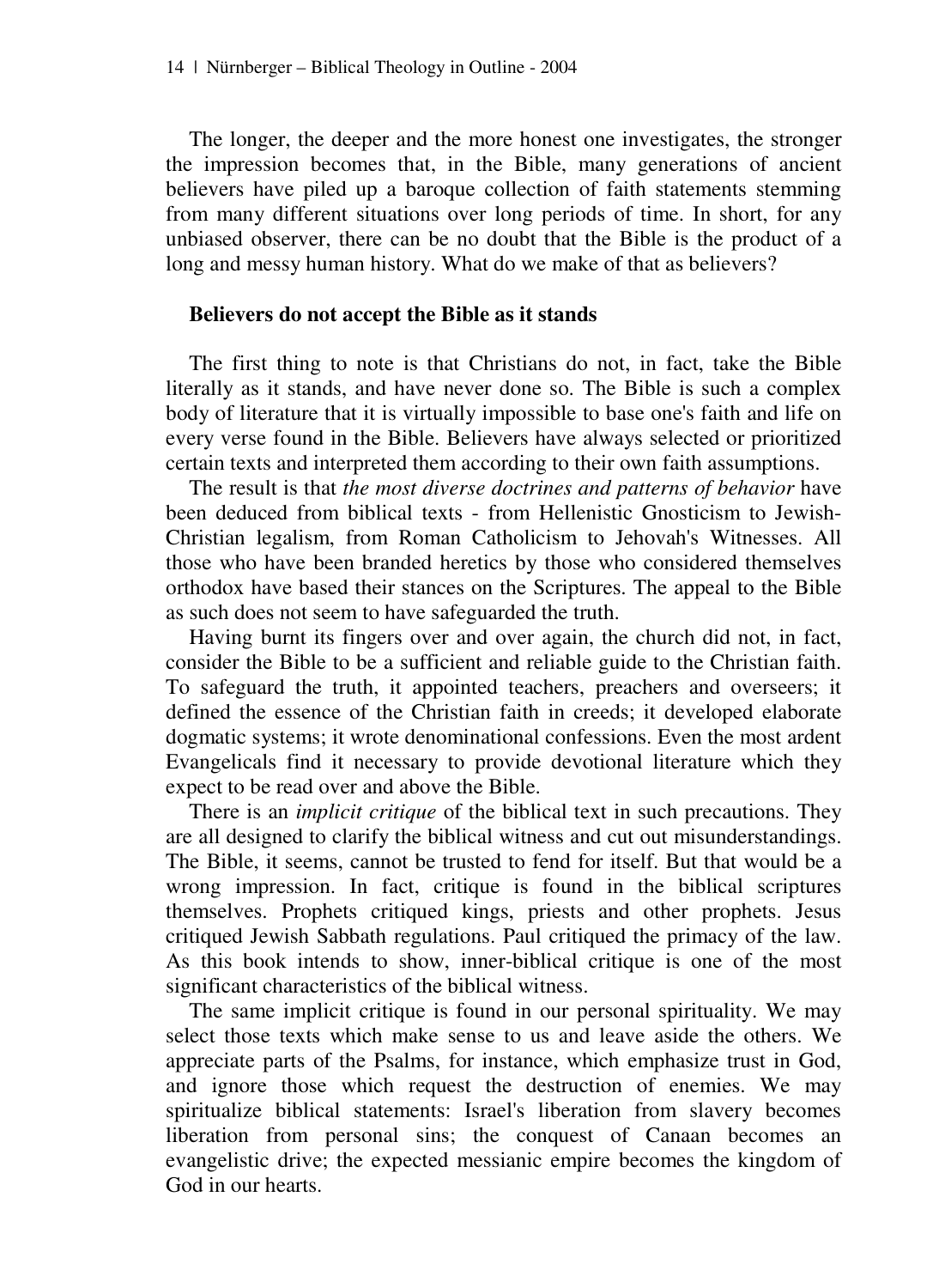This shows that even committed believers, who hear God speaking in these documents, do not, in fact, take every word of Scripture literally as it stands. Nor should they! They have to ask what God actually wants to tell them in and through these texts. If they listen perceptively, they will not feel entitled to conquer a country and drive out its inhabitants. They will not sacrifice their first-born sons in Jerusalem. They will not sell everything they have and become dependent on charity. Every responsible believer reading a text must go beyond the text and ask what God really wants to say. But the question what God really wants to say in the text is an implicit critique of the reliability and sufficiency of the text itself.

And this critique is important! Devoted Bible readers have come to all kinds of weird conclusions. They have assumed dictatorial powers, waged crusades and holy wars, burnt heretics at the stake, calculated dates for the end of the world, panicked about their prospects of spending eternity in hell, condemned scientists for their new discoveries, excommunicated critics, formed ever new splinter churches, persecuted people of other faiths, castrated themselves, discriminated against women, practiced slavery - and all these things on account of biblical texts!

The lesson to be learnt is that we dare not take everything written in the Bible as valid and binding for us. We must use our critical faculties to discern what the will of God really is. And we must do that together, so that we can enrich and correct each other.

### **Non-believers may be put off**

So much for the use of the Bible by believers. What about non-believers? Remember that non-believers are always potential believers. So we should not condemn them too quickly, but take their difficulties seriously! They probably look at the Bible in the way it presents itself to any outside reader, namely as an ancient collection of religious documents, a product of human history among many others of its kind.

If you approach the Bible in this way, you will probably not understand why it should be particularly authoritative for us today. But why then read it at all? If you are interested in antiquity, the Bible may fascinate you, along with the Odyssey and the Bhagavad-Gita; if not, you may get bored and forget about it altogether.

A real possibility is, therefore, that *people turn to more accessible and more plausible guides to life,* such as the popular "how-to" literature found in any general book store. There are probably more Bibles in the world that are never read, than Bibles that are. And there are probably more people put off by the postulate of biblical sanctity and inerrancy than persuaded by it.

I cannot help but sympathize with them. Modern civilization is committed to evidence, plausibility and integrity. A simple claim to authority no longer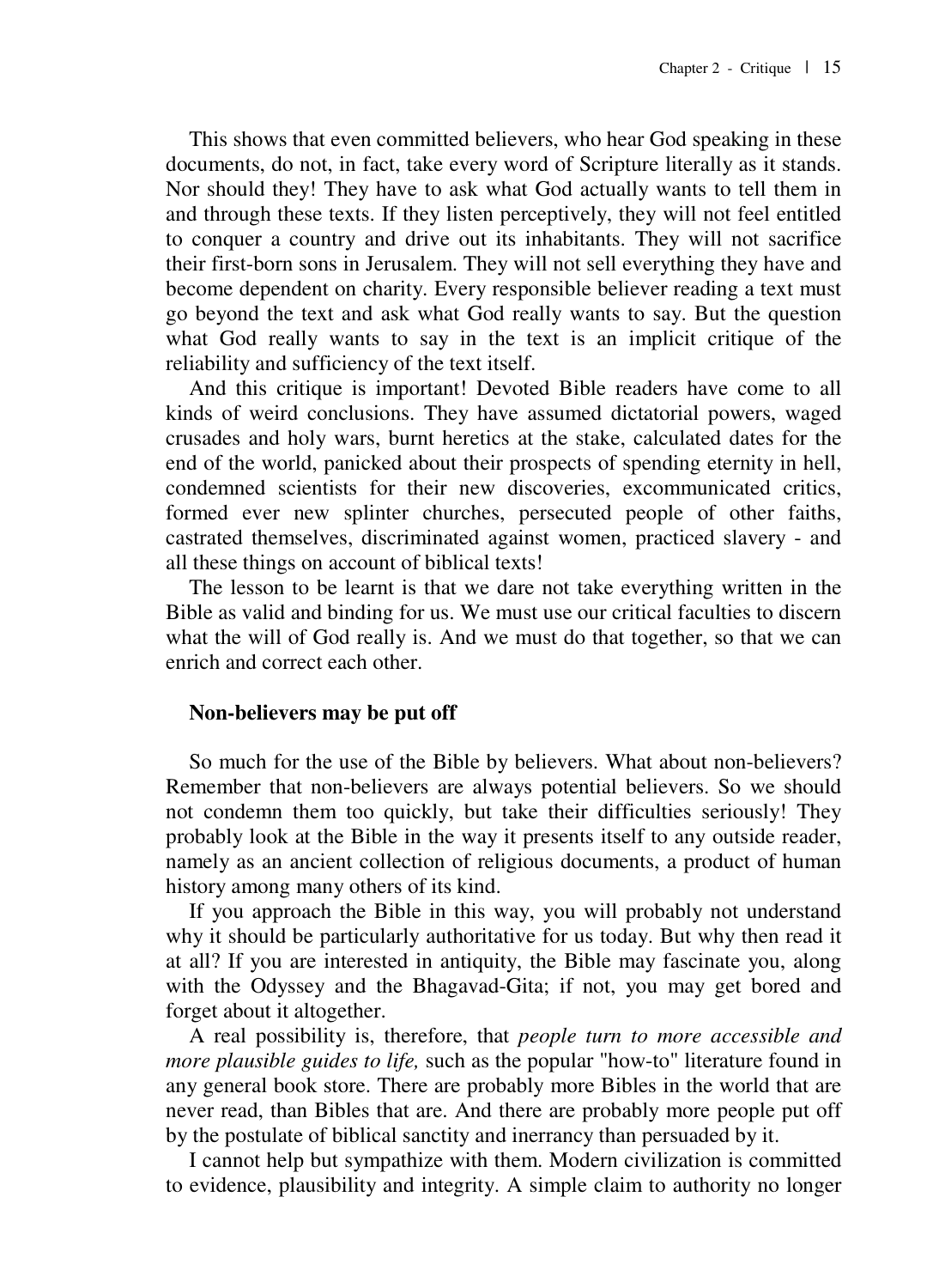convinces us. And rightly so! Why should a God, who is supposed to stand for truth and integrity, demand the sacrifice of one's God-given faculties of observation and reason? It just does not make sense!

Yet, for better or for worse, the Christian faith is built on the biblical witness. *Believers hear God speaking to them* through these ancient documents. And this is precisely where the problem is located. While it is clear that the texts are human, there is a strange quality to the contents of the texts which believers recognize as divine. How can we understand this contradiction? We seem to be caught between a rock and a hard place. Either the Bible is the Word of God, then we must accept as it stands; or it is not, then we can forget about it! But there is a third alternative: *responsible reading*!

### **The freedom of the sons and daughters of God**

According to Paul, Christians are not meant to be slaves of a written text or a code of laws, whether it makes sense or not, whether it has beneficial or detrimental consequences. Paul contrasts letters written on tablets of stone with the Spirit working in our hearts (2 Cor 3). He also contrasts slaves and children with adults who have come of age (Gal 3:23-4:7). We should be childlike in humility, trust and innocence, but not childish in our understanding (1 Cor 14:20; Mt 18:1-5; Lk 18:17). Paul wants us to test everything and keep what is best (1 Thess 5:21). The Old Testament prophets, Jesus and Paul have done just that. And they are, after all, our examples.

Christians are not supposed to be minors or slaves. They are supposed to be mature and responsible sons and daughters of God, who share in God's authority, love and vision. As mature sons and daughters of God, Christians are called upon to share the freedom, the authority and the responsibility of the Son of God. The Son of God is the representative and plenipotentiary of God on earth. He has divine authority! And Christ is the first-born among many sons and daughters of God, into whose image they are to be transformed (Rom 8:29; Jn 1:12f; 14:3; 2 Cor 3:17f; Eph 2:6; 1 Cor 6:2f).

Responsibility means that you take charge of something that is entrusted to your care and account for the way you deal with it. Say parents entrust their child, their most valued possession, to a nanny. The nanny has to exercise authority over the child. But she also has to account for what she has been doing when the parents come home. Responsibility implies both *authority and accountability.* You are in control, but you know that your charge belongs to somebody else.

God has entrusted us, the believers, with the proclamation of the Word of God. When we exercise that mandate, we are fully in control of what we are doing. It is our proclamation, formulated by us, conveyed *by us* to others. Yet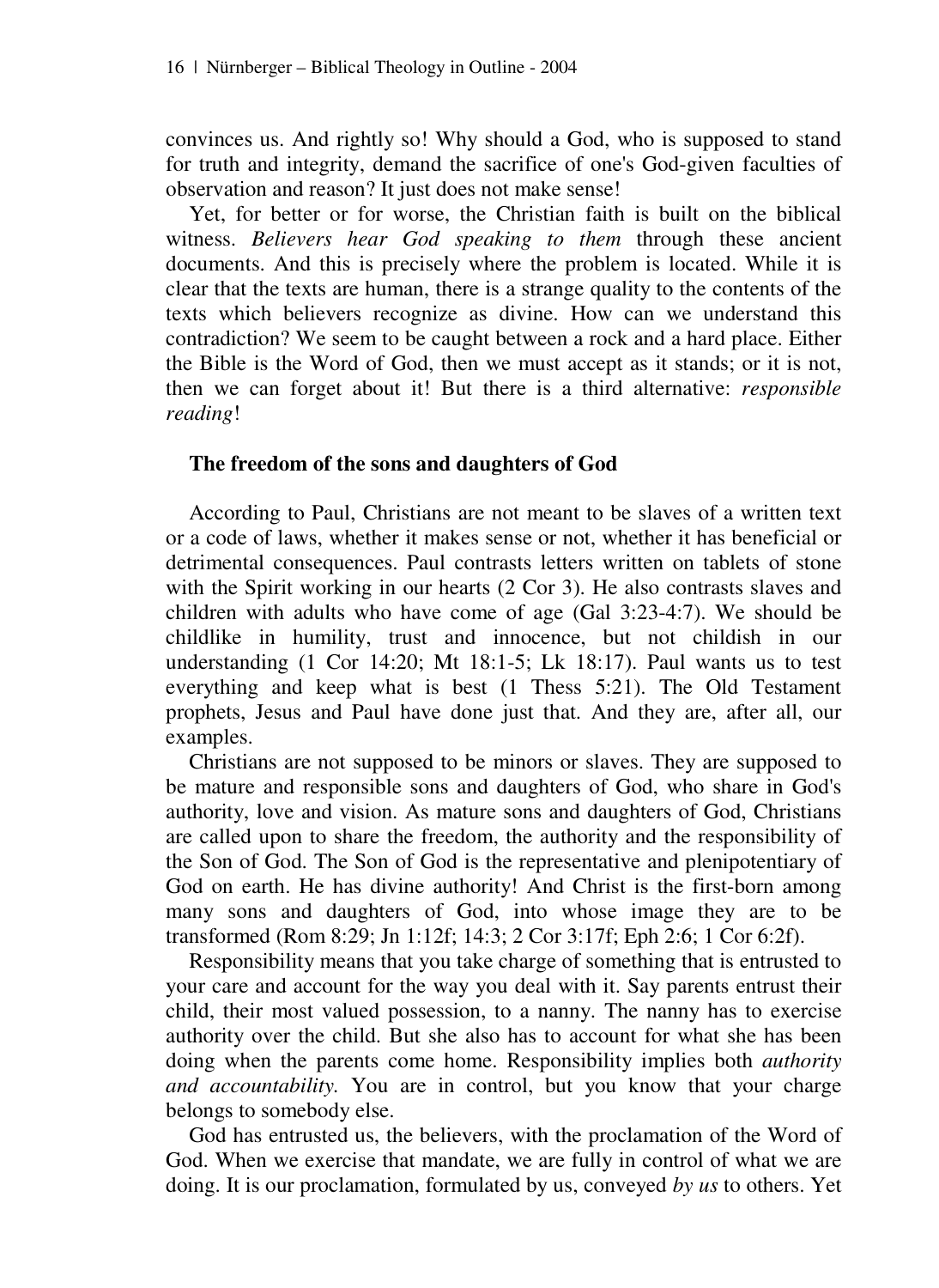we know that it is *God's* Word that we are supposed to proclaim. We have to account for what we are doing with it. We are like the servants in the parable to whom his master entrusted various amounts of money to work with in his absence (Mt 25:14-30). That is what responsibility means.

We derive the contents of the Word of God from the biblical Scriptures. This implies that the biblical Scriptures themselves have been entrusted to our care. We work with the Scriptures, analyze them, scrutinize them, extract the contents of the Word of God from them, and proclaim it in a form which can make sense to our contemporaries. They must become able to give account for what they believe (Eph 4:11-16; Jn 15:15; 1 Pet 3:15; Col 4:6). The ten talents we receive must be turned into a hundred talents. The correct response to revelation is not slavish obedience but maturity and responsibility.

If we were to submit to everything written in the Bible just as it stands, regardless of the contents, and oblivious of the consequences, we would act like the slave who buried the talent entrusted to his care. We would be too lazy, or too scared, to look more closely, to ask any questions, to extract the intended meaning, to reformulate it in a modern idiom. In short, we would abdicate our responsibility.

Many Christians remain anxious and submissive to authority. They are caught up in a dependency syndrome - which is not what Christ came to achieve among us. Moreover, it is the Word of God which suffers. It is the Word of God that must be liberated from these fetters. And that can only happen if its carriers are emancipated and empowered by God. For the sake of our integrity and for the sake of our witness to the world, let us get clarity on what it is that blocks our growth into maturity!

### **Authoritarianism is a product of human history**

The doctrine which intimidates devout Christians into subservience was formulated *during an authoritarian age,* when leaders did not tolerate any insubordination on the side of their subjects.

Early forms of the authoritarian stance can be found in Judaism, Christianity and Islam. The classical form of Christian authoritarianism is found in Roman Catholicism. The reason for this is that the institutional shape of the Catholic church was formed in a feudal context. The adoption of a feudal structure by the church had its advantages at the time. When the Western Roman Empire disintegrated, for instance, it was the church that maintained a semblance of order. But when times changed, and called for emancipated responsibility, the structure persisted. The Catholic hierarchy with its layers of authority is a replica of the social structure of mediaeval Europe. And the impact of this structure and its ideological (or theological)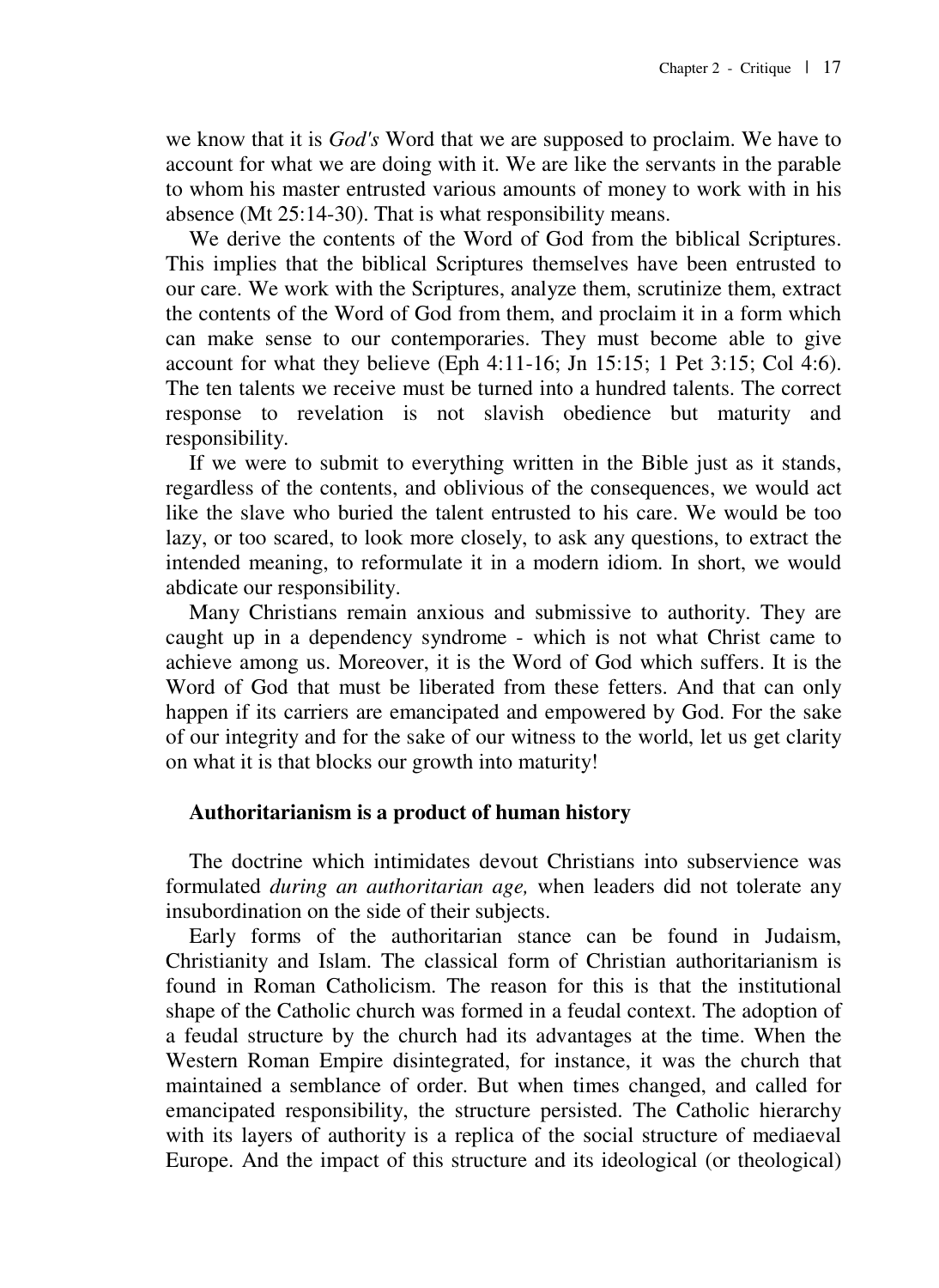legitimation can still be felt even in Protestant churches today. Let us sketch its history briefly.

According to classical Catholicism, both the Scriptures and the 'oral tradition' have been entrusted by Christ to the apostles, who entrusted them to their successors, the bishops. The apostles, thus the bishops, have been given the Spirit, who would "guide them into all truth" (Jn 16:13). You cannot question the authority of the Scriptures, because they have been written by the apostles, who were inspired by the Spirit. You can also not question the authority of the tradition, developed by the bishops, because by doing so, you would question the authority of the Spirit, thus of Christ, thus of God.

The bishop of Rome, the pope, is taken to be the successor of Peter, the 'prince of the apostles'. As the representative of Christ himself (*vicarius Christi*), he is entitled to rule over the church. Every member of the church must submit to his authority. The pope can consult his subordinates, but he is not obliged to do so. He can formulate doctrines which are deemed to be binding for Christendom as a whole. When the pope proclaims a new doctrine on behalf of the church and in his official capacity (*ex cathedra*), he is taken to be infallible. Nobody is entitled to question the doctrines of the church thus promulgated, including the doctrine of the infallibility of the pope as such. Neither can it be changed.

### **The ambivalent stance in Protestantism**

Protestants do not accept these assumptions. By the time of the Reformation, the church had become so corrupt that many believers realized that a radical renewal was overdue. These included many of those who wanted to remain loyal to the church and its institutions, such as Erasmus of Rotterdam and Ignatius of Loyola. Luther too wanted a renewal of the church, but his challenges were met with the heavy hand of both the ecclesial and the secular authorities of his time. Luther was excommunicated and placed under the ban of the German Empire.

Due to this experience, the Reformers came to the conclusion that the claims of the Roman establishment to holiness and infallibility were spurious. Protestants rejected the authority of the pope and the Catholic doctrinal tradition. In line with the humanist battle cry "back to the sources" (*ad fontes*), they declared that the Scriptures were the only authority to be recognized in the church of Christ.

For Luther this authority lay in the fact that he had found the gospel of Christ in the Scriptures, not in the church's traditions. So for him the gospel of God's redeeming grace in Christ, in contradistinction to the sin-exposing function of the law, became the criterion of the truth of the Word of God, even within the Scriptures themselves. He did not think much, for instance, of the letter of James because he could not discern the gospel in that letter.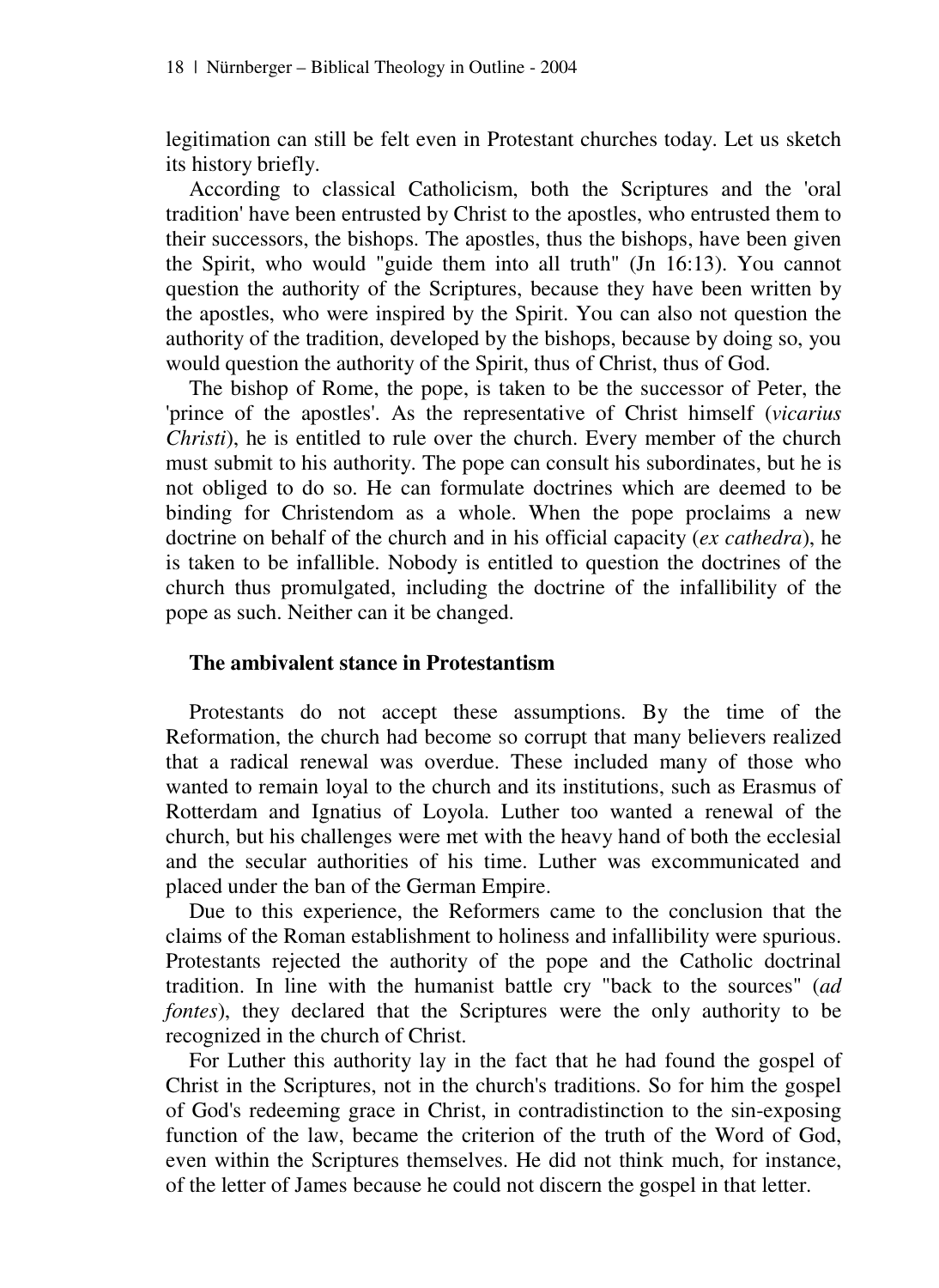But Luther's critical approach got lost. In the intense rivalry which developed between Catholics and Protestants during the 16th and 17th centuries, Protestant theologians tried to draw up a doctrinal system which could hold its own against its Catholic counterpart. We call this school of thought Protestant Orthodoxy. The Catholic claim to authority and infallibility was endorsed, but restricted to the Scriptures, thus cutting out the authority of the hierarchy, the pope and the dogmatic tradition (*sola Scriptura*).

The argument of Protestant Orthodoxy runs roughly as follows. Because the Scriptures are inspired, God is their author. God is perfect; so his Word must be perfect. God cannot lie; so his Word cannot contain mistakes. God is eternal; so his Word cannot be subject to the flux of time and the variability of human situations. God has conveyed his perfect Word to the biblical authors by a special miracle, the miracle of inspiration. This miracle overruled the human imperfections of the biblical authors. So the Scriptures contain absolute truth. They are without error both in form and content. They are equally valid for all times and situations. Because the Scriptures are the only Word of God, they must be entirely clear in themselves, sufficient for our salvation and effective in bringing it about. The inerrancy and authority of the Pope is replaced with the inerrancy and authority of a book.

But Protestant Orthodoxy contradicts itself. While it says that the Bible is the inspired Word of God, which is absolutely clear and sufficient, it also says that we need the Holy Spirit to disclose what God wants to say to us in the Bible, the "internal testimony of the Holy Spirit". So the Bible on its own is, after all, not clear, nor sufficient, nor effective. The problem is that the Holy Spirit is also mediated through the human spirit. The Old Testament, the New Testament and the Reformation all warn us that we should not believe every spirit. We must test all claims to inspiration against the "external Word", that is, the text of the Scriptures. So we are caught up in a circular argument.

There are other flaws in the argument as well. Protestant Orthodoxy conceded, for instance, that Christ superseded the old dispensation, that the ritual law came to an end in Christ, that Christians should not hate their enemies. Later some proponents of the doctrine even spoke of a 'history of revelation', or 'progressive revelation' or a 'history of salvation'. But historical awareness always undermines assumption of timeless validity and sufficiency.

But the dawning insight that texts are embedded in ongoing human history was not taken to its logical conclusion either. Where New Testament texts gave readers a good conscience to move beyond Old Testament texts, God himself seemed to have changed his mind. However, where no New Testament verses were found which superseded Old Testament texts, for instance in the case of the creation of the world in six days (Gen 1), the Old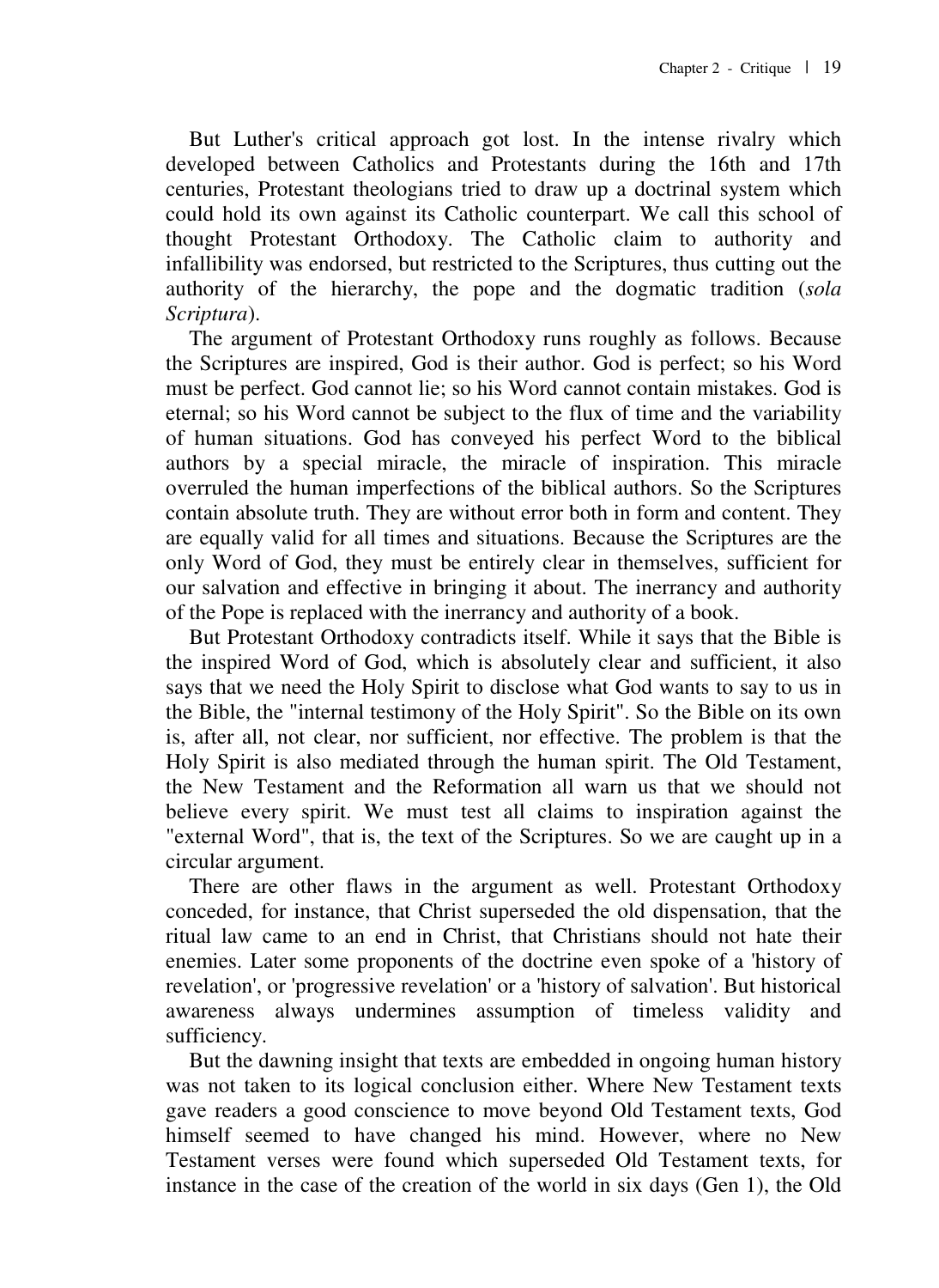Testament texts were still taken to reflect the eternal truth of God. In other words, inner-biblical critique was accepted as part of a divinely inspired Scripture, but it did not give the readers the authority to do what the biblical authors themselves did.

The doctrine of Protestant Orthodoxy is the root of all contemporary claims to the inerrancy of Scriptures found in Protestantism. Thus Protestantism was left with a 'paper pope', as some unkind commentators remarked. It was taken over by the Pietistic movement, and found its way through the revival movements and the missionary movements into our times.

### **Look first, then come to your conclusions!**

In the mean time, some facts exposed by modern critique - for instance that the earth is round, not flat, or that differences occur in manuscripts found by archaeological research - have forced the proponents of inerrancy to qualify their assumptions and they did so in a great variety of ways. The inerrancy school is no longer of one mind about the matter. But the basic assumptions were not abandoned. It is these which must be scrutinized.

Different approaches to a text produce different results. It makes a difference whether one departs from a set of doctrinal assumptions or from actual faith experiences. Protestant Orthodoxy and its offshoots today use the doctrinal method. They constantly refer to the Bible, but they normally quote verses from all over the Bible as they seem to fit into the trend of the argument. In practice, therefore, it is doctrine, not the Bible, nor the Spirit, which functions as the criterion of truth in Protestantism.

Where then does this doctrine come from? We can easily see that the argument of Protestant Orthodoxy departs from a primary assumption from which a number of deductions are made. If this is true, then that must be true. This is typical for the deductive method. The logic of the argument seems to be flawless. But a flawless logic does not necessarily lead to correct insights. The basic assumption can be in conflict with reality, and then the logic may yield untenable results. Human beings are fallible - even in their faith assumptions and their logical arguments!

It is not safe, therefore, to draw conclusions from untested assumptions. We call this approach *deduction.* It is much safer to start with actual experiences and test any conclusions you arrive at against actual experience. We call this approach *induction.* That is how modern sciences operate - and for very good reasons! We need an experiential approach, because speculation can lead us astray.

Why not look at the texts themselves first, establish their historical context, analyze their contents, scrutinize what they are saying, figure out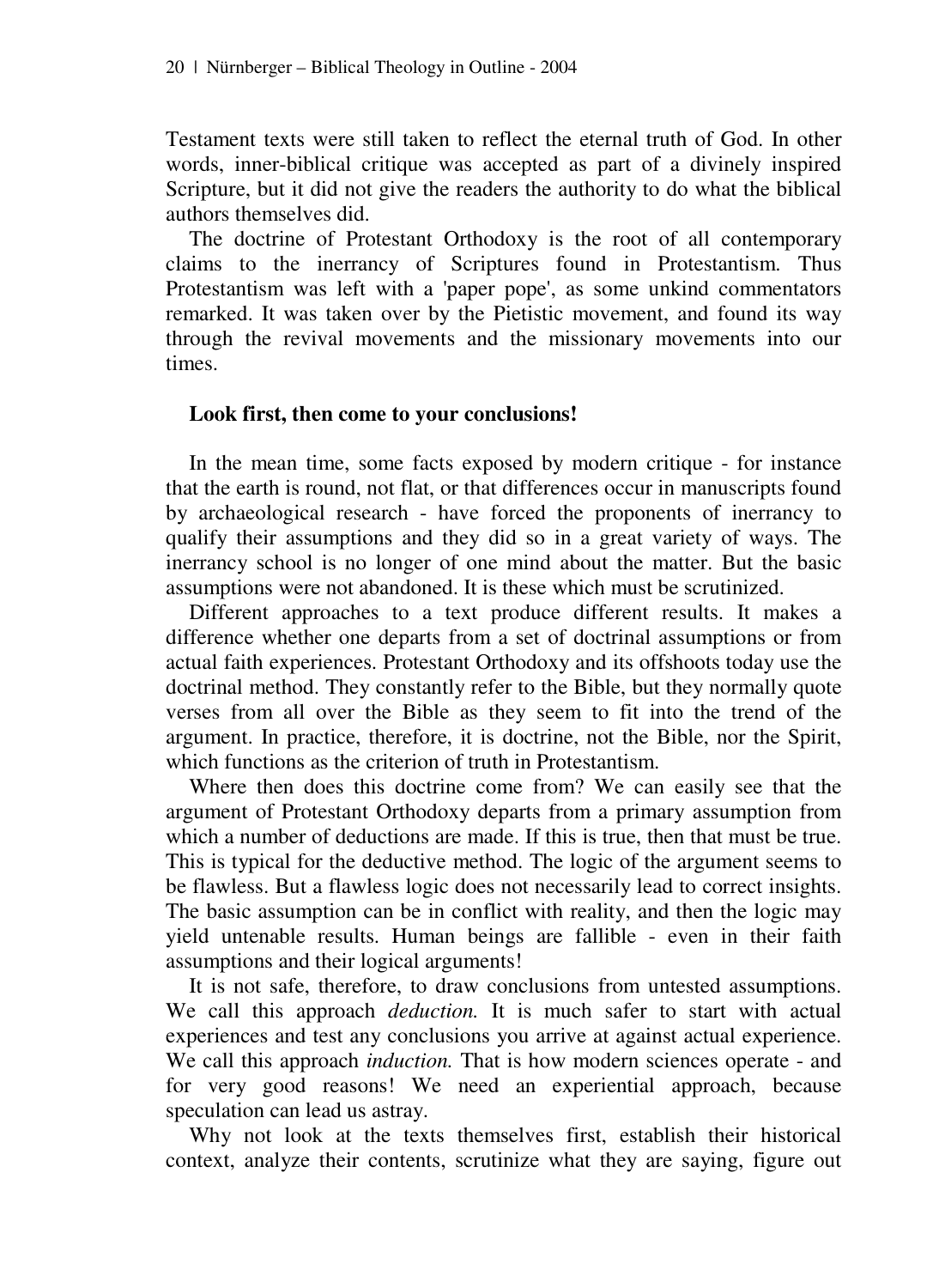what their message could be for us today, before making far-reaching statements about the character of the Bible?

Why not look at our own faith experience first? What we experience, and what the biblical authors experienced, is the vulnerability, temptability and fallibility of our human nature and the power of God's transforming action within human reality. That is true even for an apostle such as Paul, the oldest and most prolific author of the New Testament, the apostle on whose insights the Reformation was based (Phil 3:12; 2 Cor 4:7ff; 1 Cor 13:12). It is also true for Peter, the rock on which Christ wanted to build his church (Mat 16:23), the apostle on whose office Catholicism is based.

And this vulnerability and fallibility of human nature is as true for the biblical faith as a whole as it is true for individual believers. That much we can gather from an unbiased reading of the texts! It is indeed said in the Bible that the Scriptures are inspired. *But inspiration does not imply inerrancy!* We too hope to be inspired when we preach and write the Word of God, but this does not make us infallible!

The Bible testifies over and over again that humans are sinful and fallible, including the great heroes of faith, such as Moses, David, Elijah, Peter and Paul. It also testifies that God, in his infinite grace, uses such sinful and fallible human beings to bring about his redemption both in them and through them. We all need to be transformed, not only in our motivations, but also in our insights and convictions. In the case of the biblical faith as a whole the process took hundreds of years and it will reach its fulfillment only in the coming kingdom of God. That is what Paul tells us (1 Cor 13:8-12; 2 Cor 3:18; Phil 3:12-16).

There is a further consideration which is equally important. The readers of the Bible are also not infallible! We all know this. Misunderstandings and misrepresentations of the biblical witness abound, not only among the laity but also among trained theologians. If the Holy Spirit was able to create perfect authors, why does he not create perfect readers? Or alternatively, why does he not place God's truth straight into our hearts and minds without the help of human instruments such as reading, writing, preaching and hearing?

### **God acts redemptively through imperfect human beings**

It is clear that this is not how the God in whom we believe chose to work. According to the biblical witness, God always works through his creatures: through sunshine, rain, wind, fire, drought, fertility, conflict, war - and also through human insight! God apparently wants to involve humans quite personally in the process of communicating his redeeming truth. We are not typewriters or computers, but living beings. We are also sinners whom God wants to transform. We become witnesses of God's redemption and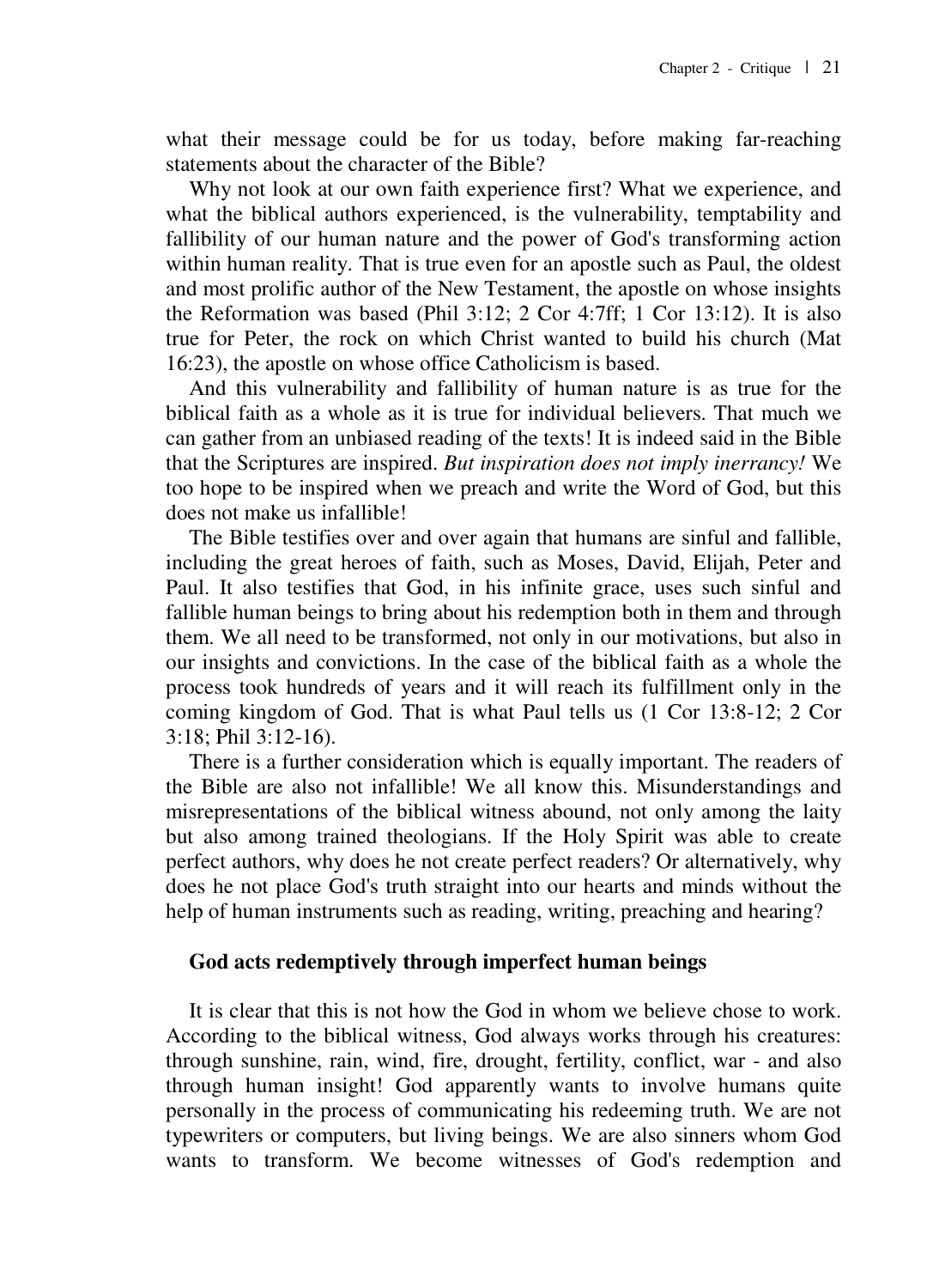transformation *precisely by being redeemed and transformed.* And according to Paul that is as true of the authors of the Bible as it for us (2 Cor 3:18).

So let us take this problem back to our God. What if our God actually wanted to enter human history in all its ambiguity and confusion - and transform it from within? What if the Bible itself provided evidence for the fact that God in his mercy found people where they were, and led them where he wanted them to go? What if the "good news" actually means that God himself, and therefore his messenger, became a Jew to the Jews to win over the Jews (1 Cor 9:19-23)?

The real miracle of God expressed by the gospel of Christ is God's love - God's forgiveness, God's transformation of the sinner, God's redemption of the enslaved, God's search for the lost, God's healing of the sick. God accepts the unacceptable to transform them. Part of what makes us unacceptable is our limited or faulty insight. The demand that people first sacrifice their Godgiven powers of observation and reason and dump their insights before they can become true believers, makes the gospel of Christ conditional, thus reversing the message of God's unconditional, redeeming acceptance of the unacceptable in Christ.

In other words, the doctrine of inerrancy obscures the scandal of the cross by setting up a false scandal. It is the scandal of the demand that we take the cultural and historical trappings of the biblical message for eternal and inerrant truth, while they are, in fact, historically and culturally relative. That is idolatry! It is also a new law. Biblical critique removes these false demands and liberates educated believers from spiritual straight-jackets. It restores the intellectual integrity of those who proclaim the Word of God. It enhances the credibility of the Word of God for secular hearers and readers.

In this book we intend to show that, according to the biblical witness, God enters human reality at a given time and in a given situation, picks up humans as he finds them, and transforms their insights, their motivations, and their understanding of his will for his world. This seems to be the overall pattern of God's redemptive action in this world. God does not provide us with an eternal truth which fell from heaven once upon a time and which is immune against human imperfections.

### **What about Christ?**

It is often argued that, if the biblical authors cannot be perfect, because they are human, Jesus could not have been perfect either, because he too was human. Note that this is, again, a logical deduction from an untested assumption. Who says that what is true for Christ must be true for all the biblical authors of the Old and the New Testaments? The question is not what God could have done, but what God has, in fact, done. As we have seen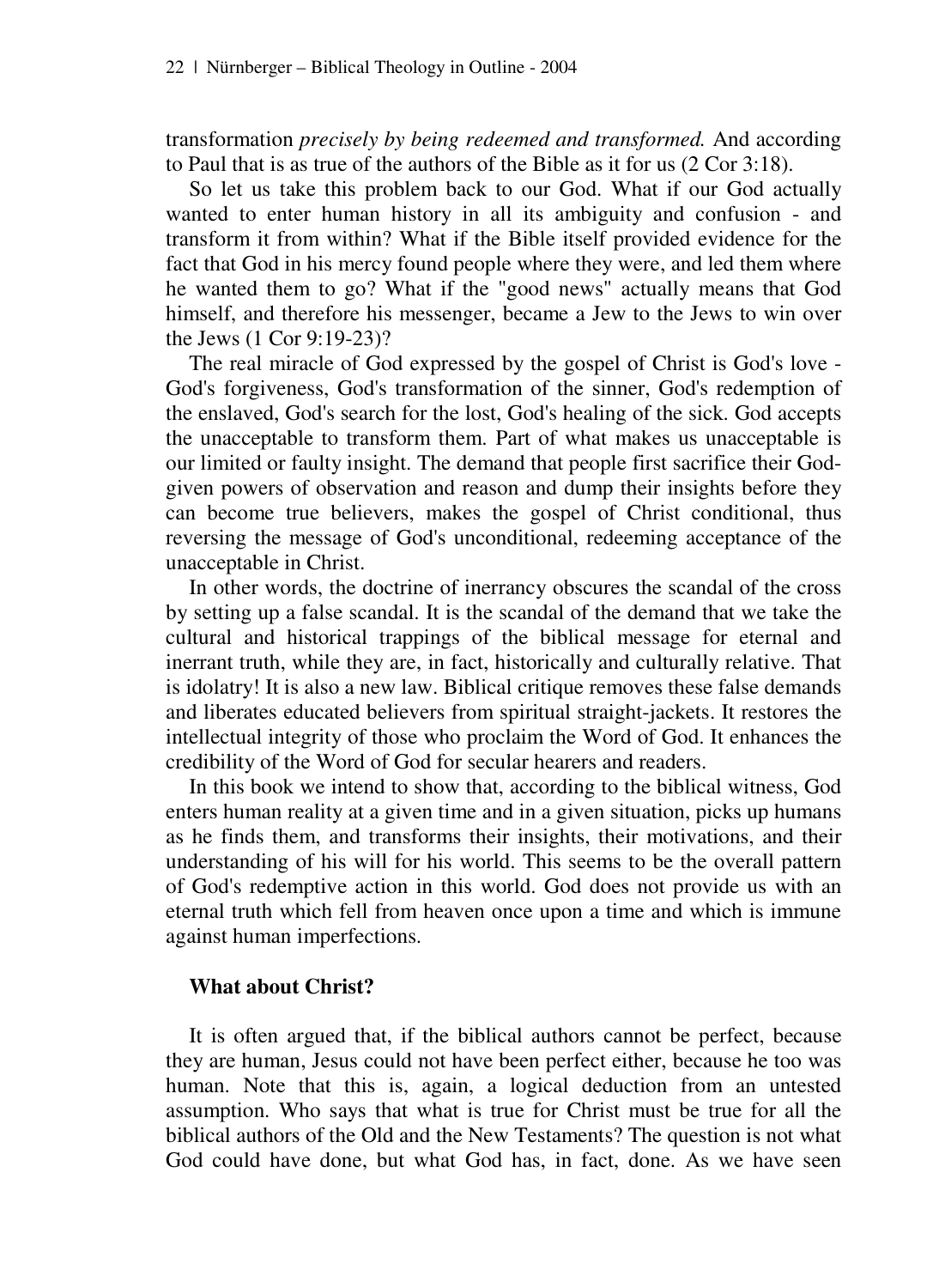above, he has not provided us with a perfect Scripture, and seemingly for very good reasons. But what about Christ?

Hebrews 2:10-18 says that, for Christ to become the pioneer of salvation, he had to become like his brothers and sisters in every respect, except for sin. He had to share the human condition (flesh and blood) and had to be made perfect through suffering. Heb 5:7-10 likewise states that, during his earthly days, Jesus struggled with God in agony, that he learnt obedience and that he was made perfect through suffering. Perfection was not a condition of the earthly Jesus, but a goal which prompted a process. And it is the process he had to go through into which we are to be involved (Heb 2:10,18).

Similarly Paul distinguishes between life before death (life in the flesh) and the gift of a new life through resurrection (life in the Spirit). He says that Christ who knew of no sin, became sin for us, so that we would become righteousness in him (2 Cor 5:21; Rom 8:3f). Christ underwent a process so that we could join him in this process. We once knew Christ according to the flesh, Paul says, but we know him like that no longer, because through resurrection he became a new creation (2 Cor 5:16-17). It is the risen Lord who "is the Spirit" (2 Cor 3:17-18).

Through faith we can participate in this new creation now. By identifying with his death to the flesh we anticipate our own deaths (Rom 6) and by identifying with his new life we anticipate our own new lives. By doing so, we are transformed into his image (2 Cor 3:18). But this does not mean that we reach perfection in this life (Phil 3:12-16). To claim inerrancy for any human being this side of the grave is not in line with Paul's theology. And we can be certain that the biblical authors were this side of the grave when they wrote the biblical documents.

Christ became human so as to redeem and transform humanity from within. And that is also true for his messengers. Paul says that, to have a share in the gospel of Christ, he had to become a Jew to the Jews and a Gentile to the Gentiles (1 Cor 9:19-23). This is what God himself did. The Word became flesh, that is, human reality (Jn 1:14). In biblical times, God picked up people where they were, in their cultural contexts, their religious convictions, their worldview assumptions and their self-interests, and led them in the direction of where he wanted them to be. And he is doing exactly the same thing among us today.

### **Critique is part of the transformative process**

In line with this general trend, it is those who are confused, who cannot make sense of their situation, who long for meaning and guidance and authority, that are led to deeper insight and reassurance, step by step, over long periods of time, to the degree that they can take it (1 Cor 3:1-4; Heb 5:11-14). In all these cases we observe transformative processes, not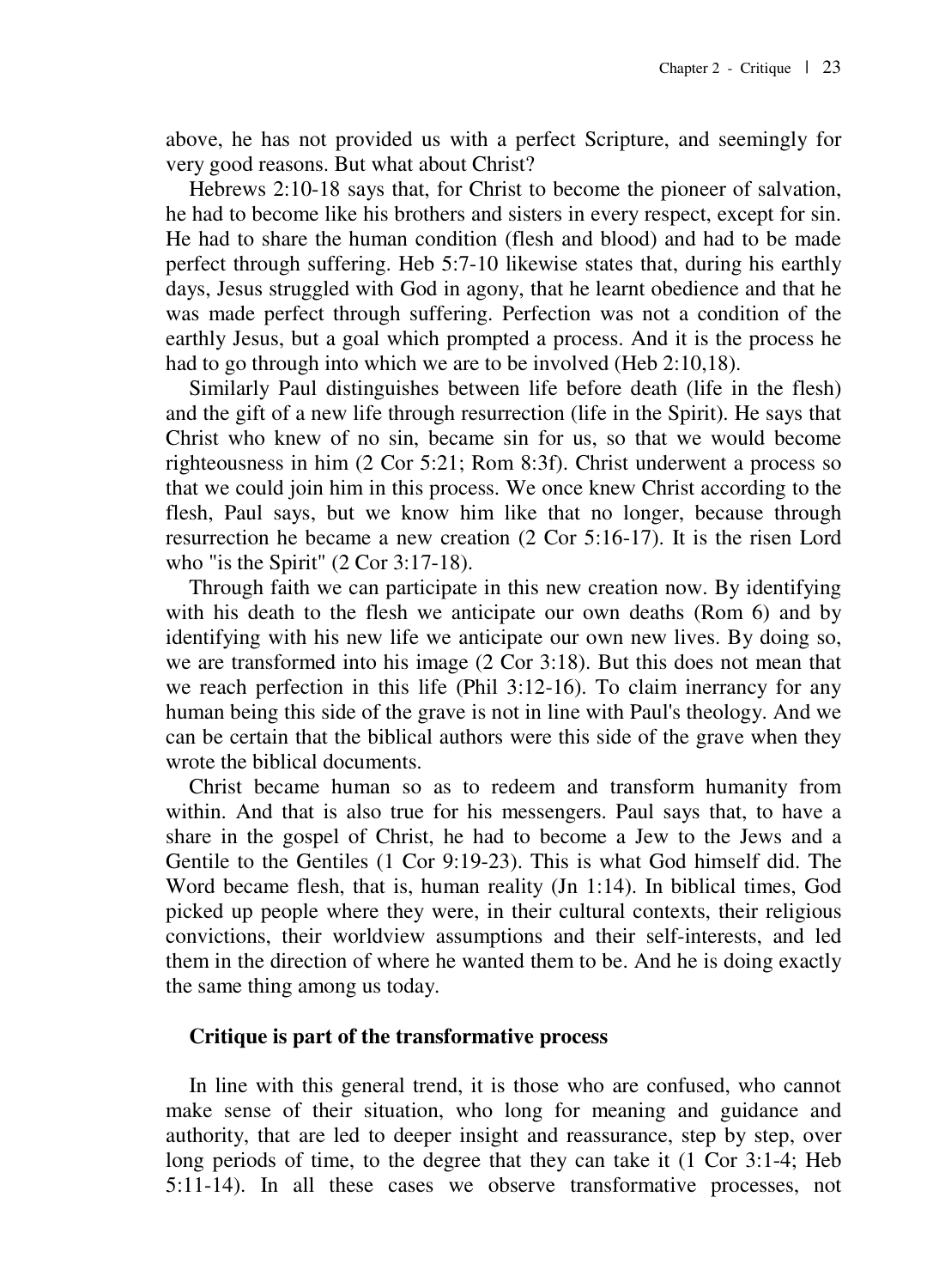conditions of perfection. The Spirit of God attacks sin so as to establish righteousness. Similarly it exposes error so as to establish valid insight. It did so during biblical times as much as it does so today.

Transformation presupposes that the old is dismantled, so that the new can emerge. Transformation is a never-ending process in which our parents in the faith have been involved as much as we are today. Therefore an appropriate understanding of the Word of God in its dynamic, transformative action demands the ongoing critique of its human instruments, not for the sake of dismantling the truth, but for the sake of gaining the truth. Here are a few examples:

- -- There was a time when rulers believed that they were entitled to subdue, oppress and exploit other people as representatives of God on earth (Psalm 2). But there also came a time when subjugation and oppression was recognized for what it was: a pagan practice that was not in line with God's redeeming action in Christ (Mk 10:35-45).
- -- There was a time when the people of God felt constrained to drive out or kill off the inhabitants of the land they wanted to occupy, because they were a threat to their identity, survival and prosperity (Deut 7). But there came a time when it became clear that the biblical God was a God of all human beings and that Jews and Gentiles were granted equal access to the one people of God (Eph 2).
- -- There was a time when it was believed that a father had the right to sell even his own daughter into slavery (Ex 21). But there also came a time when it became clear that in the new humanity, the humanity purposed by God in Christ, all people have the same dignity (Gal 3:28).

Now imagine that we would take Psalm 2, or Exodus 21, or Deut 7 as the eternally and universally valid Word of God and applied it to our contemporary situation. Would this be an expression of obedience? Would it be a manifestation of the redeeming love of God for his suffering creatures? I think you will agree that this cannot be true.

This has practical repercussions. *What we cannot critique in the Bible we can also not critique in our own times.* So we would have to condone slavery, conquest, genocide, oppression, male dominance and gender discrimination simply because we find such behavior in the Bible. Instead of being emboldened by the increasing discernment of the people of God in biblical times to overcome wrong attitudes and social evils, we would be paralyzed by texts which seem to legitimate or demand such unacceptable attitudes and acts.

So there we are: the Bible is not the perfect embodiment of an eternal truth, but a collection of documents which witness to an earthly pilgrimage in which God transforms human perceptions in the direction of God's ultimate vision. To pretend that there are no problems within the biblical witness does not help to make its message more credible. Make-believe is not a Christian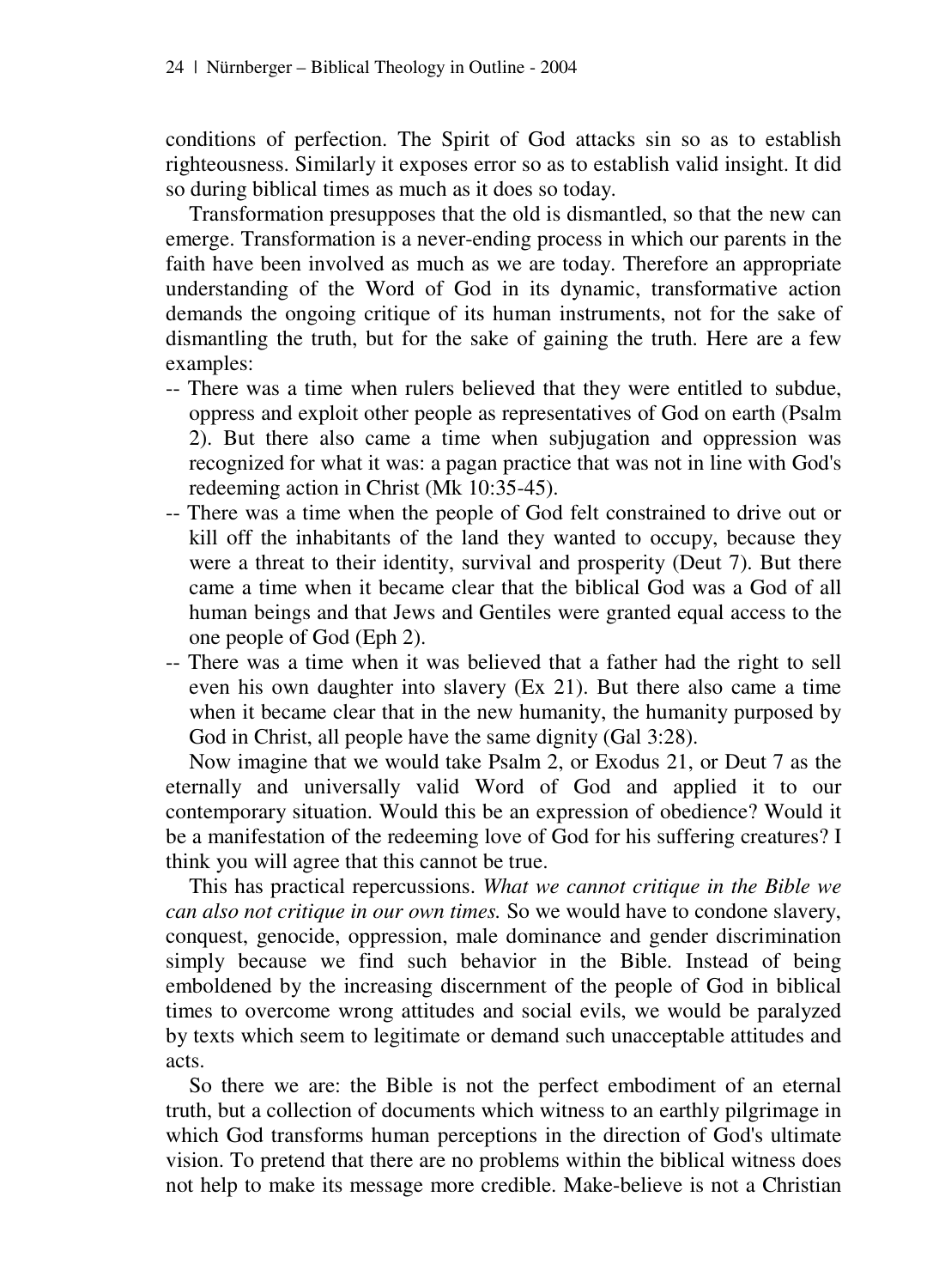virtue! If there are contradictions, obsolete assumptions, or unacceptable attitudes in the Bible, we must acknowledge them and see how God wants to correct them. There is simply no other way!

Critique is not an arrogant rejection of the authority of the Word of God, therefore, but the sincere endeavor to find an appropriate understanding of the Word of God. Critique is in line with the cross: what is not acceptable to God has to go! The Greek word *krinein* means to differentiate, to discern, to judge between what is appropriate and what is not. It is precisely the urge to discern God's redemptive will that constrains us to subject the biblical texts to critique. It has to be done - in obedience to God. And what has to be done, can be done with a good conscience!

### **Now let us get on with the job**

After we have cleared doctrinal misconceptions out of the way, we can be much more relaxed. We do not have to defend the Bible, but open ourselves to what it actually says. We do not have to call right what is wrong. We do not need to be afraid that a critique of God's instruments is tantamount to a critique of God. We can have a realistic look at the human nature of the biblical witness without fear that we will thereby lose its divine message. To point out the human inadequacies of the biblical texts will not destroy our faith, but make our faith more mature, more versatile and more responsible. If not, it was based on wrong foundations.

So let us do with confidence what has to be done in any case if the Word of God is to develop its full power in us and through us. Professional theologians have developed a great variety of critical tools. For average Bible readers, however, three levels of critique should be of particular interest:

- -- *Historical critique* makes us aware of the location of the content and form of a text in its own historical and situational settings. This includes social relations and worldview assumptions which changed and continue to change over time. What difference does it make, for instance, that a text may have been written during the Babylonian exile and not during the time of Moses?
- -- *Ideology critique* makes us aware of the fact that distorted human insight is often used to legitimate the pursuit of personal and collective self-interest at the expense of others. Psalm 2 is an example of how religion can be used to legitimate authoritarian rule.
- -- *Theological critique* makes us aware of the fact that the text, its original meaning and its subsequent readings can be theologically problematic in terms of the thrust of the biblical faith as a whole. Thus Psalm 2 has been superseded by Mark 10:35-45 and John 13:1-17. It also makes us aware of the fact that the motivations of the readers can be in conflict with God's will.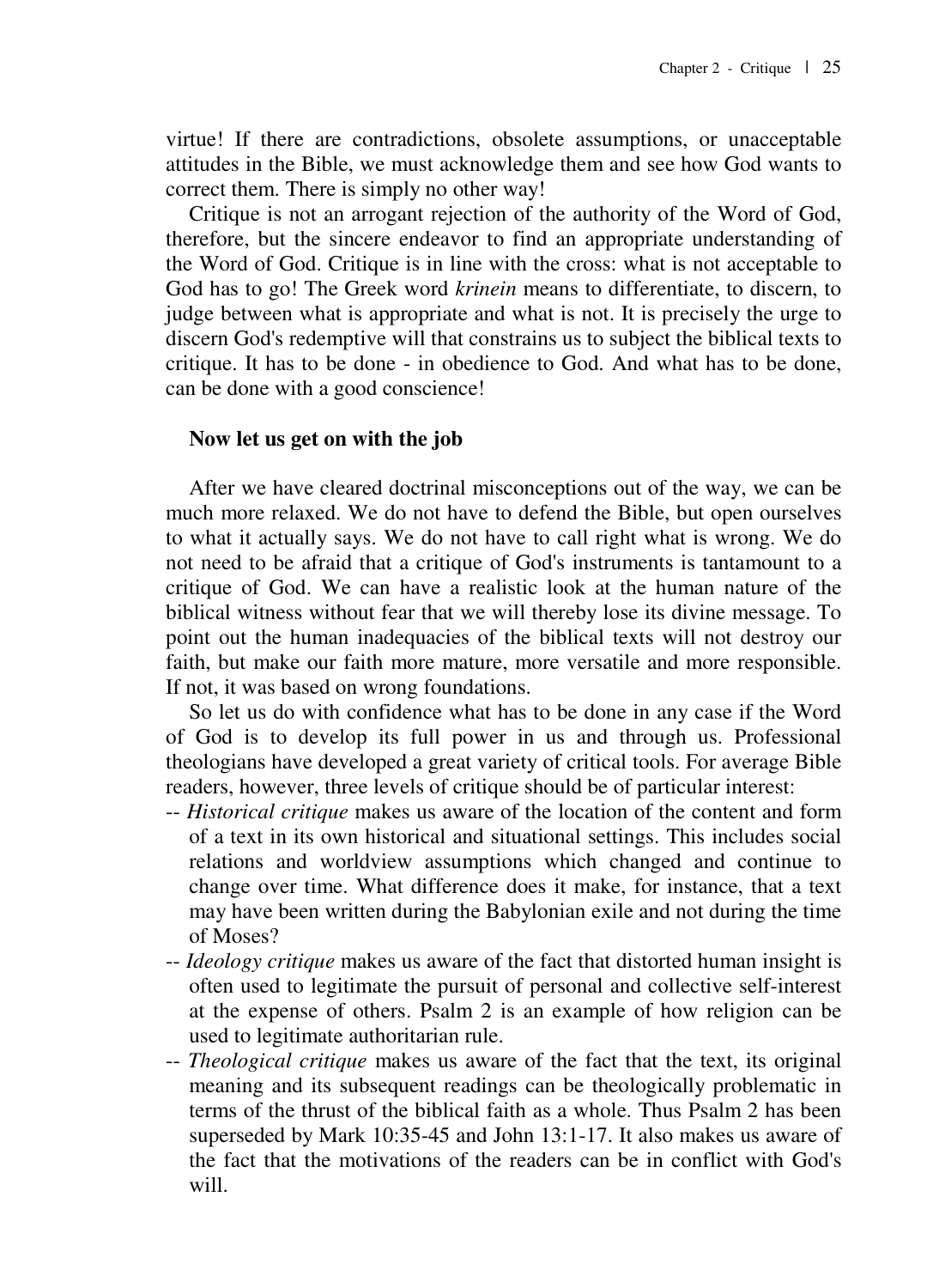### **Let us summarize**

God's Word is mediated through human words, actions, attitudes and community life. Because human beings are not perfect, omniscient, or sinless, critique is *theologically legitimate and indispensable.* This is as true for the authors of the biblical documents, as it is for their readers. Both may be guided by the Spirit, but the Spirit always picks us up where we are and transforms our insights, attitudes and behavior.

Biblical critique is biblically legitimate because the biblical authors themselves witness to the vulnerability and fallibility of even the most prominent biblical heroes. They themselves practice critique of biblical texts, and do that throughout the Bible. This inner-biblical critique reveals God's initiatives to transform a fallible and sinful humanity, a process into which he wants to involve us too.

### **Questions**

- *1. Revision: Can you describe and critique the doctrine of the inerrancy of Scriptures on the basis of God's redemptive enterprise?*
- *2. Application: (a) Some elders in your parish maintain that women should not be allowed to speak during the Annual General Meeting, because Paul said that they should keep quiet in the assembly. (b) You overhear a white person say that blacks in South Africa are under the curse of Ham and predestined to serve whites. How would you deal with such 'biblically based' views?*
- *3. (a) "Theology is an invention of the devil to destroy the faith of the people of God. Your attempt to undermine biblical authority with clever arguments, while posing as a believer, is a glaring example." (b) "What you are trying to say, namely that the Bible is so much obsolete rubbish, has been common knowledge for centuries now. What surprises me is that you continue to assume that these documents must contain some supernatural truth or other!" How would you respond to these statements?*

[Continues with chapter 9 on the next page. ]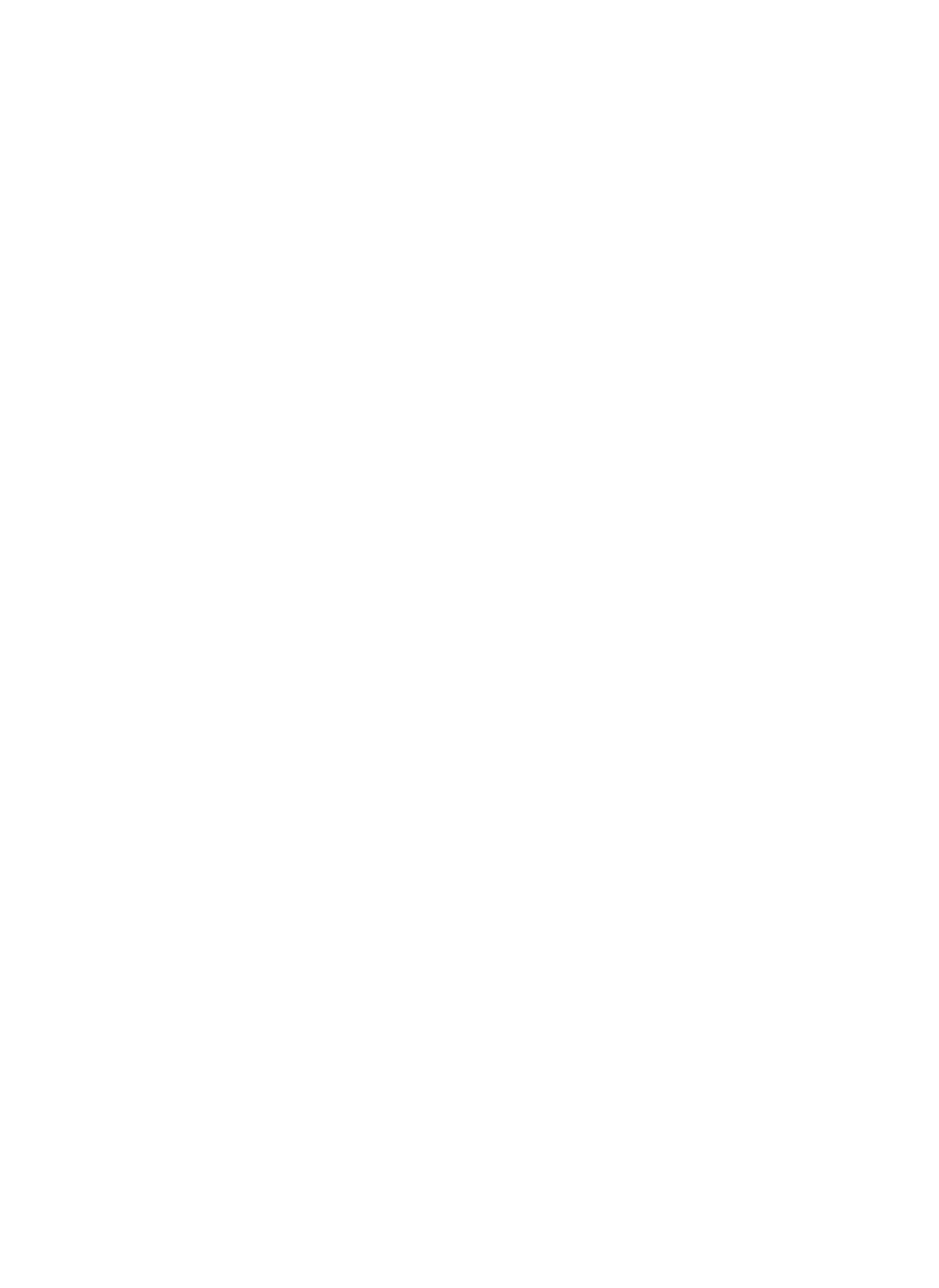## **Chapter 9**

# **The king as God's representative on earth**

#### **Prompts**

- *1. If we believe that Christ is our Lord and Master, is it appropriate to apply democratic decision making procedures in the church of Christ?*
- *2. Is the 'kingdom of God' something purely spiritual, which we have to detect in our hearts, or does it also refer to the political and the economic dimensions of life?*

#### **Our task in this chapter**

The royal-imperial paradigm is, together with exodus-conquest and covenant-law, one of the three central paradigms of salvation in the biblical witness. In the Ancient Near East, the king was taken to be an agent of salvation because he was believed to be the representative of God on earth through whom God exercised his authority, maintained the cosmic order and channeled his blessings.

Because of its political connotations, the paradigm was affected, more than any other, by the changing fortunes of Israel as a political entity. It is all the more remarkable that the early church (except Hebrews) saw in Jesus neither a prophet nor a priest, but a king - the messianic king promised by God in the Old Testament. We are here confronted with the very core of the Christian faith! Let us try to trace the trajectory of the paradigm through biblical history.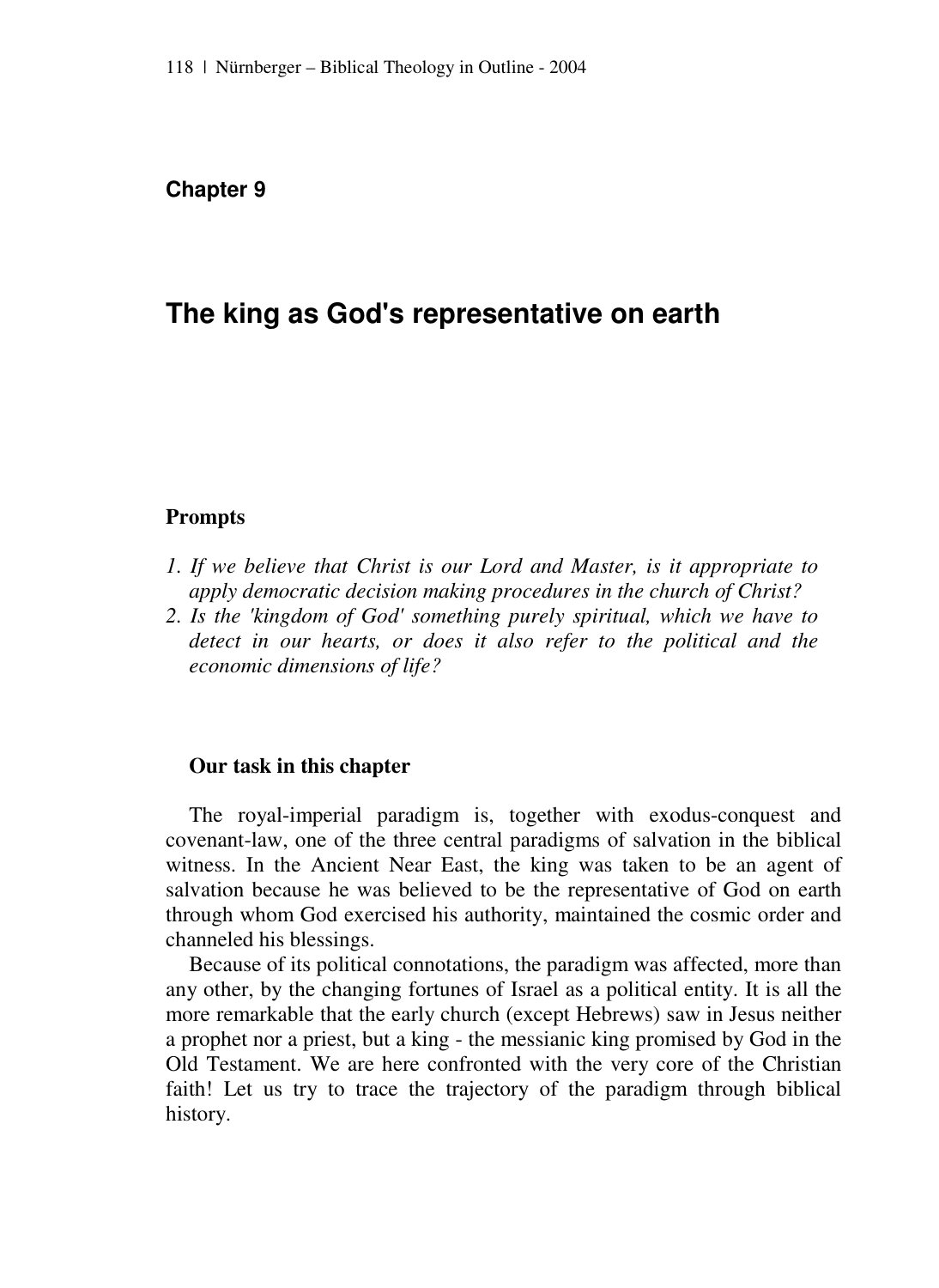# **Section I: The classical period**

### **The origins of the kingship in Israel**

As in other traditional societies the most basic authority in Israel was the clan-head. The formation and consolidation of tribes called first for the institution of tribal elders and then for the sporadic appointment of certain 'judges' and military leaders whose authority was based on common respect. This arrangement was not very effective. The continuing menace of Philistine raids in the region, particularly, called for the institution of a centralized authority. The kingship had long been in operation in other Ancient Near Eastern societies and it seemed to lend itself to the purpose.

In the Ancient Near East the king was much more than a political leader, administrator and commander. He was seen as the representative of God on earth, thus the mediator between heaven and earth. He was the mainspring of the life, the power, the prosperity and the prestige of the nation. Only under his reign the nation could achieve shalom (peace in the sense of comprehensive well-being). Outside this umbrella the people were lost, like sheep without a shepherd.

Psalm 72 gives an impression of the comprehensiveness of the blessings expected to be bestowed on the people, other nations and the natural order through the king. The king was, for all intents and purposes, the central religious figure. Priests, prophets and diviners only supplemented his role.

After the interlude of Saul's reign, which still resembled those of the 'judges' in many ways, David ushered in a new era. The political lull in Egypt and Mesopotamia at the time, the longing of the Hebrew tribes for peace and security, and his personal charisma enabled David to establish a Near Eastern Empire of considerable extent and power.

Depending not on the tribal levy, but on his private mercenaries, he defeated the Philistines, got himself appointed king by the tribal elders, first of the Southern tribes led by Judah, then by those of the Northern tribes led by Ephraim. He then conquered the Jebusite town of Jerusalem, which was located between these two tribal groupings and made it his capital. In time he subjugated all other non-Israelite peoples in the region.

### **Jerusalem and Mount Zion**

The Davidic kingship was inseparably linked to Jerusalem. David was king three times over: of Judah, of Israel and of Jerusalem. Jerusalem had been a Canaanite town which David had conquered with his private group of warriors. No tribe could lay claim to it. So Jerusalem was, in the literal sense of the word, the "city of David", his personal possession, thus also the city of his successors.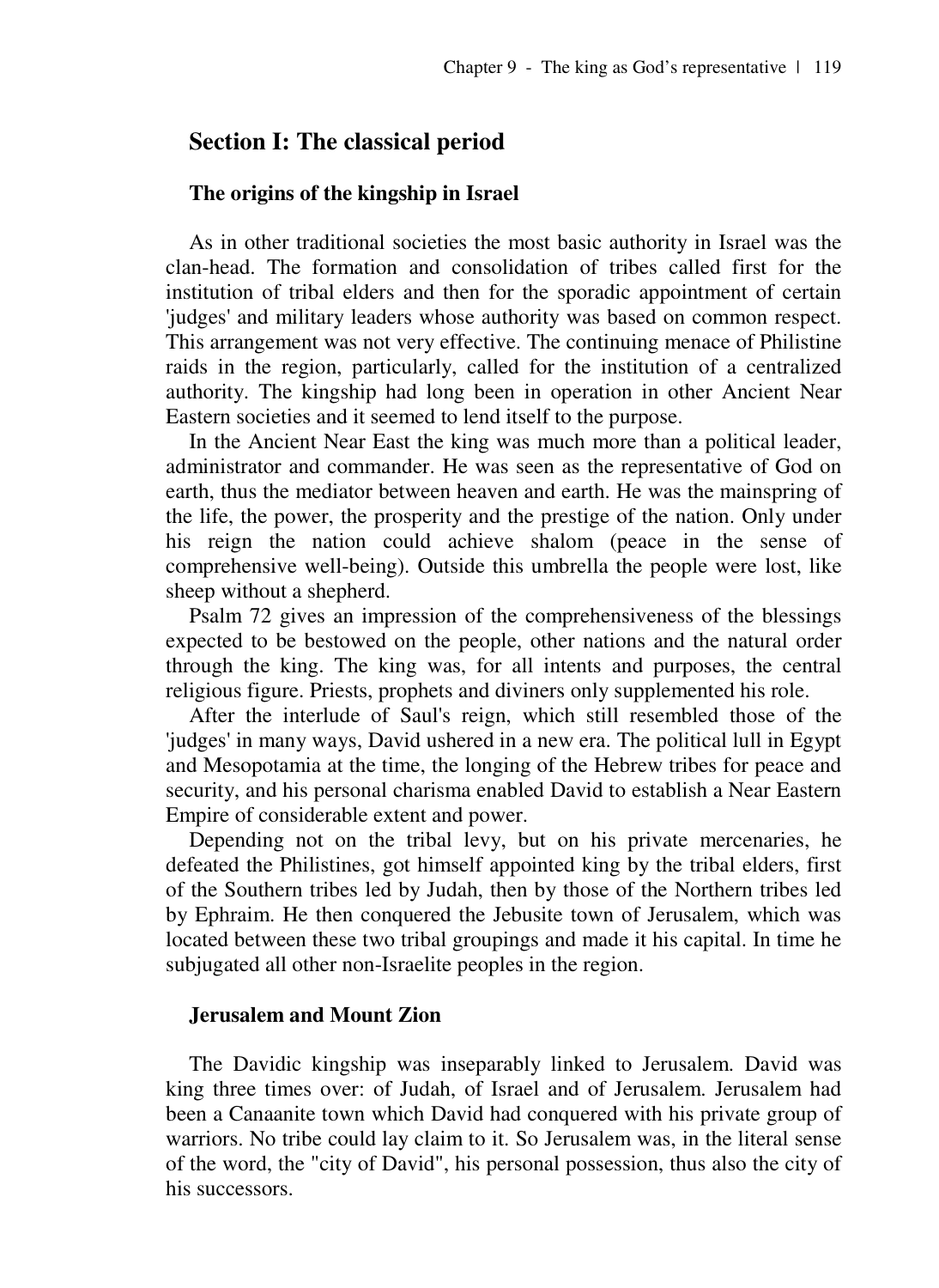It was to be expected that, to consolidate the kingdom, David's son Solomon, who led the Davidic empire to its full glory and power, would build the state sanctuary on the highest point in the city, rather than at more ancient Israelite sites such as Bethel or Shiloh, or on one of the mountains on which God was believed to have revealed himself, such as Seir, Horeb, or Sinai.

For much the same reasons Josiah, who had the ambition to restore the Davidic-Solomonic kingdom, concentrated all cultic activities in Jerusalem. The sanctuary then attracted all symbols of the Israelite faith upon itself including the Sinaitic covenant and the torah.

Psalm 48 is an example how intimately Yahweh, the temple, the Davidic king and the city were identified. The other kings are struck with awe at its sight. Its fortifications are a sign of divine presence. It is the centre of global power. In view of the rather inconspicuous and vulnerable nature of the historic town, these claims are extraordinary, just as extraordinary as the Israelite claim to be the chosen people of God and the Davidic king to be the representative of God on earth, thus the global ruler.

In the mean time, the Davidic-Solomonic empire had split in two and Jerusalem had become the political and cultic centre of the kingdom of Judah. The capital of the (Northern) kingdom of Israel was Samaria and the main religious centre was Bethel. In their intense rivalry, each of these centres questioned the legitimacy of the other. After the destruction of the Northern kingdom, Jerusalem was the only centre left - until the Babylonians also laid this city to waste.

But that was not the end of its fame. When the Persians allowed a religious dependency to be established on the Jewish 'holy site', Jerusalem was rebuilt and became the cultic centre of the Jewish diaspora. By the time of the Priestly Source, that is, after the exile, Jerusalem had come to be seen as the goal of the entire journey of the people of Israel from its patriarchal beginnings, via the exodus and Sinai to the "place that Yahweh had chosen for his name to dwell." Moriah, the location of the sacrifice of Isaac, Sinai, the location of the Mosaic covenant, and Zion, the location of the Jebusite sanctuary, had all collapsed into one. For all intents and purposes the Zion was the holy mountain where Yahweh's presence, his law and his altar were to be found.

The image did not disappear when Jerusalem was destroyed by the Romans and the Jews were forbidden entry into the city. Religious symbols do not die with their referents. Never mind the demythologization of Jerusalem found in John 4:20-24! In Rev 21:2ff we find the vision of a new Jerusalem descending from heaven. For believers steeped in tradition, there must be a Jerusalem, it seems, if not in this world, then in the world to come!

This is how politics created the "holy city", a status which survived the kingship, the priesthood, centuries of foreign occupation and the two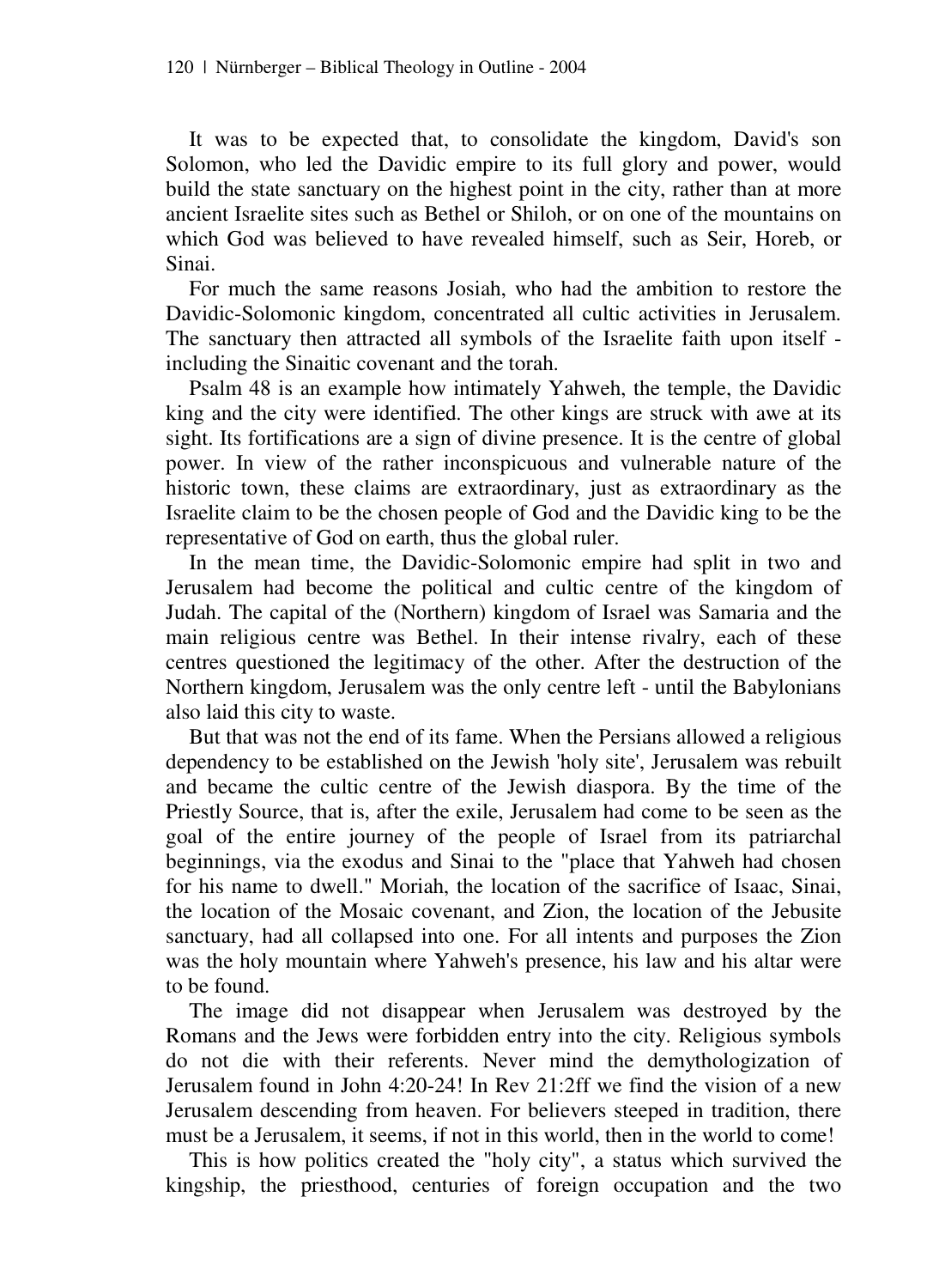millennia since the destruction of the Herodian temple. Again and again the paradigm responded to the need for legitimation of the interests of a ruling elite. Its deeply political character has again surfaced in our times: Israelis and Palestinians both lay claim to the city.

It is amazing that a modest locality with such a questionable and tempestuous history would become a 'symbol of God's eternity'. Jerusalem had become the seat of the messianic king, or the high priest, both claiming to be the representative of the heavenly King on earth. In Christian history this process repeated itself - only that the city of Rome now became the 'holy city' and the pope became the representative of Christ, the heavenly King.

### **The need for ideological legitimation**

The adoption of royal institutions by Israel, and thus the birth of the Israelite version of the royal paradigm, was primarily a response to political needs. But politics are always underpinned by convictions. The kingship as such, the incorporation of non-Israelite ethnic groups into the Davidic empire and the choice of the Jebusite city of Jerusalem as capital, were pagan innovations which needed Israelite religious legitimation.

Israelite traditions demanded that a leader be designated by Yahweh through a prophet and that he be confirmed by the elders. While David himself had been appointed by tribal elders (2 Sam 2:4; 5:1ff), Solomon was simply appointed by David as his successor, and his enthronement was secured by David's officials: Zadok, the high priest, Nathan, the court prophet, and Benaiah, the commander of the royal militia (1 Kings 1:28ff). To secure the loyalty of the original inhabitants, David had left the Jebusite religious institutions and beliefs in Jerusalem intact. This included the continued role of Zadok, the Canaanite priest.

The legitimacy of the kingship of David was based on the authority of Israelite prophets, Samuel and Nathan. To legitimize the town as the Israelite capital, David transferred the old symbol of Yahwist faith, the ark of the covenant, to Jerusalem with great pomp and ceremony (2 Sam 6). He also transferred the son of Abiathar, an Israelite priest, to Jerusalem where he officiated alongside Zadok, the Canaanite priest. It is sobering to see that, in time, the Zadokite priesthood ousted its Israelite rival and became the dominant priesthood at the central Israelite sanctuary.

Although the Zion cannot exactly be called a mountain, the Southern tradition of a holy mountain was transferred to "Mount Zion". Jebusite religious motifs (a cosmic order guaranteed by the king in the name of the deity) were integrated into Northern tribal traditions (patriarchs, exodus, desert and conquest narratives). The Israelite idea of a covenant between Yahweh and his people was applied to the special relationship between Yahweh and David and his dynasty (2 Sam 7:12ff).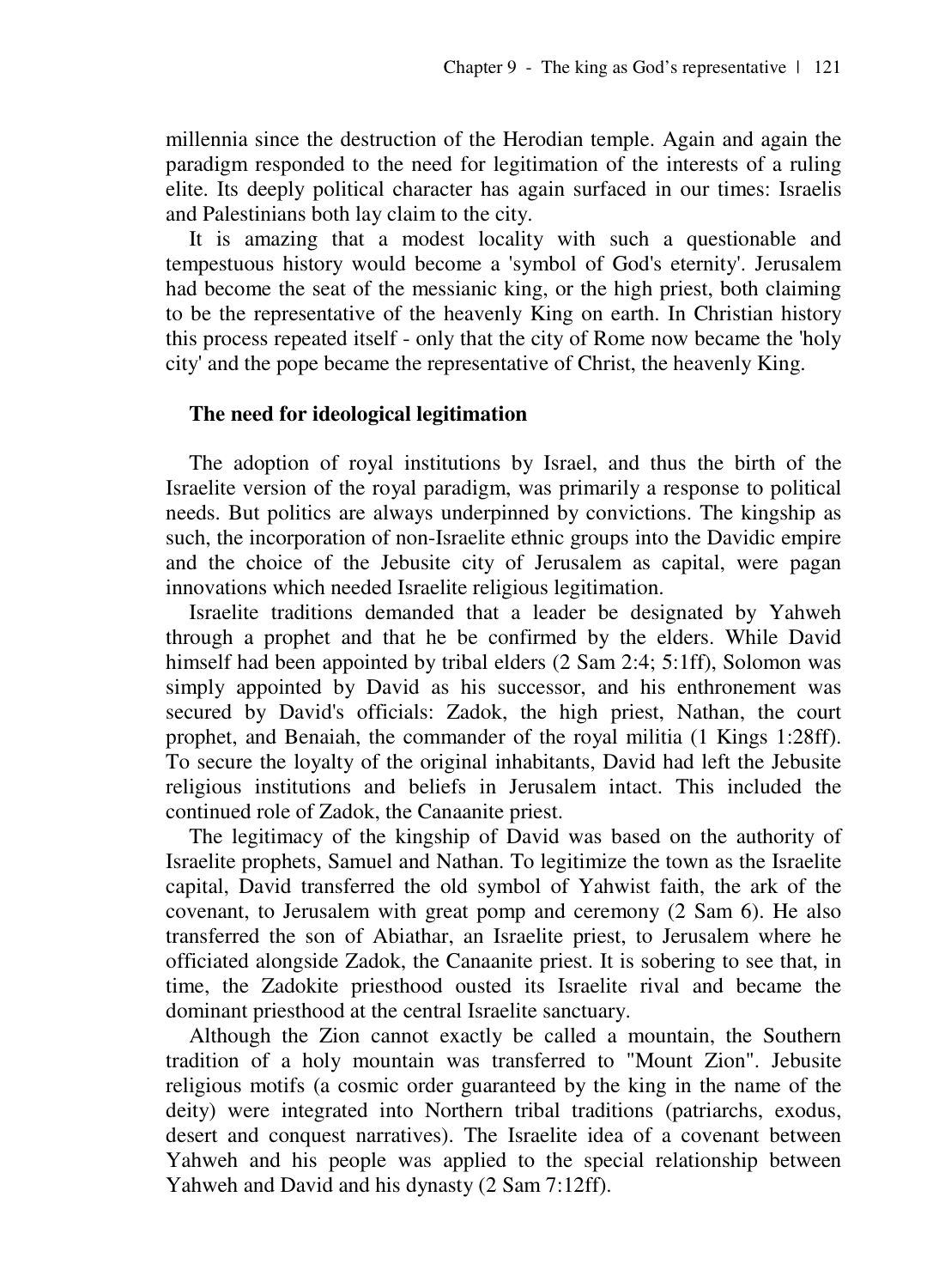### **Royal-imperial ideology**

However, at the heart of Israelite royal ideology lay the Ancient Near Eastern idea of a divinely established cosmic order. It embraced the celestial, the natural, the social and the moral systems. It was all one package. The king was declared to be the adopted "son of God", or the "image of God". These titles expressed the perception that the king was the representative of God on earth, thus the earthly custodian of divine ordinances and the channel of divine blessings. To disobey the king was to disobey God. And this would put the entire cosmic order at risk - including rain, fertility, political peace, economic prosperity, social justice and moral righteousness.

The concept of the king as 'son of God' presiding over the cosmic order originated in Egypt. From there it found its way to the Canaanite city states which had been part of the Egyptian empire. It was mediated into the Israelite world of thought through the Jebusite traditions in Jerusalem. Ps 110:4 actually confers the rights of the Jebusite priest-king onto David.

Psalm 2 is a classical reflection of this tradition (compare also Ps 45, 89, 110, 132 and 1 Ki 1:32ff). Let us have a brief look at this important text:

-- Typically Northern Israelite traditions (patriarchs, exodus, covenant, conquest) do not figure. The imagery is clearly taken from Israel's pagan environment. This absence of Northern motifs can be observed in the entire Jerusalemite tradition, most notably in the prophet Isaiah.

-- The authority of the king is derived from a divine decree. The Deity adopts the king as "son" and installs him over his realm of jurisdiction. The son is also "heir" of the Deity and thus the legitimate owner of the entire earth. His authority is unlimited; who conspires against the king, conspires against God.

-- God himself is perceived in terms of an Ancient Near Eastern tyrant who responds to any sign of insubordination with cynical derision and terror. He also expects his representative, the king, to do the same. Any rebellion by subordinates is not only futile but foolish, because you cannot fight against God and survive. Wise leaders are docile and obedient: they "kiss" the son and "serve him with jubilation". To force potential rebels to express love and enthusiasm is a most humiliating form of repression.

It is self-evident that this ideology was welcome to the royal court at a time when the legitimacy of Davidic rule was still shaky, when a cohesive and stable empire had to be forged out of disparate ethnic and tribal elements with their diverse traditions, interests and traditional leaders, and particularly when the burdens implied by royalty began to weigh heavily on the population as reflected in 1 Sam 8:10ff.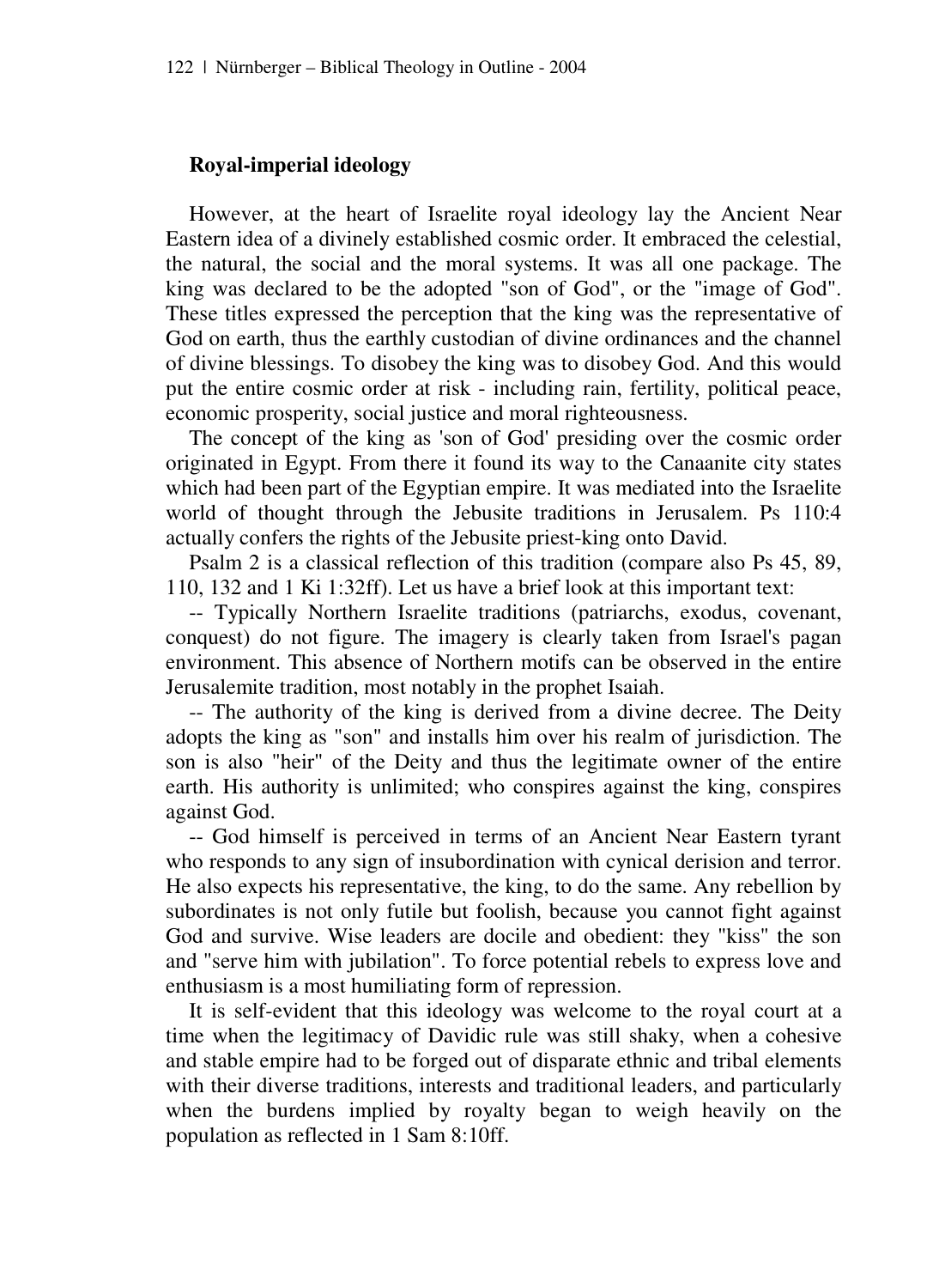The notion of the particular election of Israel by Yahweh to become "a blessing to all nations" and its occupation of the land (Gen 12:1-3) fitted well into the ideological legitimation of the empire. While David and Solomon were in fact unscrupulous despots, they came to be idealized as wise, righteous and God-fearing examples of authentic leadership. The covenant between Yahweh and David was extended over his dynasty "for ever". By implication all his ascribed virtues were transferred to his successors.

We see how politics played a decisive role in the formation of the biblical concept of salvation. It is astounding that the paradigm survived the demise of Israelite and Judaic royalty, determined a thousand years of evolutionary history and remained dominant ever since. Kingship and empire have become engraved so deeply in Jewish-Christian consciousness that they formed one of the three most tenacious and versatile paradigms of salvation in the Bible. However, to be effective as such, the paradigm had to be distanced from its abuses by the incumbent kings. Let us see how that happened.

#### **Pre-exilic critique of the paradigm**

The continuing popularity of the paradigm is curious because Israel's experiences with kingship and empire were not very encouraging. A text like 1 Sam 8:10-22, though it reflects later grievances, suggests that there had been resistance to the institution from the outset. Kings were blamed for abuse of power, pompousness, unbridled desire, oppression, arbitrariness, intrigues, corruption, exploitation, military devastations and idolatry (1 Sam 27; 2 Sa 11; 1 Ki 2; 1 Ki 11). Already during the time of David various rebellions occurred (2 Sam 15-16.20). And after the death of Solomon, the Northern tribes defected in protest against the oppression of the Davidic kings (1 Ki 12).

The critique was most outspoken in the North. The sentiments expressed in 1 Sam 8:10ff were radicalized. The Jotham fable (Jdg 9:7-15) says that the king is the most useless member of the community. The book of Hosea claims that God gave Israel kings in his anger and took them away in his anger (Hos 13:11); that the sin of Israel started at Gibeah, the home town of Saul (Hos 10:9 cf Hos 9:9); that every evil began in Gilgal, where Saul was crowned king (Hos 9:15); that in times of crisis the king is useless (Hos 10:3); that judgment over Israel means destruction of the kingship (10:7,15).

Since this critique is intimately linked with the critique of the golden calf (Hos 8:4f), one has to concede that the quoted texts may be Southern pro-Davidic and pro-Zionist additions to the book, made at a time when the king had been "taken away" (Hos 13:9-11). By and large, however, Southern prophets did not question the institutions of kingship and empire as such. Texts such as Is 9:7ff; 11:1ff; Jr 22:1-5; Jr 23:5-7; Jr 33:14-17; Ez 34:23f and Zech 9:9f confirm the royal institution. But they transfer the legitimation of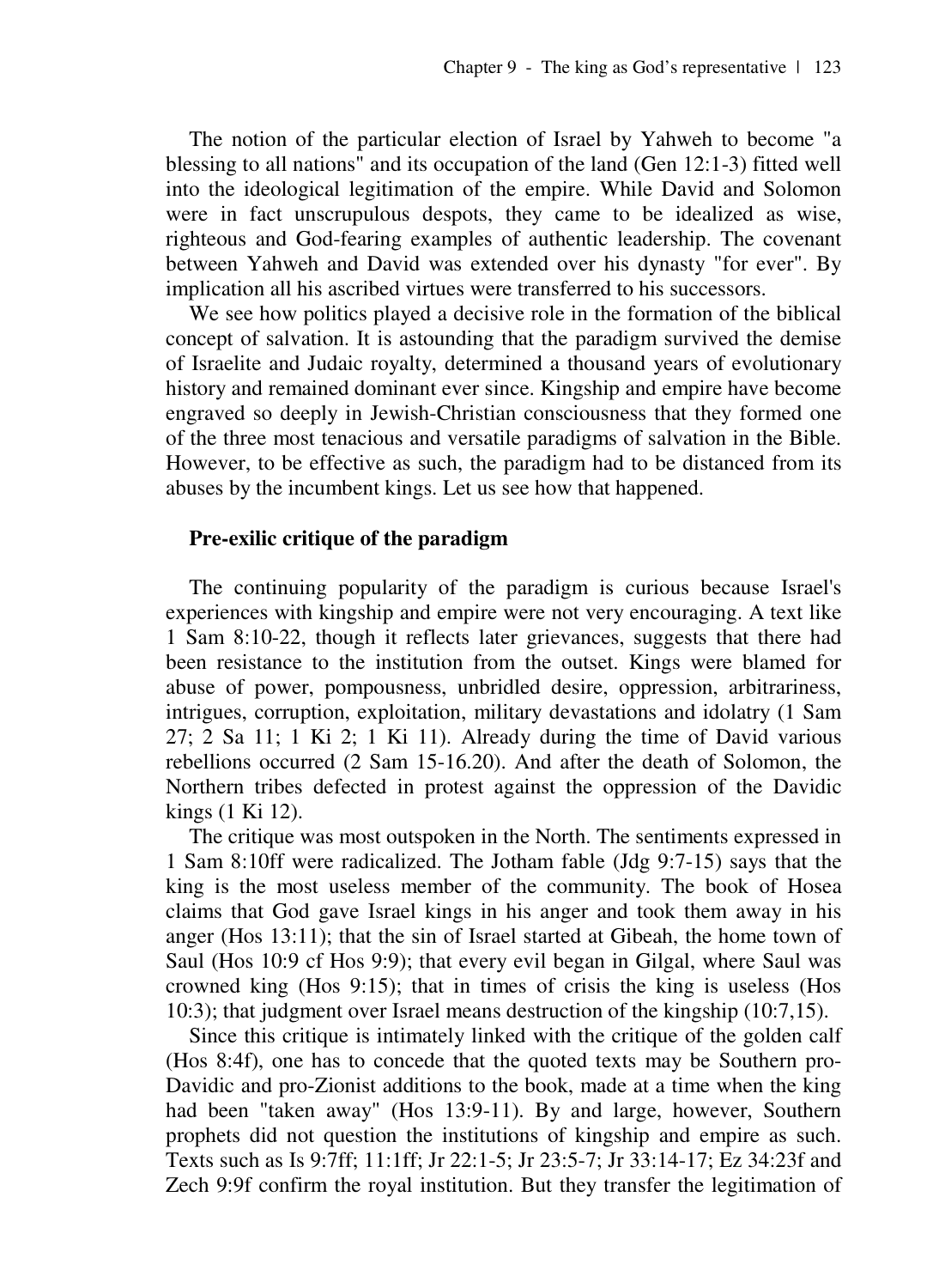royal power to the covenant law of God. The king was no longer deemed to be above the law.

Deuteronomy too contains an explicit law of the king (Dt 17:14f). While he is chosen by Yahweh, he must be "one from among their brothers". He may not "return to Egypt to multiply horses and wives" (cf the critique of Solomon in 1 Ki 11:1ff), he must study the covenant law daily (17:18f), so that he may learn to fear and obey the Lord and that "his heart may not be lifted up above his brothers" (17:20).

A prominent example of the clash between the original (Canaanite) and the reconstructed (Israelite) conceptions of the kingship is the narrative of Naboth's vineyard in 1 Ki 21. Ahab becomes depressed apparently because he is bound to Israelite common law and cannot get his way. The queen, a Canaanite princess, cannot understand: "Are you not the king in Israel?" (21:7). Her assumption is that the king has unlimited rights over his subjects and she is quick to assert these rights. The nobles find it convenient to toe the line and blindly follow her instructions. Significantly the accusation against Naboth is that "Naboth had cursed God and the king" and he is stoned to death. That is directly in line with the assumptions of Ps 2, but now it draws the wrath of God upon the offenders.

### **The evolution of messianism**

In reaction to the failure of the incumbents, the prophets and the deuteronomic-deuteronomistic tradition developed the vision of a genuine king. He is God-fearing, just, immune to corruption, humble, economically modest, wise in judgment. He is the defender of the poor and the powerless, the oppressed and exploited, the widow and the orphan (Ps 72). He does not need to impose his will by force because his reign is based on justice and divine authority. He does not have to resort to war because Yahweh shields him (Is 9:5ff; Is 11:1-10). Some of these characteristics of a true king belong to Ancient Near Eastern royal ideology. Yet they formulate what a genuine king ought to be, in stark contrast to how the reigning king was experienced.

Yahweh's promise to the Davidic dynasty was now projected into the future: a king would soon be sent who matched Yahweh's intentions. The glowing visions of Isaiah 2:1-5, 9:1-7 or 11:1-16 set the tone. The motifs of freedom, the gathering of scattered Israelites (Mi 5:2-6), unity (Ez 37:22), justice, peace and joy all characterized the expected Messiah. Where righteousness reigned and justice prevailed, the king needed no weapons to enforce law and order. Swords would be beaten into plowshares (Is 2:4; Mi 4:3). Wolves would dwell with lambs (Is 11:6; 65:25). The holy war tradition was humanized; no nation was to be forced into submission; no ban of extinction was to be laid upon defeated enemies. Only their weapons would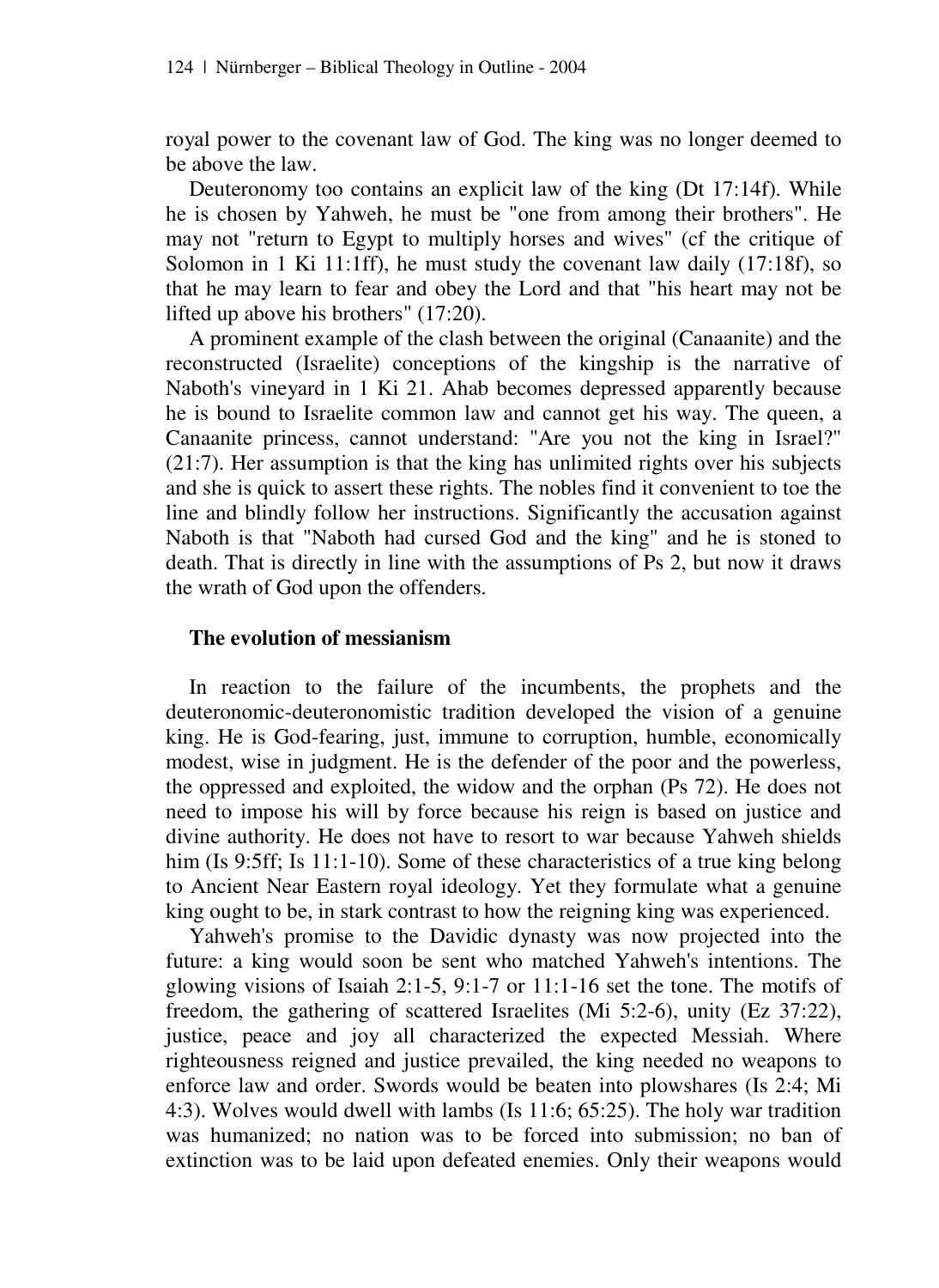be destroyed (Mi 5:2-6; Ez 34; Jr 23:5-6). The vision of an "authentic king" is also expressed by other texts, such as Ps 72:1-14 and Ps 101.

This vision was the root of the concept of the 'coming Messiah'. The Hebrew word *mashiach* means the 'anointed', thus the king. Apart from the idealizations described above, however, the parameters of the royal-imperial paradigm were not abandoned. While the coming king was so closely identified with God that he could be called "mighty God, everlasting Father" (Is 9:6), he was still a Davidic king, the king of the chosen people of Israel; he would still rule in the name of the God of Israel; he would still rule from Jerusalem, the capital of Israel, and he would rule not only over all tribes of Israel, but over the whole world. The assumption was still that peace and justice were only possible if all other nations were subjugated, not only in political, but also in religious terms.

Mi 7:8-20 reminds us of the background of such thinking: in the hour of defeat and humiliation Israel was convinced that, after Yahweh had punished her for her sins, he would reverse the situation: city walls would be rebuilt and boundaries would be extended; people would come from Assyria and Egypt to pay tribute (verse 11f); nations would be deprived of their power, lick the dust like snakes and come trembling out of their dens and turn in fear to Yahweh (verse 16f). All this remains thoroughly Judaeo-centric.

In Is 61:1ff the "anointed" is given the Spirit of Yahweh as the instrument of the salvation of the poor, brokenhearted and captive. But these are meant to be Israelites. Foreigners would do menial tasks for the Israelites, while the latter acted as priests of Yahweh and 'fed on the wealth of nations' (Is 61:5f). The former imperialists would become victims of Israelite imperialism!

This then is the vision of an eschatological kingdom which has entranced so many believers over the centuries. The underlying pattern was never abandoned. Of course, Israel never dominated the world as a whole, but the vision of God ruling through the Israelite king from his capital, Jerusalem, over the entire universe continued to fire the imagination of believers. It is found in the prophets and even in the New Testament (Is 19:23-25; Jer 4:1-2; Zech 8:13,23; Acts 3:25; Rom 4:9; Gal 3:8f,14).

It is sobering to see that the early Christian church adopted precisely this model as its foundational paradigm: Jesus was declared to be the long awaited messianic king! One could easily overlook the fact that the Christian version had assumed a radically new meaning. We shall come to that in Section III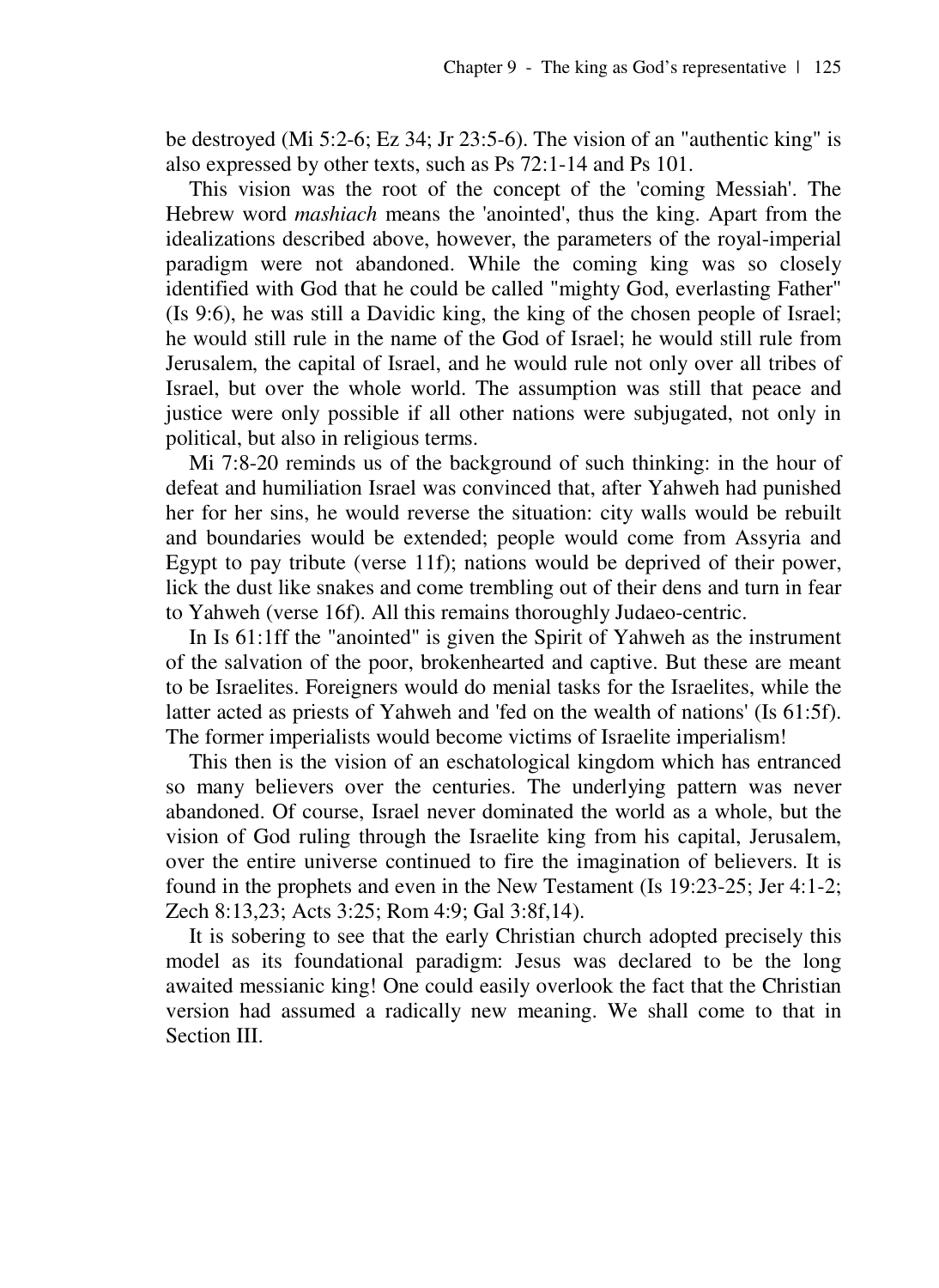# **Section II: The impact of imperialism**

### **Assyrian and Babylonian rule**

The national catastrophes of 721 and 586 BCE were traumatic, not only for Israel as a whole, but more especially for the kingship and its ideological legitimation. Psalm 89:38-51 expresses the sordid realization that, in spite of Yahweh's assumed commitment to the Davidic king, he has, in fact, turned against him. This was no temporary setback. The royal-imperial paradigm went into its worst crisis ever. As a result of pagan conquests, the "people of God" became one of the small nations in the region which were subjugated by one imperial power after the other: the Assyrians, Babylonians, Persians, Macedonians, and, after a short interlude, the Romans.

This fact was difficult to reconcile with Israel's claim to be the elect people of the Master of the Universe. Israel could envisage a resolution of this contradiction only in the form of a reversal of imperial roles: Yahweh would place all nations under the feet of the Israelite king. But given the political and military power relations prevalent at the time this vision had no chance to materialize. Instead the evolution of the paradigm turned into a new and unexpected direction.

With horror the Jerusalemites witnessed how a pagan emperor, acting in the name of another god, overran the city of Yahweh, destroyed the temple of Yahweh, imprisoned and humiliated Yahweh's "anointed", and took the entire upper class into Babylonian exile. The crisis of faith which these developments generated must have been cataclysmic. Either Yahweh could not redeem his people, and then his mastery was sham; or he would not redeem, and then his benevolence was sham.

But according to Jeremiah it was Yahweh, not Marduk, the god of Babylon, who led Nebuchadnezzar against Jerusalem and gave him victory (Jr 25:9; 27:6; 43:10). Yahweh lacked neither power nor benevolence; it was Israel whose sins were to blame for the calamity. The message of such prophecies was devastating. If even Yahweh, the God of Israel, had turned against his people, there was no hope left in heaven and on earth. Jeremiah was decried as a heretic and a traitor, but history was on his side.

The message of doom saved Israel's faith in a desperate situation. At least one conviction withstood the test: the God of Israel was still in command! Deutero-Isaiah gave a positive twist to this message: Cyrus, the Persian conqueror of Babylon, was Yahweh's "anointed", chosen to liberate the exiles and to restore Jerusalem as the holy city of God (Is 45:1ff). Ironically, Babylonian sources of the time had a similar message; they ascribed the victory of Cyrus to the Babylonian God Marduk, not to the Persian God, Ahuramazda. The religious legitimation of power was not confined to Israel.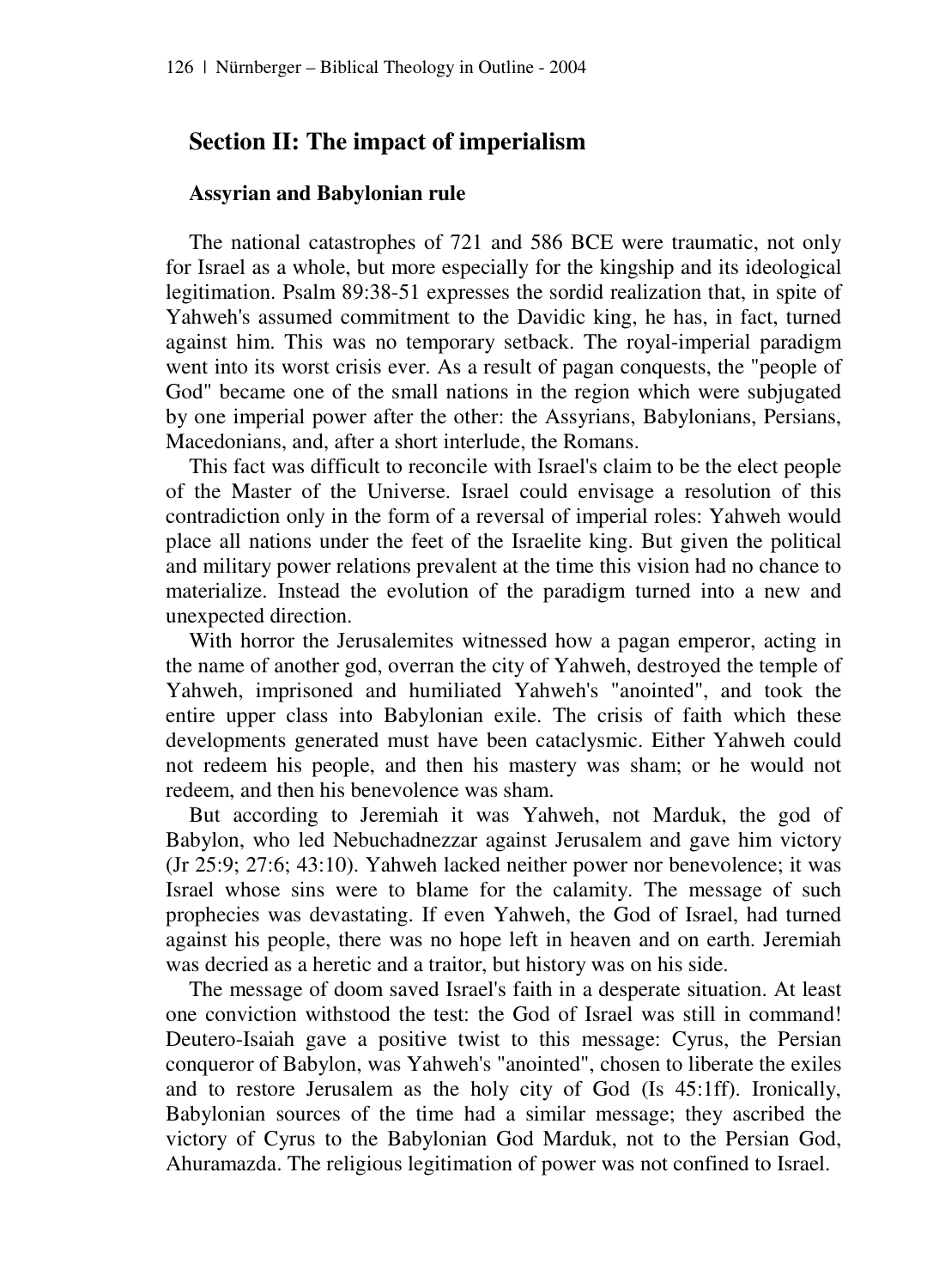According to Dt-Is, Cyrus was "called in righteousness" (Is 41:2). He was Yahweh's chosen and beloved instrument (Is 48:14). Yahweh had "called him by name" to save Israel, though he "did not acknowledge" Yahweh (Is 45:4- 5). As in the case of Jeremiah's message, all this was inconceivable at the time. The prophet had to muster the argument of God's supreme sovereignty as Creator of the universe to make his message plausible - and he became quite agitated about it (Is 45).

Let us pause in reflection. We see, once again, what was expected from the ruler as a divine instrument in the Ancient Near East - whether in Jerusalem or in Babylon, whether it was David or Cyrus - namely the power to redeem! The criterion of the legitimacy of a ruler was no longer his faith in Yahweh, but his commitment to the well-being of Israel. Jeremiah's pronouncement that Nebuchadnezzar was an instrument of Yahweh's wrath now had a positive counterpart. The people could, once again, lift up their heads. But Yahweh's instruments were no longer restricted to Israelite kings.

#### **Widening horizons**

In all these texts, Israel still commanded the centre of attention. However, for the sake of Israel, one could now "seek the well-being of the city", although this city was pagan (Jr 29:7). One could enter into the services of a pagan ruler and serve Yahweh and Israel in this capacity. Figures like Joseph, Esra, Nehemiah, Esther and Daniel, who had all been in pagan employment, acquired great symbolic significance. The religious affiliation of a ruler was no longer the most fundamental consideration; decisive was his 'righteousness', his justice and his wisdom as a ruler.

This was a giant step in the direction of future political ethics. In Rm 13 the (pagan) state is God's instrument to combat evil and further the good in society. Much later Reformation theology maintained that in the political realm it was justice and reason which counted, not faith or doctrine.

The insight that Yahweh was Lord of the history of greater humanity also led to a reappraisal of Yahweh's relation to the other gods, that is, to the religious and ideological underpinnings of political power structures. In Psalm 82 Yahweh is depicted as an Ancient Near Eastern emperor; the other gods are his governors. Reminiscent of Ps 2, Yahweh had adopted them as "sons of God" and placed them in positions of authority over the nations. Yahweh finds them guilty of serious miscarriages of justice, especially of favoritism at the expense of the poor and powerless. As a consequence, they are demoted and executed "like any human tyrant". Empire all over again! The point is, however, that the other gods are not demoted for religious reasons, but simply because they are not seen to act in accordance with Yahweh's principles of justice.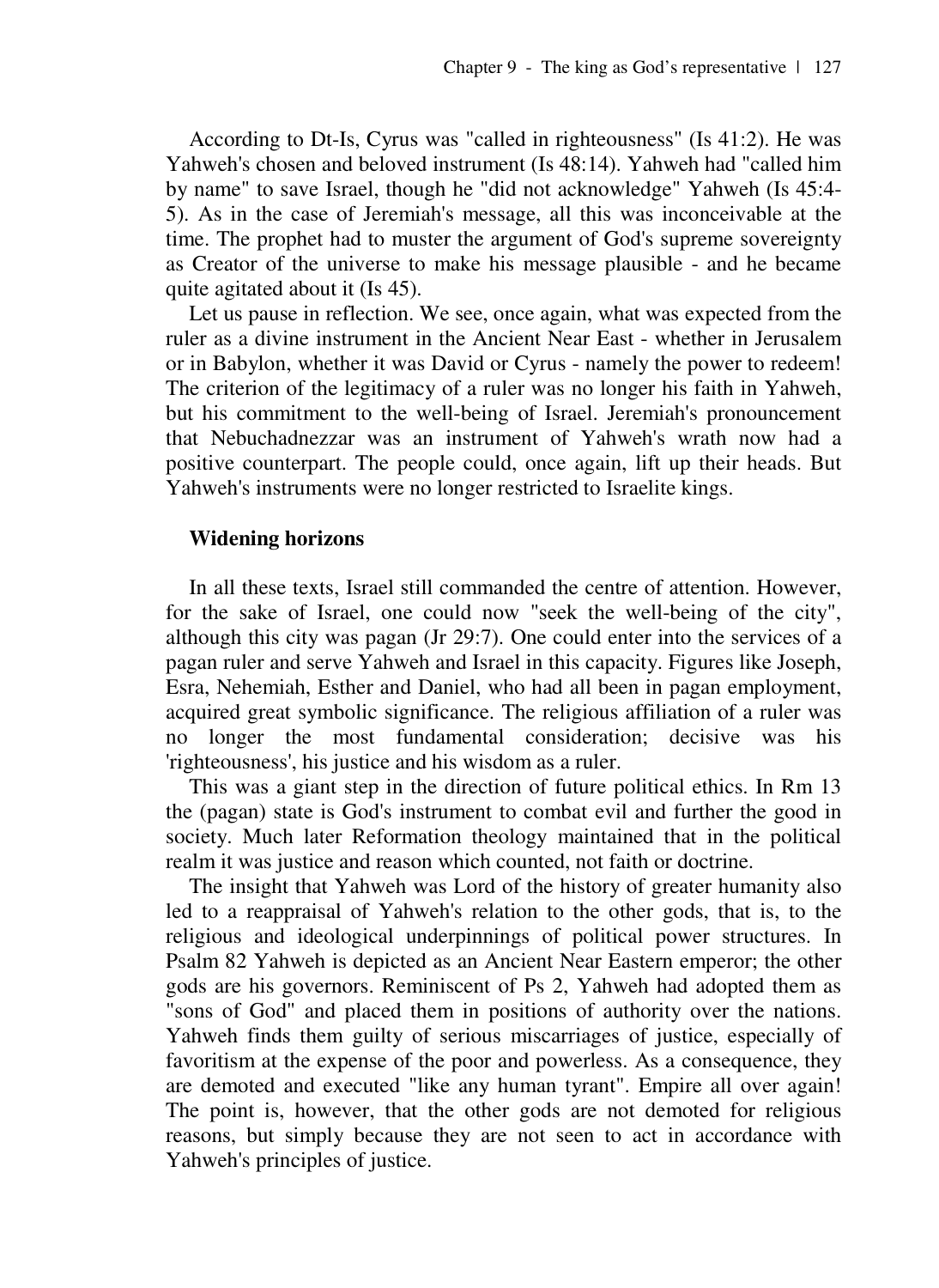### **All human beings are kings, not slaves**

The exile also led to another ground-breaking insight. The Priestly creation story applied the royal title "image of God" to the first two human beings, thus to all human beings - and, in contrast to the older creation story in Gn 2, emphatically to male and female alike (Gn 1:26ff; cf Ps 8:3ff).

We remember that this was not the time of David when Israelites oppressed pagans! It was the time when the Jews were at the receiving end of pagan oppression. In a situation of intense social and spiritual suffering, Jewish theology came up with the emphatic statement that every human being is a king or queen, that is, a representative of God on earth, equal in dignity with all others and meant to rule over the rest of creation!

The designation of humanity as royalty reads like a protest against the Babylonian myth of creation (the *Enuma elish*) which the Jews had encountered while in exile. Here humans are deemed to have been created by Marduk, the god of Babylon, out of the blood of a rebellious god with the express purpose of serving the gods as slaves, so that these gods would not again rise up in rebellion. The implication is that humans are meant to be slaves, but they have rebellion in their blood, and need to be subdued. The ideological motive of the myth, namely to legitimate Babylonian oppression, is transparent enough.

It is to their credit that these Jewish theologians did not restrict the dignity of the "image of God" to Jews, or to males, but applied it to all human beings. Much later, Paul formulated his own version of this insight. Christ is the image of God (2 Cor 4:4), into whose image we are to be transformed (2 Cor 3:18). Or using the other royal title, "Son of God": in Christ, that is in the new humanity, we are no longer slaves but "sons (and daughters) of God" (Gal 3:23-28, cf Rm 8:13-17), that is, bearers of the ancient royal dignity, and "heirs" like the ancient kings (Ps 2:8), whether we are Jews or Greeks, slaves or free, female or male. The presupposition is that we participate in the new life of Christ, who is the "image of God", or the "Son of God", or the "mediator of creation".

But the insight did not last. Judaism did not find a way out of patriarchal domination, nor did Paul. The motif of the image of God found in Gen 1 was not taken up again in any of the canonical books of the Old Testament. Paul too soon reaffirmed patriarchal dominance. Alas, the Priestly Source also did not overcome the violent approach found in Psalm 2 as far as human attitudes towards nature are concerned. Whereas the female is elevated to the same status as the male, the rest of creation is not. On the contrary, humans are called upon to subdue the earth and rule over the other creatures.

After the flood this mandate becomes even more explicit: all other creatures are given into the hands of the human being to terrorize and utilize at will (Gn 9:1-3). It is Ps 2 all over again! In the 21st century the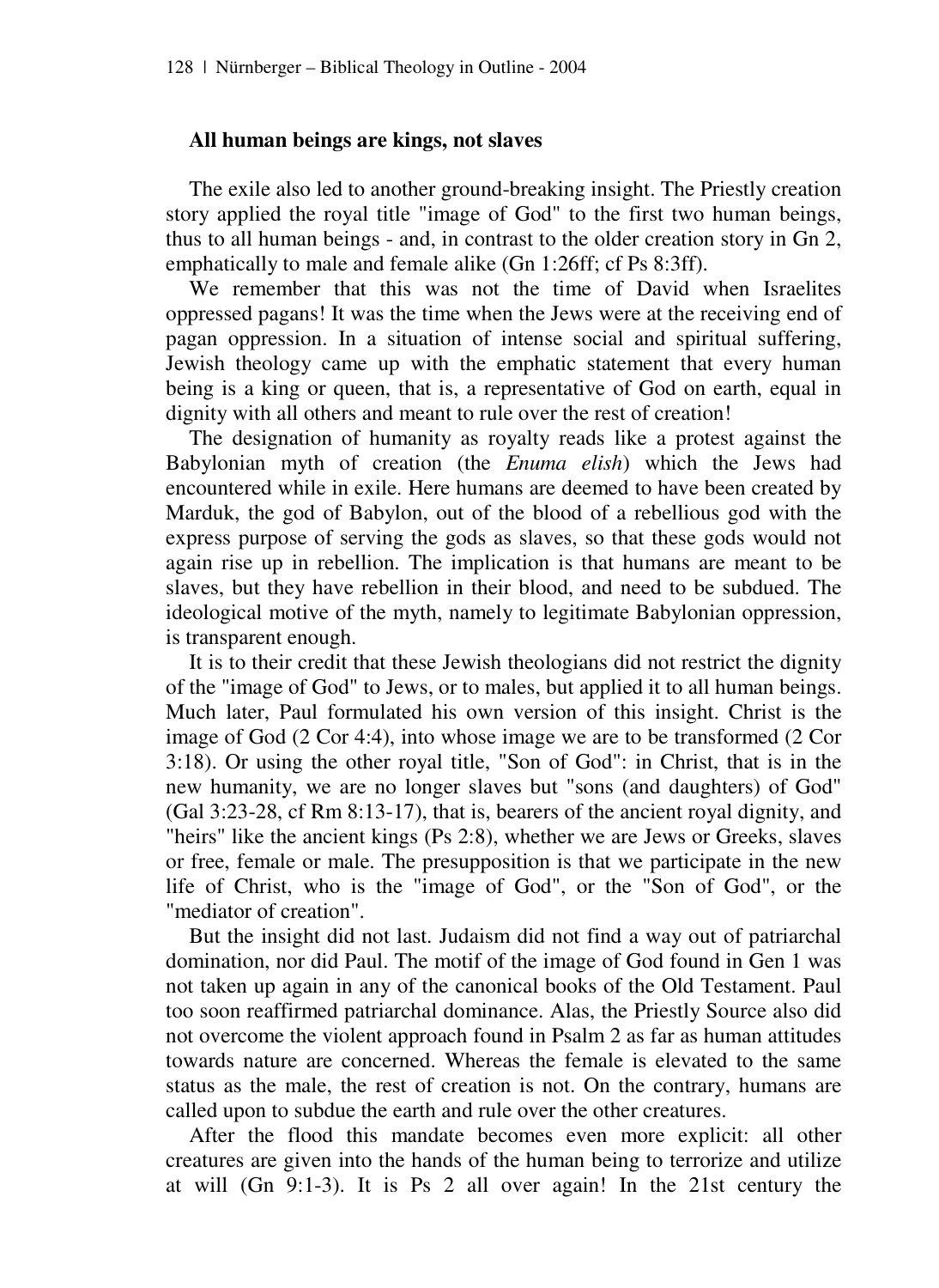consequences of this ruthlessness have become so devastating that they have begun to endanger human survival. It is high time that we do our homework!

#### **Leaders suffer for the sins of others**

Another result of the exile, the time of deepest Jewish humiliation, was the emergence of the remarkable figure of the "Suffering Servant". This figure was not linked to the king, but it had a profound impact on the New Testament understanding of the messianic king. The Servant Songs of Deutero-Isaiah debunk the deuteronomic contention that suffering is necessarily the punishment of Yahweh for the sins of those who suffer. It can also be the sins of others, they maintain, which are laid upon the shoulders of the righteous servants of God.

The identity of the "Servant" referred to by the author is uncertain. To me it seems likely that he was meant to be the God-fearing elite in Jerusalem which had been taken into Babylonian exile. In their view, they had listened to God; they had strengthened the weary; they had not been rebellious; they had not hidden their faces from insults; they had been blameless and would not be put to shame (Is 50:4-9). It was the consequences of the sins of other Israelites which had been placed on their shoulders; they had borne their fate with dignity, and as a result they would have a glorious future (Is 53:4-11).

The motif has no precedent in earlier traditions and it played virtually no role in later writings of the Old Testament. But it is humiliating for Christians to see what Jews had to suffer for a paradigm to emerge which became fundamental to the Christian understanding of salvation half a millennium later.

### **The impact of Persian rule**

The Persians allowed the establishment of small *religious dependencies* in Palestine. Jerusalem and the temple were rebuilt. A religious order was established under the authority of the high priest. Of course, this authority was accountable to the Persian authorities and had no military teeth of its own. As can be expected, the kingship was not emphasized during this period. In the context of Persian rule, royal traditions were potentially subversive. For their part, the high priests would hardly propagate an ideology which could undermine their own embattled authority.

So the emphasis fell on Moses, rather than David. He had been the representative of Yahweh over against his people. His memory was not burdened with the failure of the kings. With him the priesthood could readily identify. His role as mediator of the covenant and the torah was emphasized, rather than his leadership in the exodus. The significance of the exodus was reduced to a symbol of Israel's identity as the elect people of God.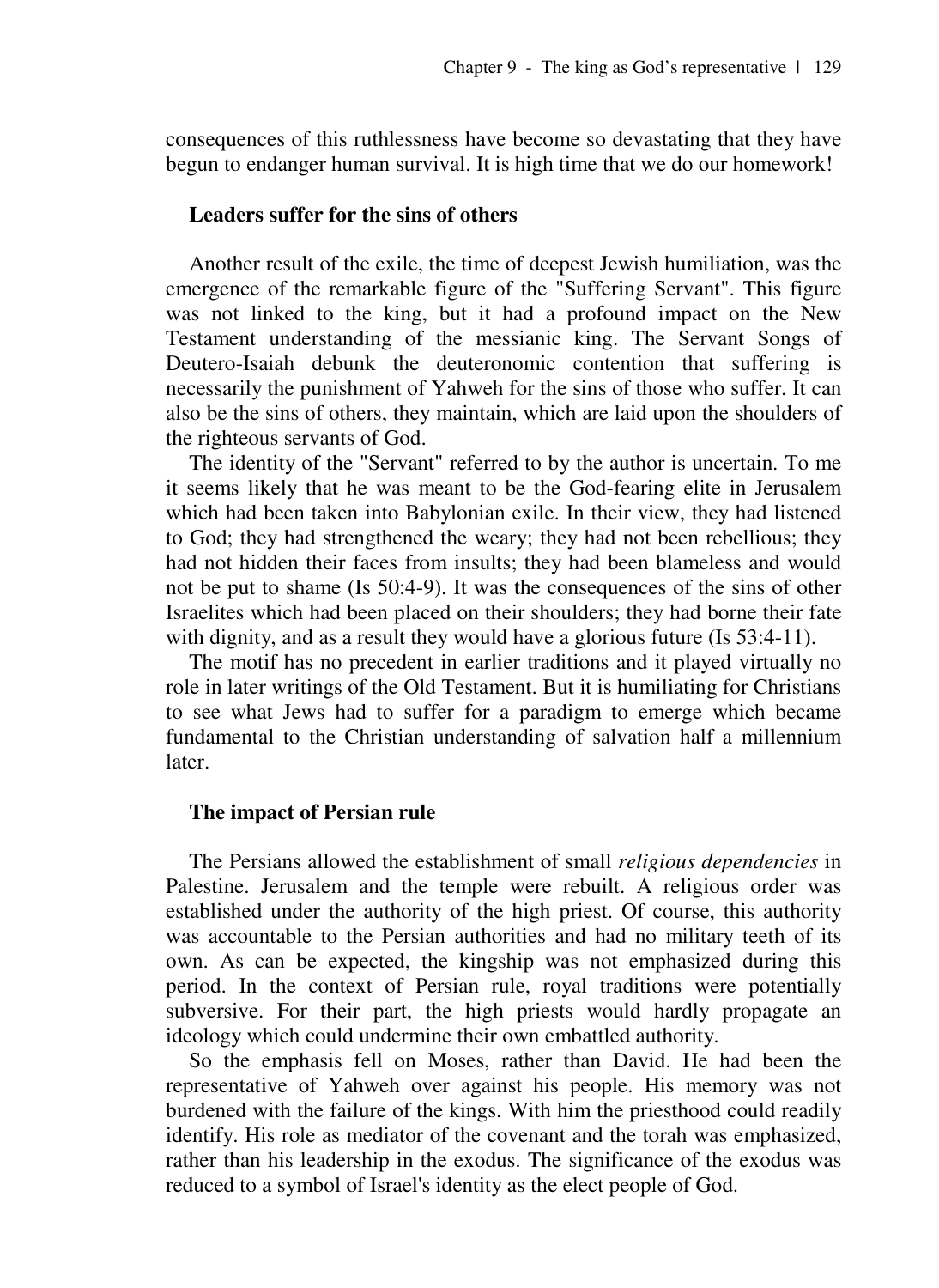Similarly, not the kingdom, but the desert experiences were highlighted as the symbol of Israel's existence. In the desert stories, the people murmur against God and 'Moses' (= the priesthood) has to intercede to avert Yahweh's punishment. All this fitted the miserable situation during the period of the restoration well. Only much later did revolutionary tendencies begin to surface again.

Not only priests but also prophets seem to have been wary of the royal paradigm during this time. In Is 65:17ff, for instance, the Zionist peace tradition of Is 2:2-5 is revived without the messianic connotations of Is 9 and 11. The expectation of a new heaven and a new earth focuses on the restoration of Jerusalem.

However, the Ancient Near Eastern concepts of a cosmic order and the king as the channel of divine power and authority did not disappear under these circumstances. They were only reinterpreted. The role of the human king as a link between the heavenly and the earthly realm was temporarily suspended. According to Psalm 146 it is hazardous to trust princes who are mortals and cannot redeem. Yahweh is the true king, the only true giver of life and health, liberation and justice, salvation and consolation. Recent history had surely demonstrated that one could not depend on human kings.

But all the time Jerusalem was a theocracy; and theocracies happen to be administered by priests. Thus in actual fact priests had assumed the role of the kings as mediators of God's presence. Indeed, as time went by, these priests again assumed royal attributes. In Sir 45:8ff Aaron appears in royal garb. Priestly dynasties emerged and these developed into the Hasmonaic and Herodian royal dynasties - much to the indignation of some of the stricter believers (cf Psalms of Solomon 17:4ff). Later the Rabbinic leadership showed similar tendencies.

Inevitably all this led to new disillusionment. But in spite of recurring failures, the royal-imperial paradigm was not abandoned. Messianic hopes remained alive in the population - the more so the more contemporary leaders failed to live up to the standards of the messianic vision. The reason for this phenomenon seems to be a deep spiritual need. It was difficult to believe in an invisible God. It was much easier to focus one's loyalty on a human being who was supposed to be the "image of God", the carrier of divine power, blessing and justice.

### **The impact of Hellenistic rule**

With Alexander, Hellenization broke into the theocratic system. Politically the Hellenistic empire was highly centralized; the country was considered to be the king's personal estate. In practice, however, cities and dependent territories were placed under indirect rule. This allowed the Jewish priestly aristocracy in Jerusalem a measure of autonomy. However, the attractions of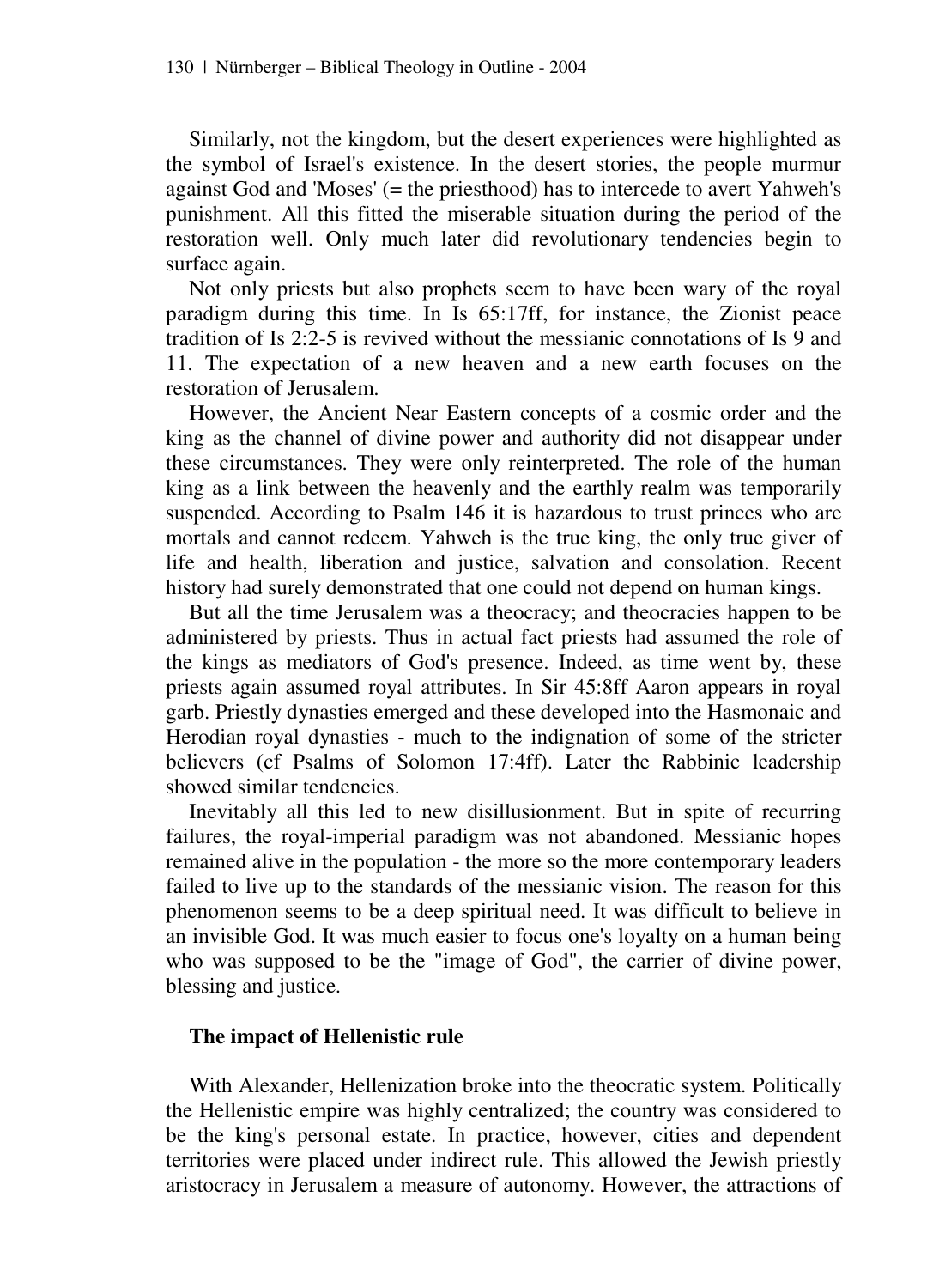a more advanced culture and the necessities of pandering to the superiors posed a severe threat to Jewish identity. Radical reactions were the result. The success of Hellenization and the desecration of the temple by Antiochus Epiphanes once again questioned the plausibility of deuteronomistic theology which was built on reward and punishment. Where was the God of Israel, if all that could happen and go unpunished?

The theocracy in Jerusalem itself was compromised and could no longer be seen as a manifestation of God's sovereignty and the righteousness of the people of God. Evil and salvation had to be seen in greater contexts. It was the Apocalyptic movement that provided new answers. It formed the dynamic counterpart to the static theocratic model in Jerusalem. Its roots go back to the prophetic movement, but the Parsist theology of history, encountered by the Jews during Persian rule, may have played a catalytic role.

According to the visions of Daniel 7 a series of bestial empires follow each other until a "Son of Man" (a humane ruler) is sent from heaven to rule over the universe. He is seen as a representative, not only of Yahweh but also of his people. In verses 13ff the Son of Man is portrayed as an individual, while in verses 27ff he is identified with the "saints, the people of the Most High." Of course, the royal-imperial paradigm always makes provision for a privileged elite, in this case the Israelites.

In a sense, eschatology can be seen as a subtle form of the revolutionary spirit. But it also hopes for more than history can yield. Revolutionaries are more practical. They want to achieve whatever can be achieved on this earth. For this reason they are also more fanatic. Judas the Galilean provided a radically theocratic and military version of the political paradigm: God alone is king; therefore nobody else may be obeyed; therefore the people of God had the duty to liberate themselves from foreign oppression. God was the God of battles who would overthrow and destroy the enemies of his people.

Under the political circumstances of the time, revolutionary messianism had no chance of success. This fact led to spiritualization and eschatology. The 'War Rule' of Qumran manifests a peculiar spiritualization of the radical spirit, akin to Parsism and Apocalyptic. Here the rule of Satan is pitted against the dominion of God. To prepare itself for the eschatological showdown, the community of saints withdraws into the desert and struggles against Satan by means of discipline and asceticism.

An intermediate position was taken by the Pharisees who believed in the possibility of keeping the law in daily life under the conditions of foreign rule. The concern of both the Essenes and the Pharisees was the preservation of a sacred group which upheld the moral excellence, ritual purity and privileged access to God deemed to be characteristic of the elect, until the time of the final reckoning would come.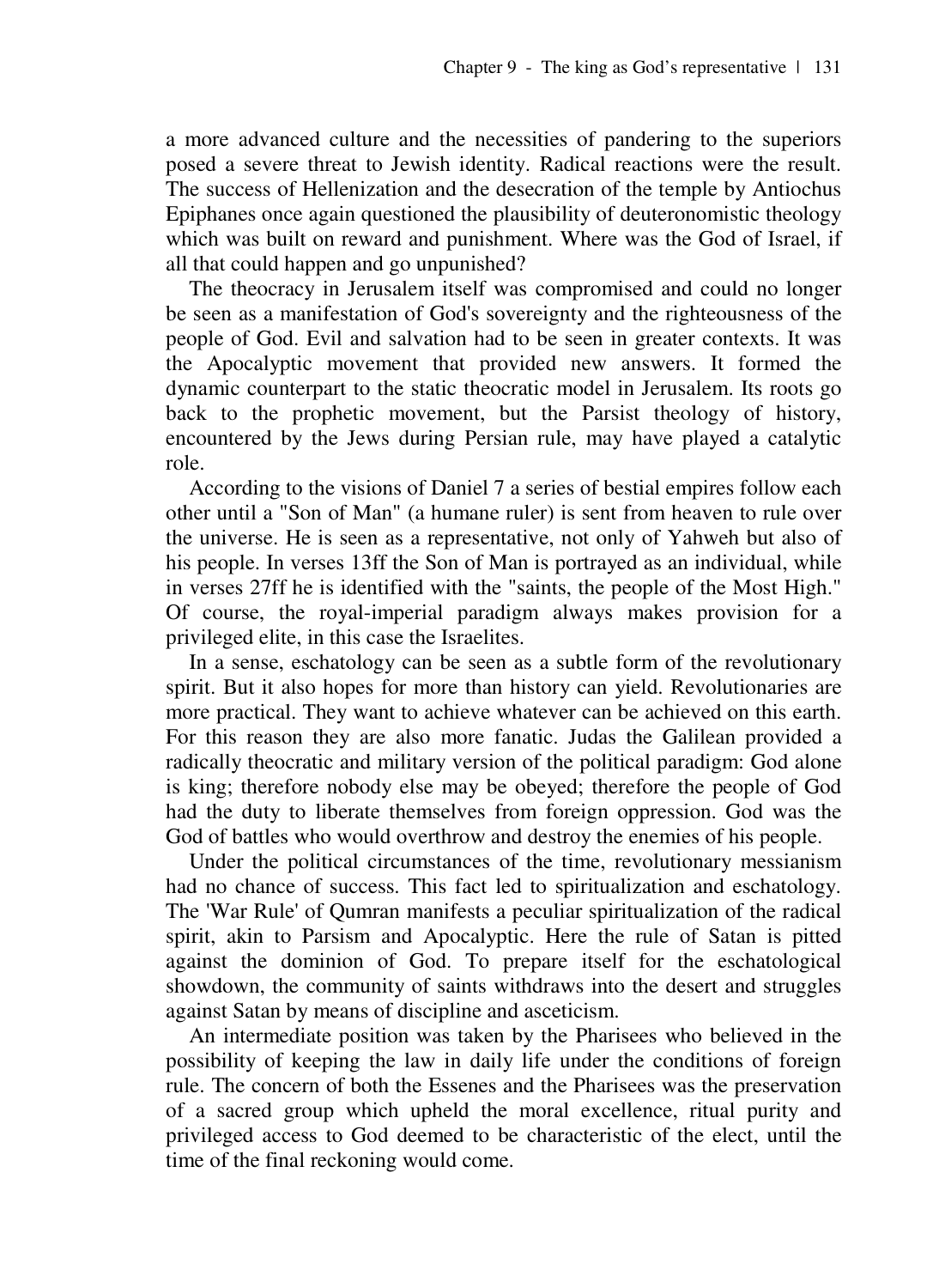Wisdom presented the most radical alternative to the revolutionary spirit. Kohelet 8:2-8 shows how a "wise" sort of resignation could take hold of people subjected to invincible oppressors for long periods of time. Under such circumstances only *eschatological* messianism was able to transcend a seemingly stagnant situation. This is what made the New Testament tick.

All these approaches can be seen as faith responses to the situation of anomie created by cultural alienation, political domination and the potential disintegration of Jewish identity. They clearly indicate how reactions to political power arrangements determined the evolution of Jewish concepts of salvation in general and the royal paradigm in particular in various directions through vast stretches of its history.

### **Section III: The New Testament**

#### **The origins of Christian messianism**

According to the Synoptic Gospels Jesus was first seen as an itinerant religious teacher or *rabbi.* The vitality of his preaching, his authoritative reinterpretation of the law, his compassion with the guilty, the outcast and the sick - expressed in some spectacular deeds of solidarity and healing - raised messianic expectations attached to his person. They culminated in the unarmed but triumphant procession with which he and his Galilean followers moved from the Mount of Olives into Jerusalem, followed by the dramatic cleansing of the temple (Mt 21:1-17 par).

These were highly provocative messianic acts which corresponded with the ancient "prince of peace" tradition (Is 11; Zech 9:9ff). Accordingly they caused an uproar in the population of the city (Mt 21:10). Who was this unknown teacher from a remote province to do such things! It is important to distinguish between the Galilean pilgrims who shouted "Hosanna!" during the procession into Jerusalem, and the citizens of Jerusalem who shouted "Crucify!" when Jesus was presented to the Roman Governor.

The Synhedrion, a Jewish representative council, had ruled the province under the chairmanship of a high priest since a ruthless Herodian, Archelaus, had been deposed by the Romans. The Synhedrion was accountable for its actions to the Roman governor. It was highly alarmed by the actions of Jesus. Both his reinterpretation of the law and his messianic behavior were capable of undermining its authority and posed the danger of Roman intervention.

Surrounded by his followers, Jesus was able to teach for some time in the temple, but at night he had to seek the safety of a secret place outside the city. When he was betrayed by one of his followers and arrested, the messianic hopes attached to his person collapsed. His followers fled in panic. The Roman governor, seemingly after much hesitation, commanded him to be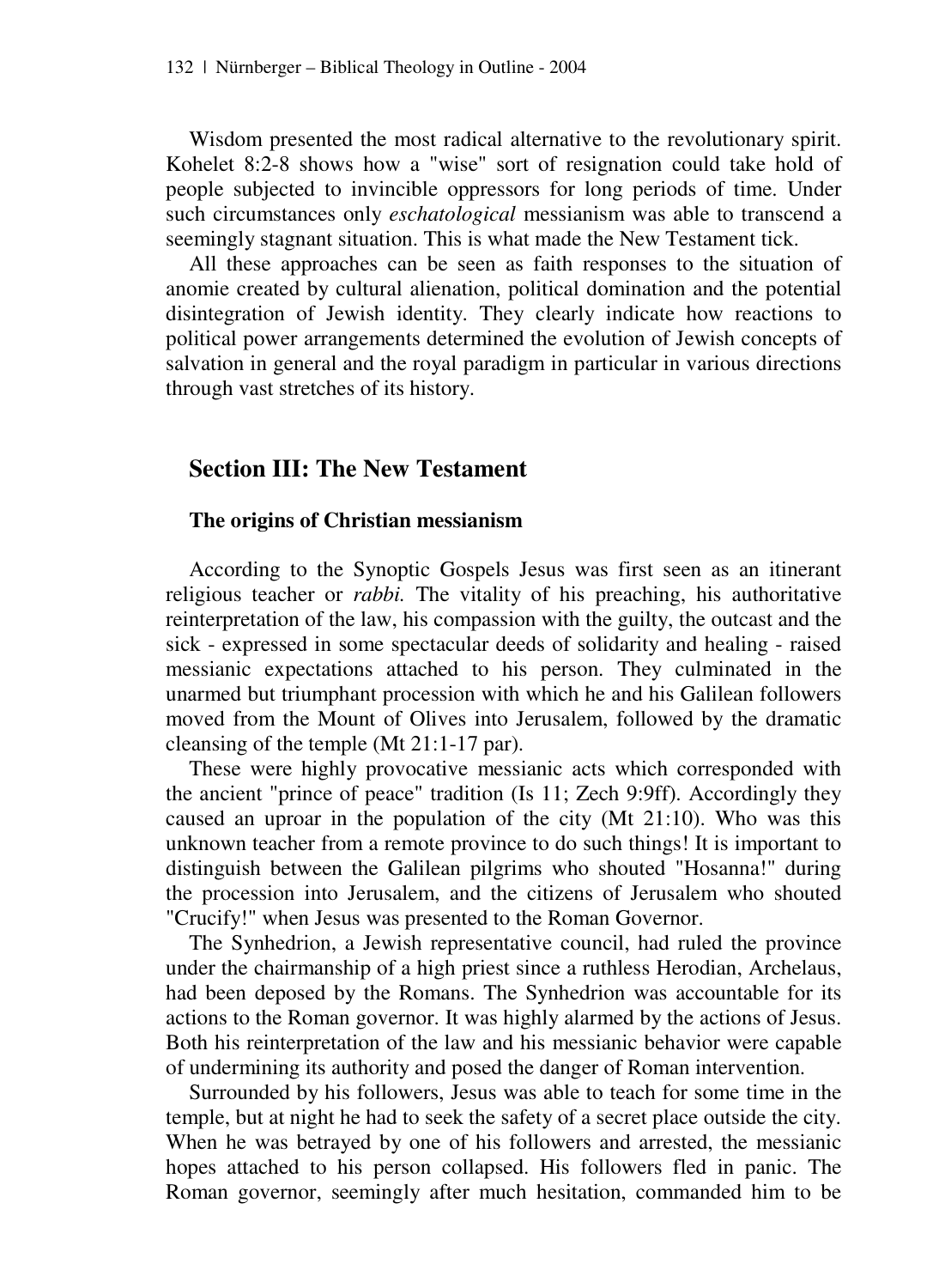crucified for insurrection upon the insistence of the Synhedrion. The inscription on the cross, "The king of the Jews", is the most reliable historical evidence of the fact that it was the supposed kingship of Jesus that was at stake in the court case, even if Pilate used this title both to placate and humiliate the Jewish leaders.

#### **The crisis of the crucifixion**

It is hard to imagine the disillusionment which must have possessed the disciples of Jesus in the wake of the crucifixion. How could a leader with such integrity, commitment and love end on the gallows - and the heavens were not stirred? Did he really misrepresent God's intentions so seriously that God's wrath had to crush his body, his honor and his conviction? And what was to become of those who had followed him in good faith? The transcendent dimension of human needs again came into full play.

Without doubt the Servant Song found in Is 52:13-53:12 enabled his followers to interpret this devastating catastrophe as a redemptive act of God. As mentioned above, this song refuted the contention of deuteronomic orthodoxy that those who suffer, suffer for their own sin. A servant of God can very well suffer because of the sins of others. This again was understood in terms of the sacrificial motif: the transgressions of the people were laid upon the lamb which was sacrificed.

All this began to make sense of the catastrophe: Jesus - crowned with thorns, mocked and flogged by soldiers, abandoned by his followers, executed for high treason, forsaken by God - was in fact God's Servant who bore the sins of many, who would be highly exalted, whose days would be prolonged, who would see a large offspring. The pillars of Jewish orthodoxy, in contrast, were expecting the ruler of the universe to come in glory to judge the living and the dead according to the Mosaic law. They could only turn away in indignation and try to suppress this dangerously growing sect with its subversive ideas. The scandal of the cross had been born.

#### **A new kind of Messiah**

Let us reflect a moment on what has happened here! Without the agony caused to the followers of Jesus by the execution of the person whom they had believed to be the Messiah, the basic Christian concept of salvation would not have emerged. A new constellation of need had challenged the Jewish tradition and forced it into a new mould.

Once the followers of Jesus could discern some purpose in the crucifixion, the identification of Jesus with the coming Messiah flared up once again. The Book of Revelation is the most baroque presentation of Christian Apocalyptic we have, but that came much later. In a more subdued mood, traditional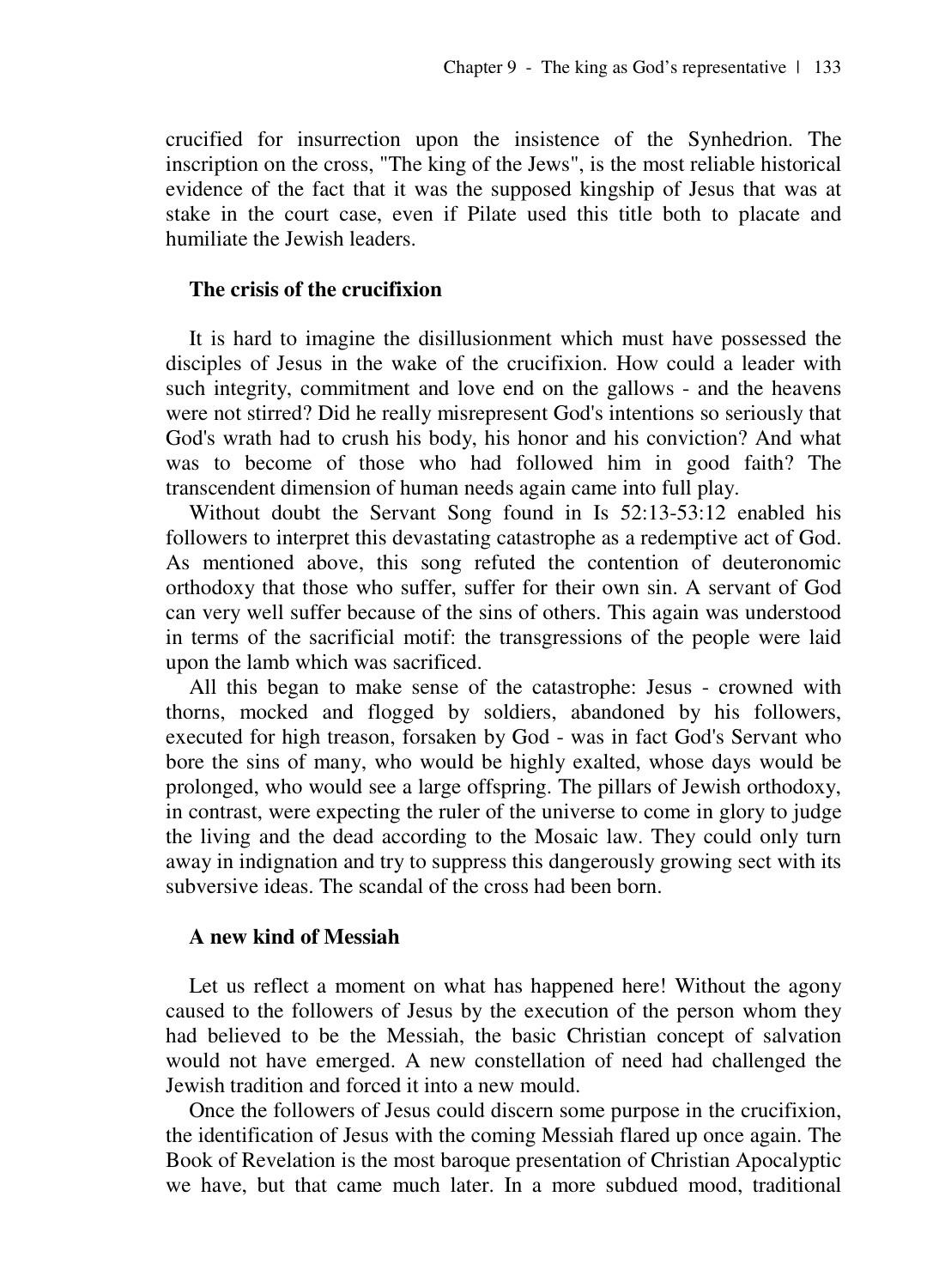messianic titles were applied to Jesus. Paul prefers 'Christ' and 'Lord' (*kurios*). The Synoptics prefer 'the Son of Man'. Other messianic titles applied to Jesus were the Son of God, Son of David, and King. John is most prolific in his metaphors: Logos, Son, light, (eternal) life, truth, Spirit, living water, bread of life, shepherd, vine, etc.

It is significant that it is only very occasionally that Jesus was ascribed the status of a "prophet" (in the Synoptics as a misconception of the people; Mat 14:5; 16:14; 21:11, 46 par, Lk 7:16,39; 24:19; exception Lk 13:33), and a "high priest" (in Hebrews to dismantle the idea of the priesthood). It is also significant that it is the image of the Davidic king, not its old rival, the figure of Moses (who stood for the Jewish law), which was applied to Jesus. Jesus was proclaimed to be the expected king of the universe - plain and simple!

It is also significant in terms of our need-response hypothesis that New Testament authors were very hesitant in the use of overtly political titles for Jesus, such as the "Son of David" and the "King of Israel". In view of the fact that Jesus was perceived to be the messianic king, rather than a prophet or priest, this may seem paradoxical. But seemingly it was just too dangerous. The memory of the title "King of the Jews", nailed to the cross by Pilate, was vivid enough to show that political titles could lead into trouble. Jesus was not to be misunderstood as a common revolutionary, but as the eschatological "prince of peace" promised by the prophets. His role was increasingly spiritualized so as not to raise political eye brows.

However, much more important was the ground-breaking theological insight that God did not condone authoritarian, violent and oppressive rule whether by dictators or revolutionary leaders. The narrative of the temptation of Jesus describes world domination as a seduction of the devil (Mt 4:8ff par). The Messiah would use different means to reign over the world!

The most remarkable text in this regard is found in Mk 10:35-45 (par). Here Jesus rejects the model of Psalm 2 as pagan and forbids his disciples to foster any ambitions of domination. Whoever wants to lead should serve like a slave, just as Jesus himself, the Lord, is a servant who lives and dies for his subordinates. Paul applies this new vision to his own leadership (2 Cor 1:24) and also to communal (Phil 2:1-11), and even to economic relationships (1 Cor 3:5ff, 21ff; 2 Cor 8:9).

A remarkable undercurrent of meaning had reached its goal. By and large, the community of believers has still not worked through its implications even today. The original ideal of absolute power, inherited by the Israelite kings from ancient Egypt via the Canaanite city state, had been turned on its head! At the end of the trajectory, a Galilean preacher, who was condemned by the leaders of his people, abandoned by his followers, ridiculed by the mob and executed by the imperial authorities of the time, was proclaimed to be the ruler of the universe. This type of message takes considerable folly to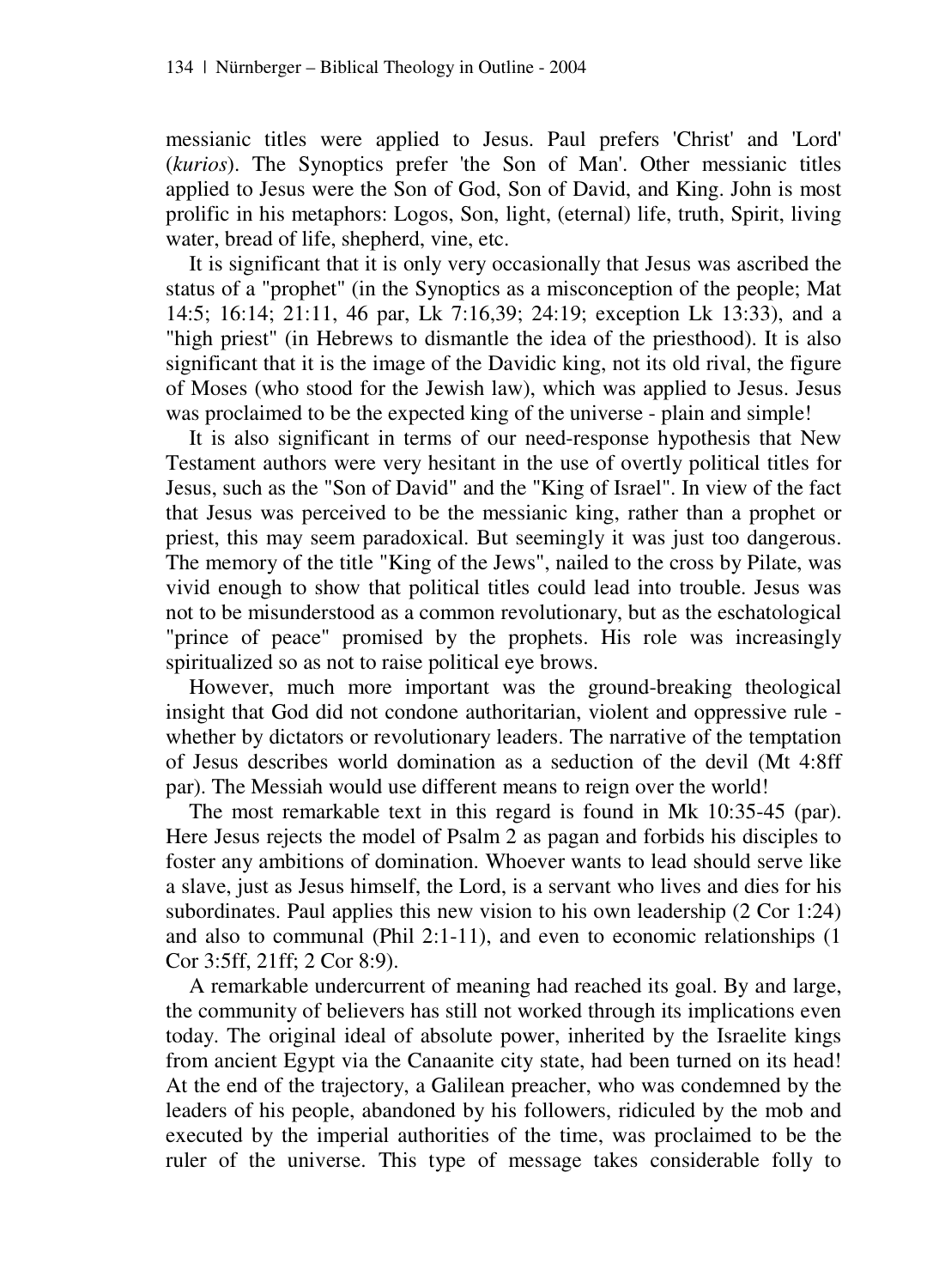proclaim - or considerable courage! Indeed early Christians were willing to suffer persecution and martyrdom for their conviction.

### **The crisis of the delay of the second coming**

After the abrupt crisis of the crucifixion a more gradual crisis of faith set in. It was due to the fact that the expected arrival of Christ in glory (the *parousia*) did not materialise. New Testament authors tried to explain the delay in various ways: God was patient; the gospel first had to be preached to the whole world; one day in God's time was more than a thousand years, and so on. But it was all of no avail. Persecutions made faith in Christ costly. Would long term disillusionment finally crush the messianic faith?

Again a new constellation of needs challenged the existing tradition and forced it to adapt. This can be demonstrated most clearly in the Pauline corpus. Paul's earliest letter still reflects the apocalyptic expectation (1 Thess 4:13ff). In Apocalyptic the authority and power of the Messiah belong to the eschatological future. The resurrection of Christ did not lead to his universal rule, at least not before this date, but gave him the authority to subdue the enemies of the new age. This is clearly reflected in 1 Cor 15:24ff. Moreover, Christ's rule is here seen as an interregnum designed to bring to boot all enemies before God himself takes over full control.

In contrast, Eph 1:20ff, written by one of Paul's disciples, proclaims the enthronement of the risen Christ as universal Lord - far above all powers which govern the universe - not as a future prospect, but as a given fact. What ought to be has shifted from an eschatological future to a heavenly realm. This shift from temporal to spatial terms reflects the interest of Hellenism in eternal and universal validity. Eph 4:8ff depicts Christ as having descended to the lowest, and ascended above the highest places "in order to fill the whole universe".

In Col 1:15, also a product of the Pauline school, the emphasis is shifted from the end of times to the beginning of times (cf Heb 1:2,  $\overline{J}$ n 1:1ff). While the idea of "the ultimate end of times" expresses hope for the future, the idea of "the beginning of times" signifies validity for all times. Christ's Lordship is entrenched in the very foundations of reality. Similarly the believers are already with Christ in his glory and this status only needs to be revealed (Eph 2:6; Col 3:1ff).

To see how the Deutero-Pauline school applied the royal-imperial paradigm to Christ, let us compare Eph 1:20-23 with Ps 82, as quoted above:

-- Just as Yahweh is depicted as Lord over all gods in Psalm 82, so Christ is here depicted as having been enthroned "far above all rule and authority, power and dominion, and every title that can be given, not only in the present age but also in the age to come."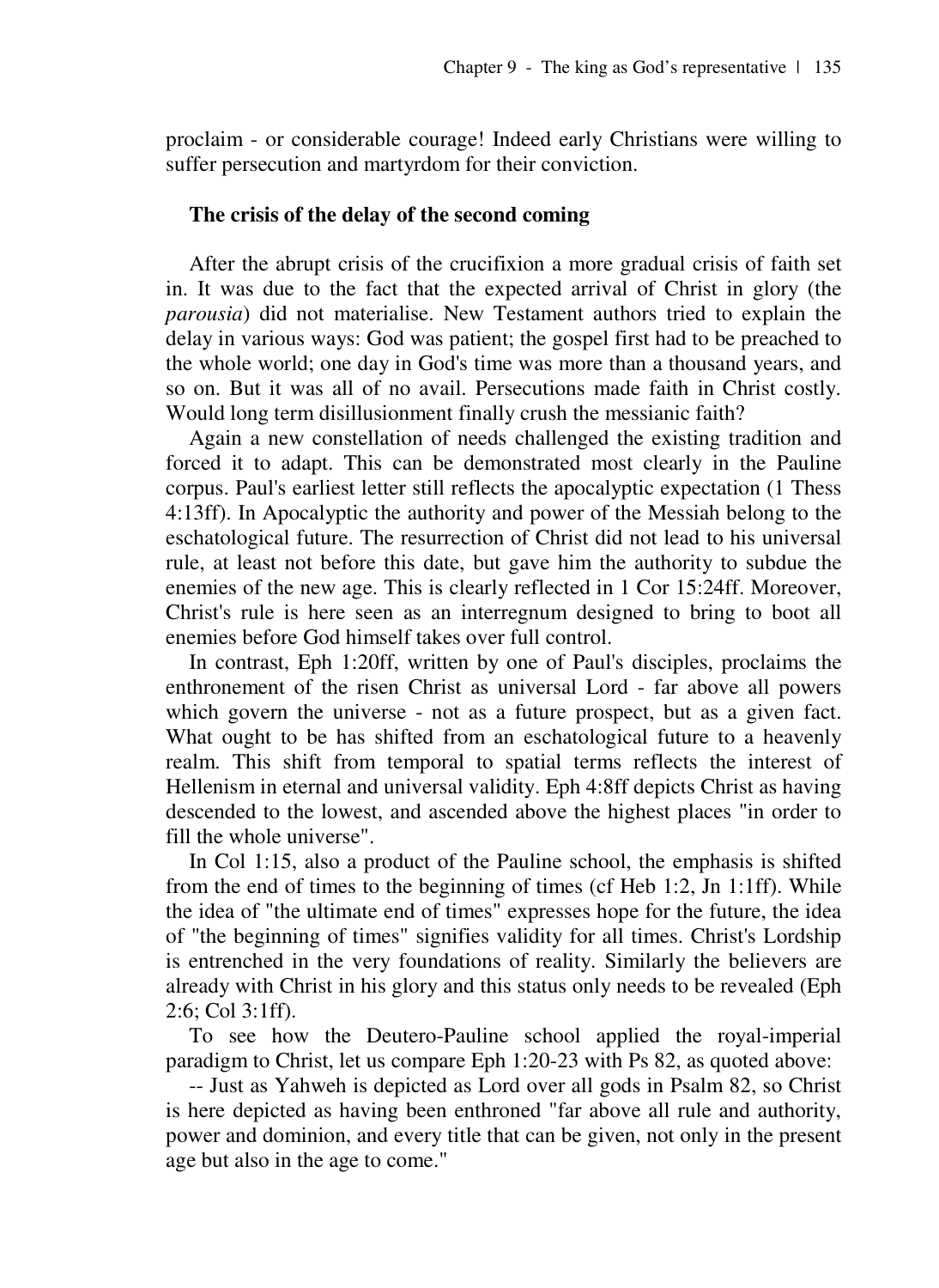-- Just as Israel, the chosen people of Yahweh, was directly subject to the divine emperor, the believers in Christ (his "Body") are subject to Christ as their Head. One has to distinguish, therefore, between Yahweh's rule over the world and his rule over Israel; similarly one has to distinguish between the authority of Christ over the universe and his headship over the church, the 'Body of Christ'.

-- Just as in the Old Testament Israel was to be the witness of Yahweh among the nations, so the particular task of the church as the 'Body of Christ' is to be a witness to Christ's universal lordship in the world. Note that Psalm 82 does not speak about people, but about other gods. Similarly, Eph says that the church should witness to the principalities and powers who rule the world (Eph 3:10). Today we would speak of the prophetic mission of the church to the social power structures and their ideological legitimations.

-- The criterion of legitimacy in Ps 82 is the execution of justice. The criterion of legitimacy in Eph is the redeeming love of Christ which found its most profound expression in the cross. The cross is mentioned again and again in Eph. Power belongs to the Crucified. From now on authority over others can only be legitimate if it consists of self-less service rendered to others.

### **The existentialist version**

The vision of the Deutero-Pauline letters (Eph and Col) has universal dimensions. But for simple congregation members the concept of cosmic power structures was not all that relevant. The Jesus-experience had, after all, begun as an intimate personal relationship between leader and follower. Ordinary believers wanted to continue with that. They clung to the stories of what Jesus had said and done during his life on earth.

In the Synoptic Gospels faith is seen as following a leader through life into death, who would then lead his followers through death into life. What ultimately counted in this discipleship was nothing but sharing in the mercy of God as manifest in Christ (Mt 25:31-46). As both Mt 25:31ff and 28:16ff show, however, even personal dedication needed the assurance that it was the ultimate Lord, Judge and Redeemer of the universe who was being followed.

John's Gospel too begins with cosmic dimensions. Jesus is the instrument of creation, the source of life and the light which enlightens every human being (1:3f, 9). But then the Gospel focuses on the existential decision of the believer. For John's Gospel neither the past, nor the future, nor the heavenly places, nor social power structures are of any importance. Christ is the king of authentic humanity. He has come into human reality to witness to the truth. As the Son of God, he represents his divine Father. In fact, we meet the Father in him.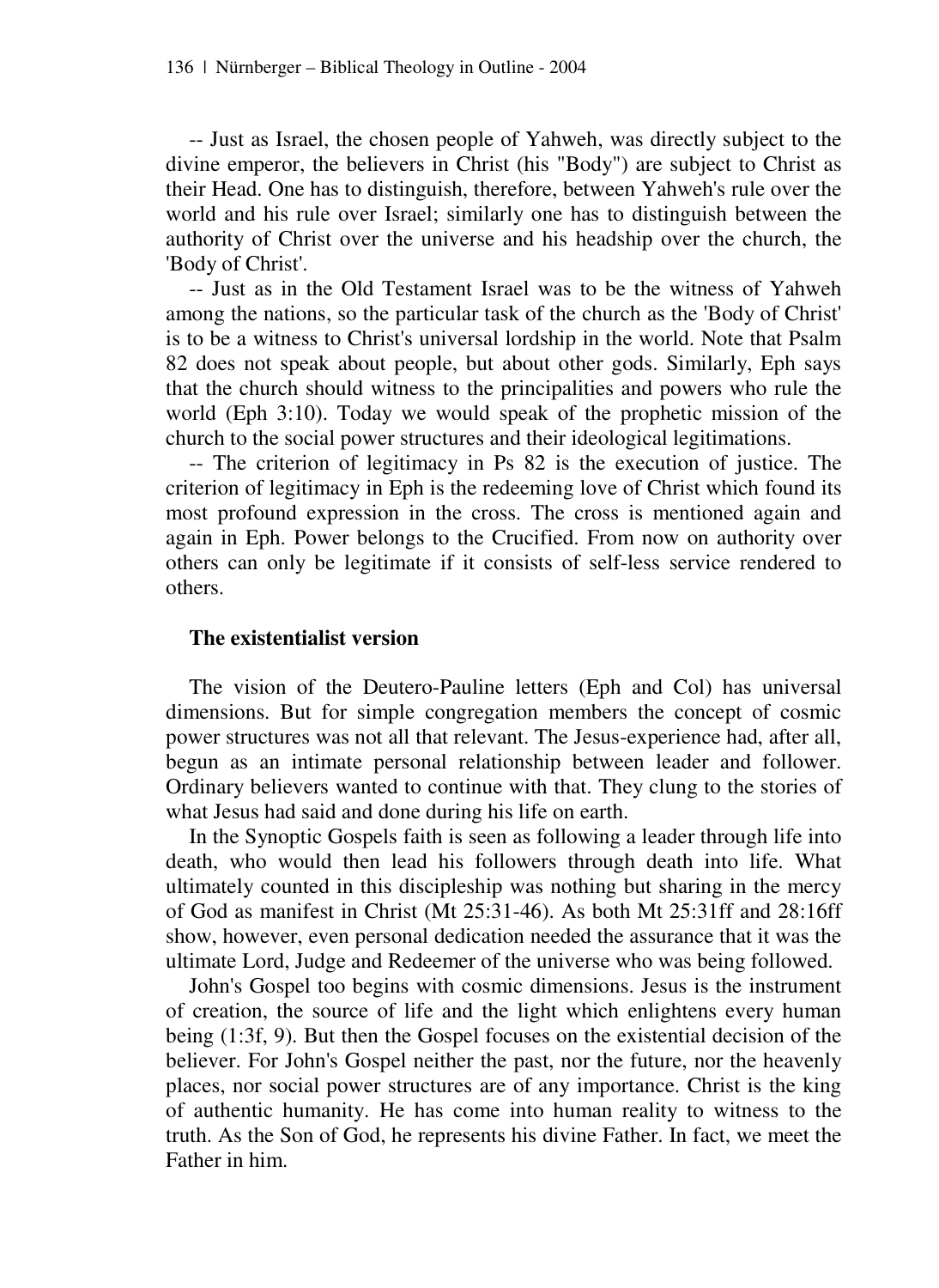As representative of God, Christ is the new human being, who lives in fellowship with God (5:19f) and who is present in the Spirit (14:16-18). Our response to this encounter with God in Christ through the Spirit determines our eternal fate. Whoever accepts Christ now, has already entered eternal life and will not face judgment; whoever rejects Christ now, is already judged (3:18f; 5:24). Correspondingly, the kingdom of Christ is "not of this world" (18:36f), because it is the kingdom of authentic human existence. And the material content of authentic human existence is, again, nothing but humble service (Jn 13:1-17).

This does not mean that John argues in terms of a Platonic ideal which hovers above concrete reality. His usage of the concept "eternal life" can easily lead to this misunderstanding. Rather, the Son has "come into the world"; the Logos has "become flesh". Spiritualization is harshly rejected in all Johannine writings. 1 John 1:1 says that the apostles had heard the word of life with their ears, seen it with their eyes, touched it with their hands. Eternal life means authentic life, not an abstract life somewhere beyond time, space and power relations.

#### **Why was the royal-imperial paradigm not abandoned?**

The royal-imperial paradigm with its universal claims was transformed but not abandoned by the New Testament. Paradoxically Psalm 2 and Psalm 110 are applied to Jesus Christ more often than many other potentially relevant Old Testament texts. Jesus is still enthroned at the "right hand of God" as the "Son of God" or the "image of God". In fact, the claim to authority of God's representatives on earth, as found in Ps 2, was radicalized by the New Testament. As the instrument of creation, Christ represents the Creator's original intentions; as the new creation he defines the goal of history; as the ultimate Judge he defines the criteria of authentic existence.

That seems odd. Is a king not an authoritarian ruler by definition? Why was the royal-imperial paradigm not replaced with something more appropriate? The answer is that the New Testament laid claim to this tradition precisely to transform its meaning from within. On the one hand it affirmed the fact that the invisible God acts through human representatives on earth. That is what kingship meant in the Ancient Near East. On the other hand it asserted the universal validity of Christ's new approach to authority. It is precisely to the crucified "Servant", reminiscent of Is 53, that God entrusts all power in heaven and on earth (Mt 28:18; 1 Cor 1:22f). Not oppressive rule, but dedicated service characterizes the representative of God on earth. This point cannot be overemphasized!

Moreover, the New Testament claims that the followers of Christ, who are willing to serve and suffer, share in his authority, love and vision. They are enthroned with him "in the heavenly places" (Eph 2:6); they will sit on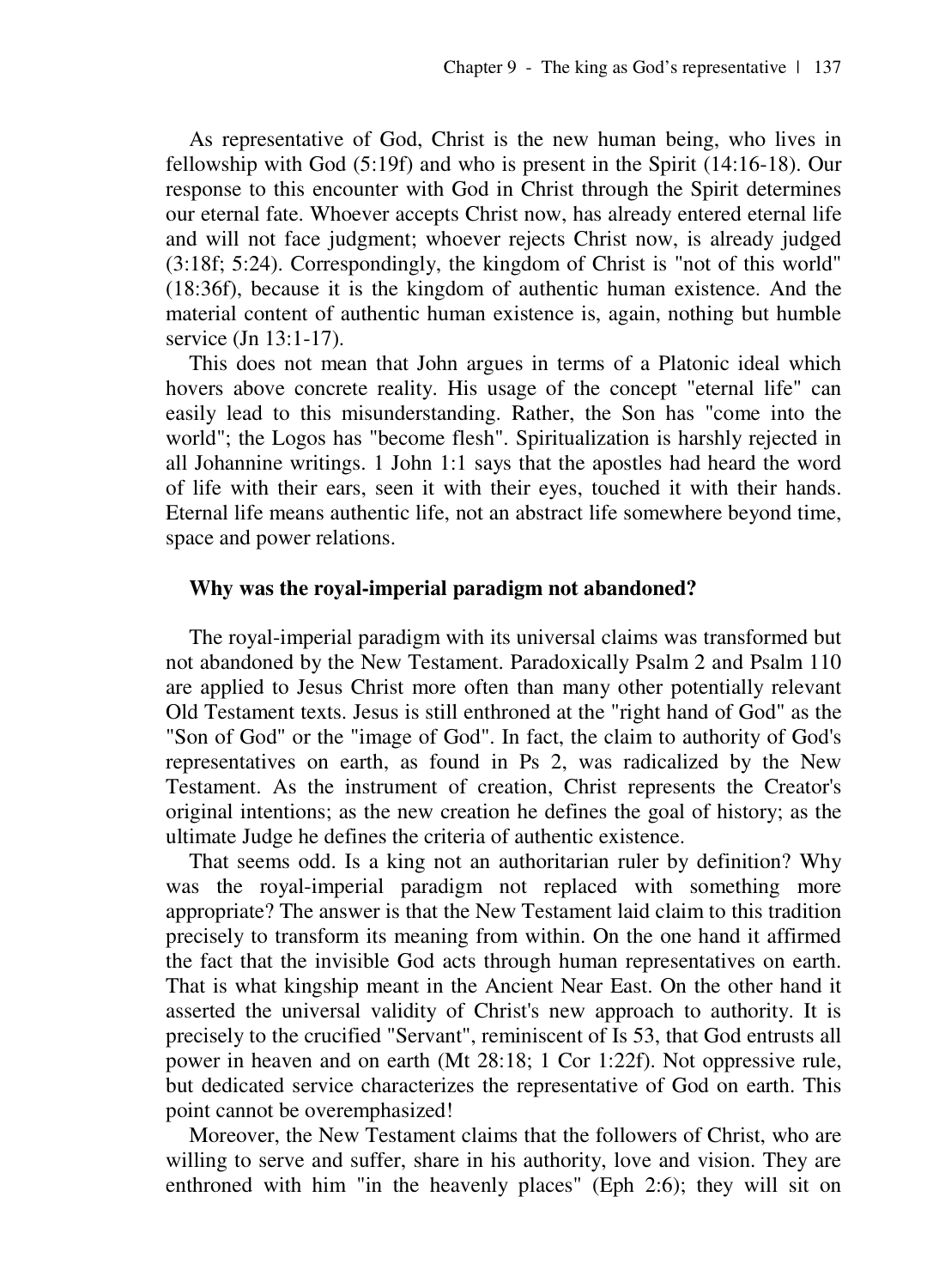thrones judging the "twelve tribes of Israel" (Luk 22:28-30); in fact, they will judge the world (1 Cor 6:2). The root of this conception is already found in Judaism: Adam, the essential human being, was meant to rule over nature (Gen 1:28ff); the "Son of Man" of Dan 7 also refers to a group, not just to an individual (7:27). We have seen that the same could be true of the "Servant of the Lord" in Is 53.

Similarly, Paul speaks of 'the Christ', or the 'Body of Christ', as the community of those in whom the Spirit of Christ manifests itself (1 Cor 12:12f). So the authority of Christ is a highly participatory sort of authority. A revealing text in this regard is Rev 3:21: "To the one who conquers, I will give a place with me on my throne, just as I myself have conquered and sat down with my Father on his throne." In Christ, God shares his royal prerogative not only with a single ruler, but with every person who participates in the new life of Christ. All authoritarianism has been overcome.

The Lordship of Christ was indeed perceived as encompassing all possible times, present, past and future (Rev 1:17f), all possible spaces, the lowest and the highest (Eph 4:9f), and all possible authorities which govern this universe (Eph 1:20ff). It was projected to the beginning and the end of times, to the heights and the depths of cosmic space, to the extremes of human powerlessness and divine omnipotence. Yet, at heart the Lordship of Christ always meant personal and practical commitment to his self-giving, redeeming love in daily life.

In sum, the crisis due to the delay in the return of Christ forced the early church to reflect deeper on the significance of the Christ-event in terms of time, space and power. This reflection moved from individual discipleship to universal dimensions and back to individual discipleship.

### **Section IV: Lessons for today**

The relevance of the paradigm is there for all to see. Imperial ideology emerged as a soteriological model wherever empires were built. Think of the *pax Romana*, the Spanish *conquistadores*, the British imperialists and their Russian counterparts! In Marxism we have a messianic *avant garde* driven by the historical dialectic. Hitler believed that he was ordained by fate to forge "Heil" (= well-being) for the Germanic race by enslaving the rest of humanity. According to apartheid ideology, whites had to retain power to uphold Christian civilization at the Southern tip of Africa. In Swaziland the monarchy wields absolute power in the name of Swazi cultural identity.

What can be learnt from the trajectory of the paradigm in biblical history? First, it shows once again that the biblical faith was not based on an "eternal truth" which fell ready-made from heaven, as it were. Rather, ever new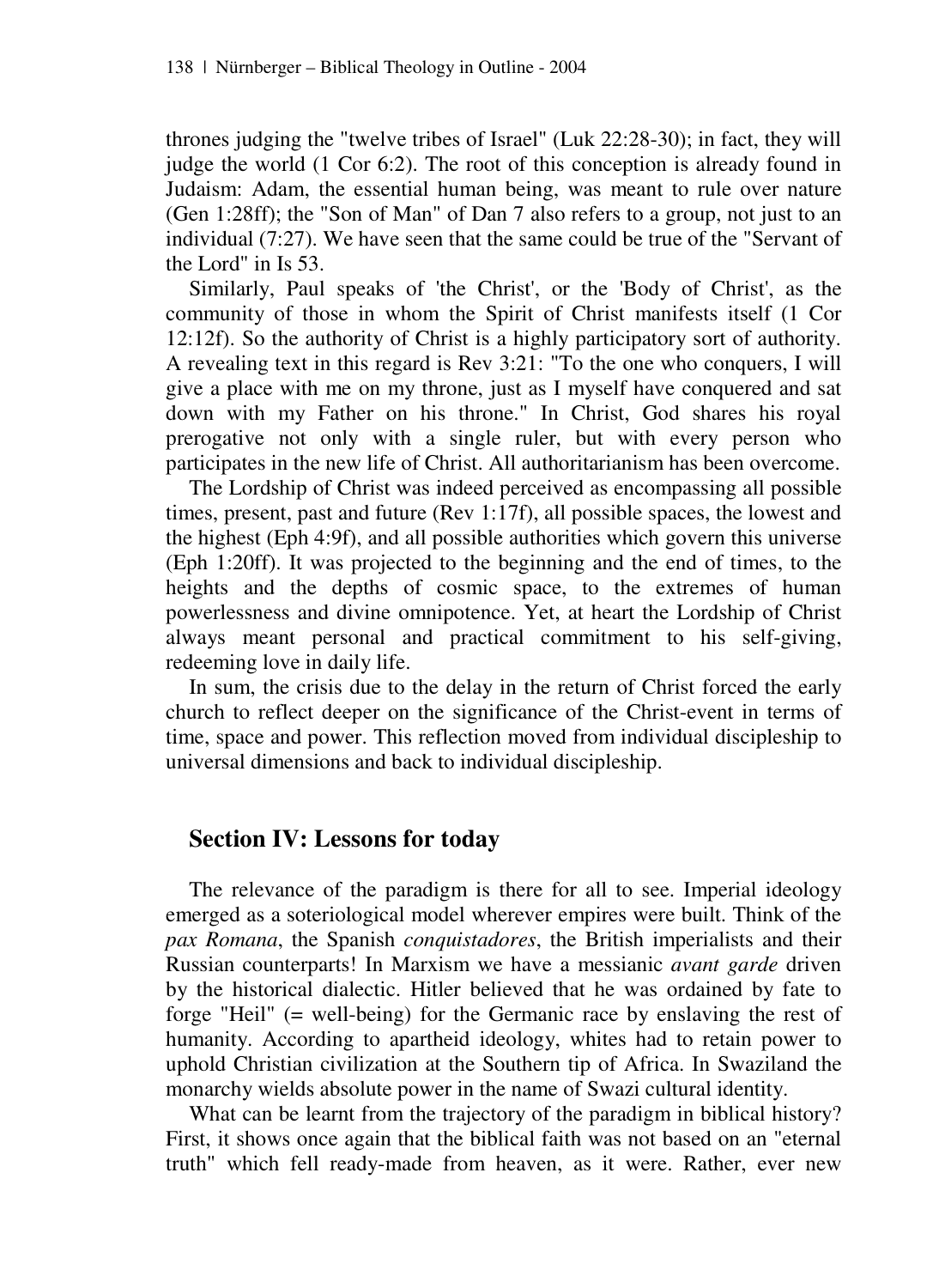insights dawned when believers suffered and struggled with God for answers to their problems.

Second, we saw that the biblical faith was confronted with political challenges from its very inception and did not try to escape this challenge. The horizons widened constantly in the process, beginning with the small world of a nomadic clan, and ending with the Apocalyptic visions of a cosmic reconstruction. In this comprehensive vision, there is no difference between church and state; every institution is supposed to follow the same rules.

Third, and most important, the material contents of the tradition has changed from an ideology of royal absolutism, into its complete opposite, the accountability of the ruler to the ruled. The statement attributed to Jesus, that only a slave of the people has the right to rule over the people, is the most revolutionary thought ever to have been uttered by a religious leader in the political realm. A slave does not give orders; a slave receives orders.

Jesus certainly did not promulgate self-enslavement or enslavement by others. He called for sovereign, voluntary, self-giving service. But this cannot simply remain an attitude. In the meantime we know, or should know, that it is not sufficient if rulers claim to be the servants of their people. In fact, this claim is typical for dictators. It is also not sufficient for subjects to demand that political leaders practice what they preach, because nobody can force them to do that if they have dictatorial powers!

So to be effective, the principle expressed by Jesus must be entrenched in the constitution of a state. There is only one form of the state where rulers receive their mandate from their subordinates and where this mandate can be withdrawn, and that is the democratic state. In this state authority moves primarily from the bottom upward and only secondarily from the top downward. Democracy is, therefore, not only legitimate in terms of the Christian faith, it is the only form of government that is legitimate!

And if that is true for the secular state, it should be true even more so for the authority structures of the church of Christ. It is fallacious to assume that Christ, the Lord of the church, can only exercise his Lordship through a dictatorial office, rather than through the combined insights of the fellowship of believers. Quoting Old Testament prophesies, the New Testament claims that the Spirit of God is no longer given to gifted individuals, as in the early phases of biblical history, but to the community of believers as a whole. Whoever exerts authority in the church, can only do so in their name, to their benefit, with their mandate and subject to their consent.

We have to concede that the Bible knows nothing of the democratic form of authority. Neither the system of clan heads and tribal elders, nor the leadership pattern in Pauline congregations can be called democratic in the modern sense of the word. As we have seen in chapter 8, the Old Testament law is far removed from modern ideals of emancipation and human rights.